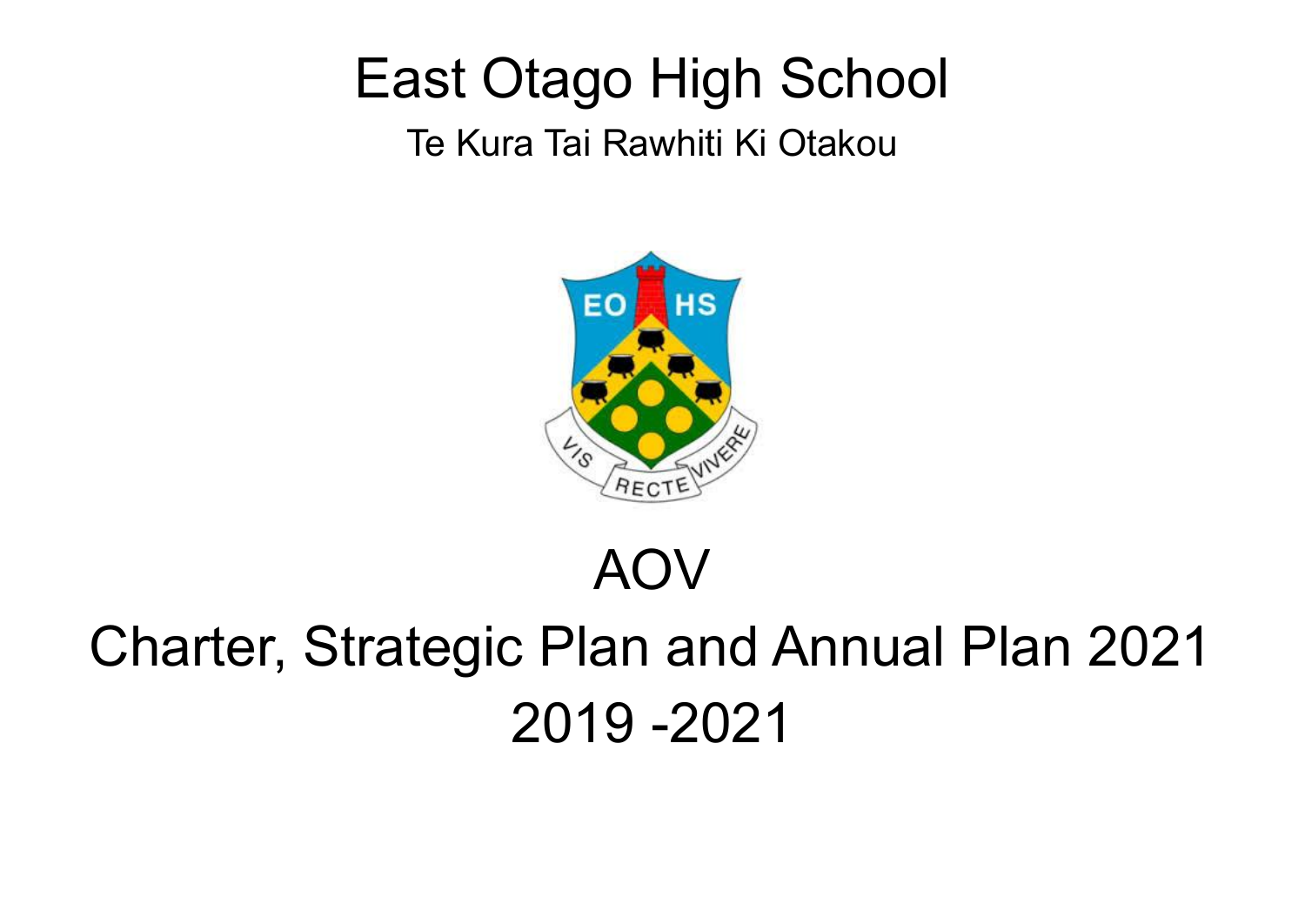### **Table of contents Page No.**

| This is who we are.                 | $3 - 4$        |
|-------------------------------------|----------------|
| <b>Mission Statement.</b>           | $\overline{4}$ |
| How do we see this happening?       | 5              |
| This is why we are doing it.        | 5              |
| How will we measure our success?    | 5              |
| These are the values that we apply. | 6              |
| Cultural diversity.                 | $6 - 7$        |
| Inclusiveness.                      |                |
| How we are going to get there.      | $7-8$          |
| Keeping on track - consultation.    | $8-9$          |
| Supporting documentation.           | $9 - 10$       |
| National priorities.                | 11             |
| Strategic Plan 2019-2021.           | $12 - 13$      |
| Annual Plan 2021.                   | $14 - 26$      |
| Planning Flow Chart.                | 28             |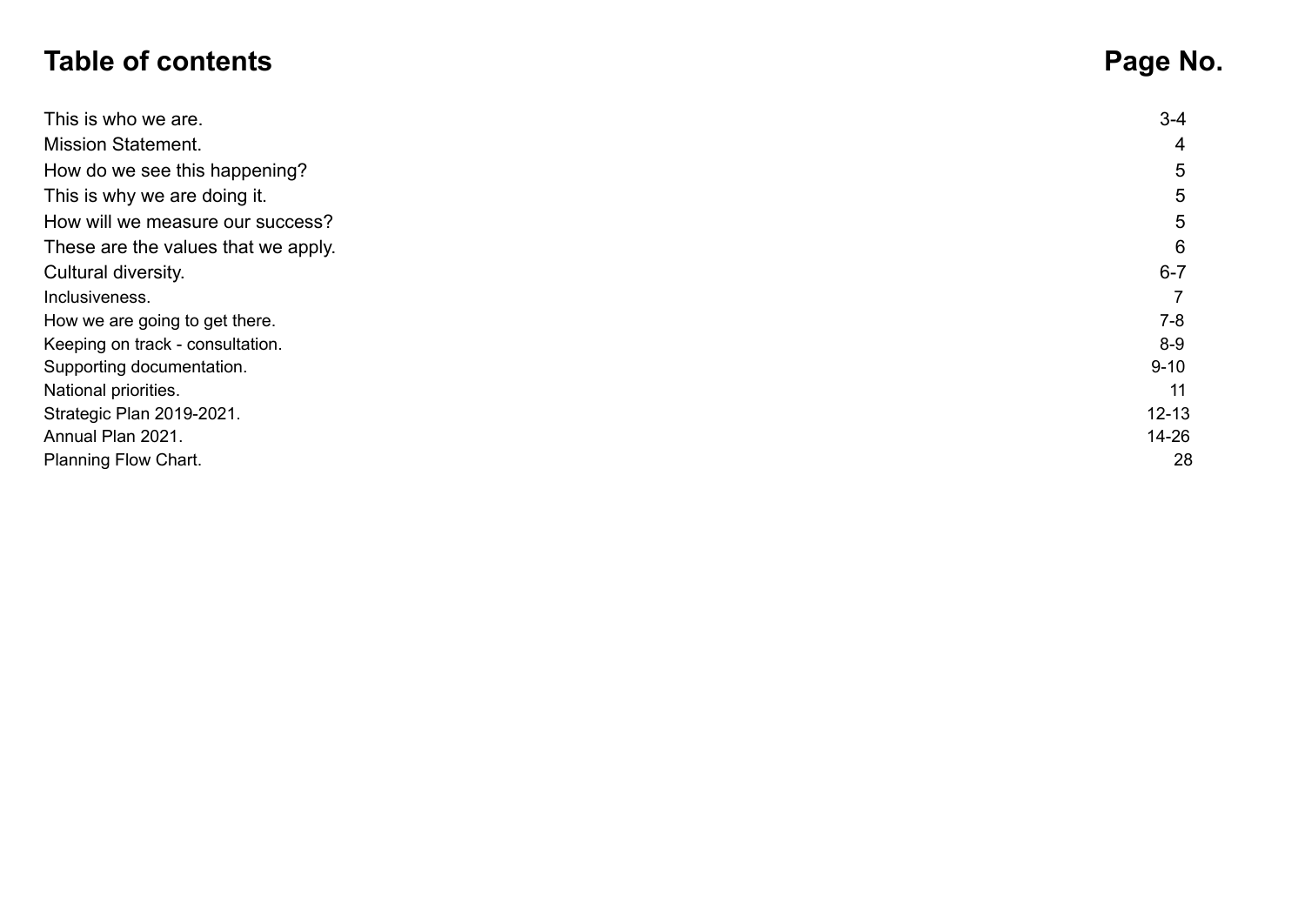#### **WHO WE ARE?**

East Otago High School, situated in Palmerston Otago, is a co-educational Year 7 - 13 State Secondary School with a roll of approximately 172 students. Its catchment area extends as far north as Hampden and Moeraki, into the west to Morrisons and Macraes Flat, and down to Warrington in the south. Palmerston, situated halfway between Dunedin and Oamaru, also lies on the doorstep to Central Otago with State Highway 85 starting from Palmerston and heading to Cromwell from the town centre. The manawhenua of the district come from the two Marae found in Moeraki and Puketeraki (Karitane). Our school has a great deal to do with the Puketeraki Marae and has a Memorandum of Partnership with it.

East Otago High school has a reputation for providing a quality education where academic studies are the number one priority, and students are provided with a wide range of opportunities to develop as well rounded, capable young adults ready to make a valuable contribution to society.

Because of its size, classes at East Otago High School are relatively small, meaning students receive greater individual attention and have opportunities to shine and have their achievements recognised. It is not uncommon for students at the school to lead very busy lives as they often end up participating in a number of sports teams, as well as a multitude of other activities.

East Otago High school has a comprehensive Outdoor Education programme, with access to a lodge owned by the Glenorchy Education Charitable Trust, located in Central Otago. It is an excellent base for our outdoor education programme. Several curriculum areas incorporate outdoor elements within their programmes. Examples include the Ocean Adventure (Year 11 Physical Education) and Ski Assessment (Year 12/13 Physical Education) Mt Cook National Park (Year 12/13 Biology).

The school's philosophy is based around strong relationships built on the school's core values of respect, responsibility and motivation. These values we are seeking to underpin everything we do here at the school. Kei ia akoka te mana, te awe me te kaha (with each student lies the capacity and strength for self-management). The School Wide Positive Behaviour for Learning (SWPB4L) initiative that the school began involvement with in 2011, forms a basis for school wide improvement.

The town's community/whānau is largely based around servicing the surrounding farming district, timber industry, the Macraes mine, as well as the tourism market that sees the town used as a stop off point in their travels. A number of the farming families traditionally send their sons/daughters to boarding school to undertake their secondary schooling. The school's decile status was increased to Decile 6 in 2015 which does not, in our opinion, actively reflect the socio-economic status of the whanau and tamariki that attend our school.

Due to its size, and the dedication of its staff, the school has a real "Ahua orite te Kura ki te whare whānau - family feel." Teachers know every student in the school, their family/whānau circumstances, as well as their individual needs. Links to the community also continue to develop with whānau and employers enjoying the open door policy of the school. Local contexts in curricula have been encouraged to support the learning needs within the community, whilst providing a pathway to all three levels of NCEA.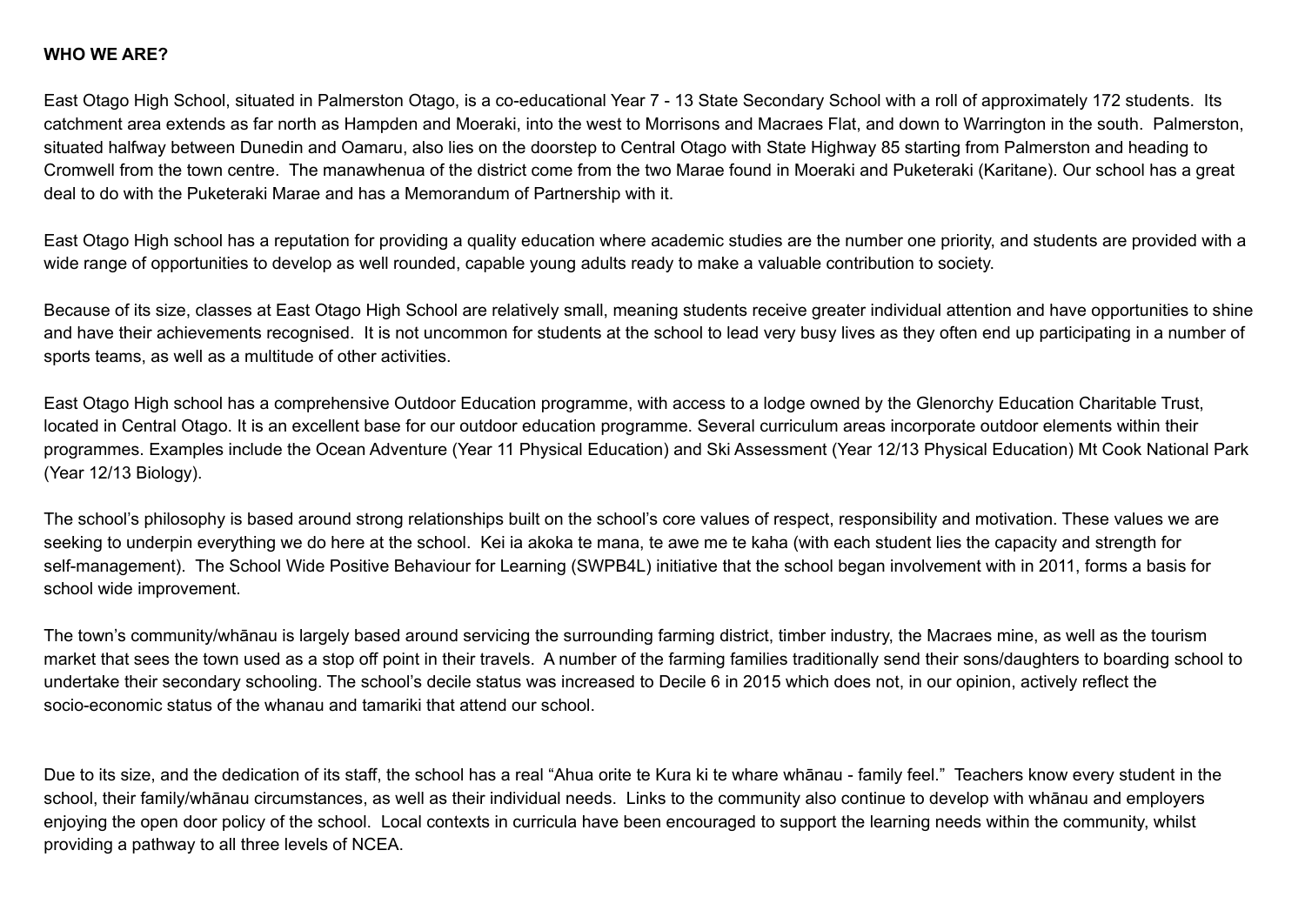All students and staff, when they start at the school, will become a member of one of four Houses; *Clark, McKenzie, Muir* and *School*. The House system is a key element of the school's pastoral structure, as well as bringing a competitive spirit to the life of the school in sporting and cultural activities, with a shield strongly competed for each year.

#### *MISSION STATEMENT*

"East Otago High School strives to develop resilient learners and recognises the needs of our diverse community to create successful citizens."

The sentiments of this statement are captured in our school phrase of **"Strength through Learning"** *kia kaha ma roto matauranga*

The school motto:

"vis recte vivere" - Strength Through Right Living – "Ma te tika ka tae mai te kaha ora"

#### **HOW DO WE SEE THIS HAPPENING?**

We believe the Mission Statement has been achieved when students demonstrate the following skills:

- Self-Management Skills based on a "can-do" and "give it a go" attitude.
- Social and cooperative skills that see students relating to others.
- Work and Study Habits that focus on "Thinking".
- Numeracy Skills.
- Literacy Skills.
- Physical Skills that promote participation and contributing.
- Communication Skills including the use of language, text and symbols.
- Information Skills.
- Attitudes and Values that promote learning and reflect the values of our community.

As you will see the key competencies are implicit in these skills. People use these competencies to live, learn work and contribute as active members of their communities of which school is one. They are also the key to learning in each of the curriculum areas.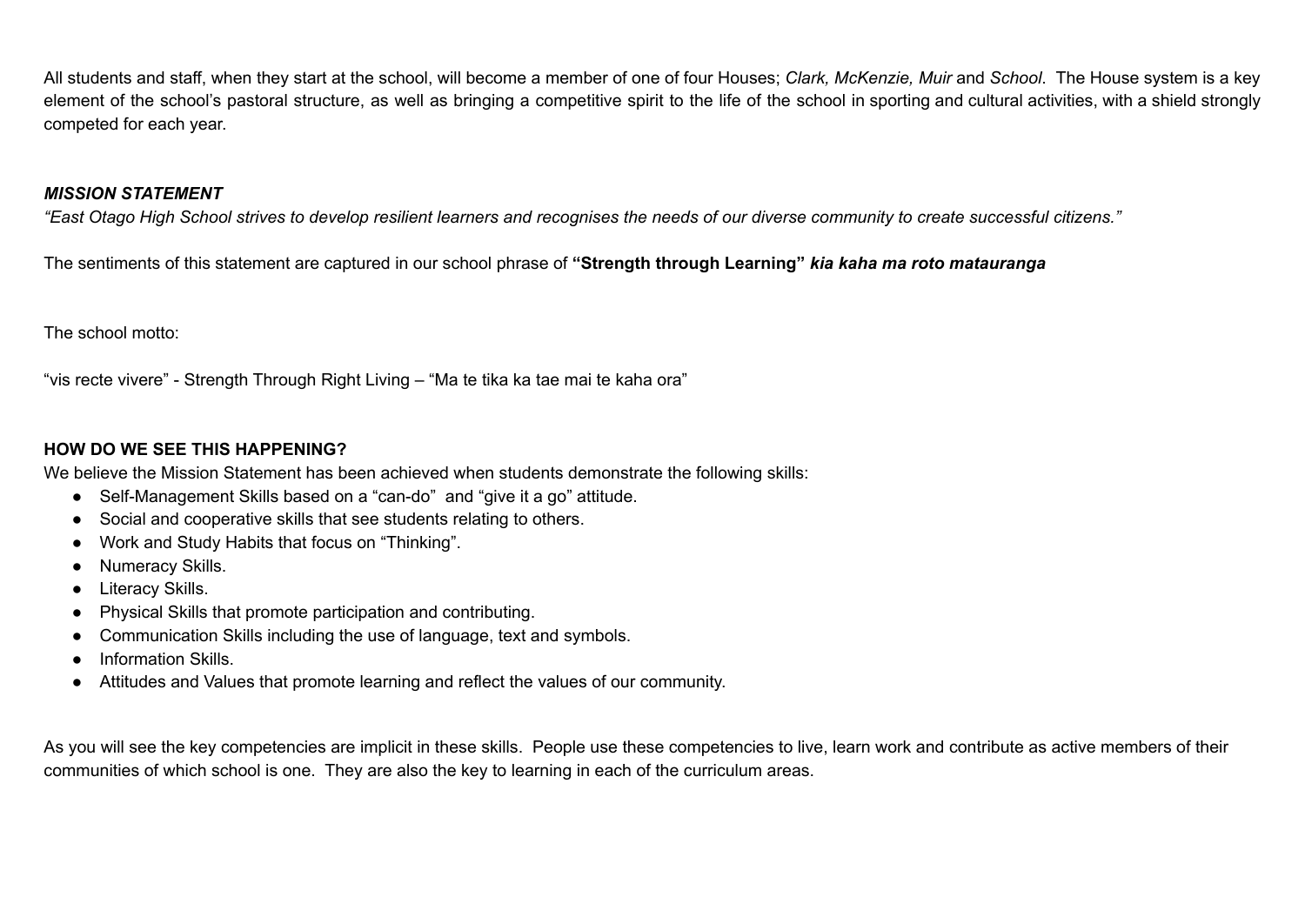#### **THIS IS WHY WE ARE DOING IT…**

- To create a safe physical and emotional environment that sees students become participators in all aspects of educational outcomes on offer at our school.
- To help students realise their potential as individuals and develop the values needed to become well-rounded citizens ready for their place in society.
- To respect and recognise the diverse cultural heritage of New Zealand as a developing nation.
- To acknowledge and recognise the unique place of Maori in New Zealand and develop amongst the students an understanding of their heritage, and provide for increased participation and success through the advancement of Maori education initiatives, including education in Te Reo Maori, consistent with the principles of the Treaty of Waitangi.
- To provide a broad education, with very high levels of competence in basic Literacy, Numeracy, Science and Technology.
- To provide a pathway for all students to move onto tertiary education or the workplace, so they may compete successfully in a modern, ever-changing world.
- To provide access to qualifications that are nationally and internationally recognised in a setting that encourages all to head down the pathway to their selected career or participation in post-school education.
- To cater for students with special learning needs and allow them to experience success at East Otago High School.
- To provide professional development for staff which includes building their ability to implement the strategies in the Ka Hikitia (Maori) and Te Kete o Aoraki documents.

#### **HOW WILL WE MEASURE OUR SUCCESS?**

- East Otago High School will measure its success against specific annual targets, developed from analysed data from the previous year as set out in Department, Annual and Strategic Plans.
- These annual success targets will incorporate Iwi Māori ways of measuring through their values' systems; tiakitaka, manaakitaka, whānaukataka, mōhiotaka, tautokotia.
- In the senior school, data analysis will compare our success against national statistics in NCEA examinations as well as those of similar decile and school types.
- In Years 7-10 students' achievement will be tracked using a global tracking system. Targets will be set from this information.
- The development and measuring of these targets will be reviewed by the Board through reports on achievement data, as well as independent auditors i.e. Ministry of Education and the Education Review Office.
- Through the development of formative assessment practice from Years  $7 13$ .
- By monitoring the number of students leaving school with qualifications, and acting upon any areas of concern.
- By monitoring the success of our school leavers anecdotally.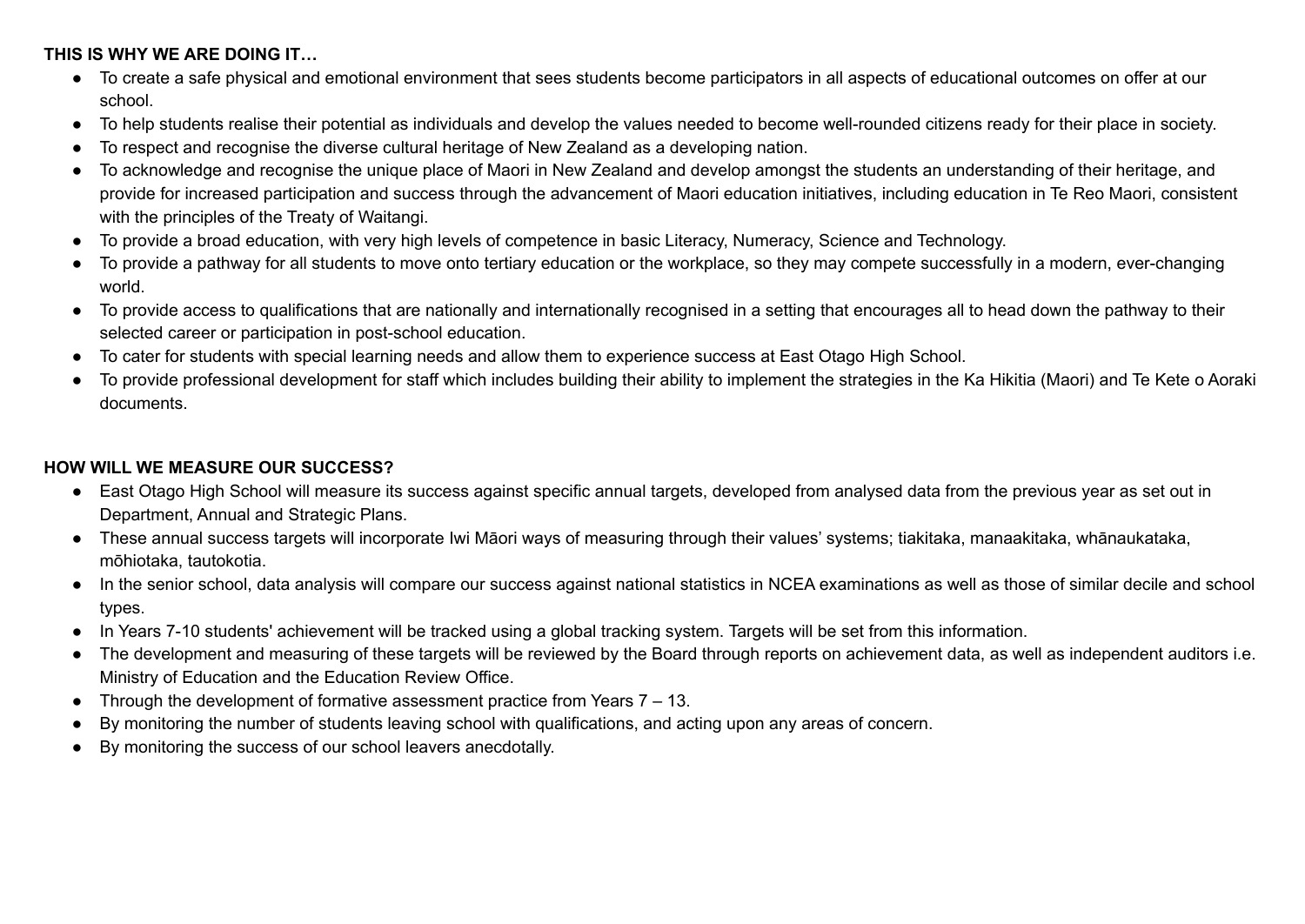#### **THESE ARE THE VALUES THAT WE APPLY…**

In 2011 the Board of Trustees, staff, students, whānau and community, as part of the School Wide Positive Behaviour for Learning (SWPB4L) initiative, developed three characteristics or core values that encompass what we hold dear.

- $R$  Respectful towards self and others
- R Responsibility
- M Motivation

These characteristics/core values underpin all that we do at East Otago High School and have, over the past years, become part of the embedded culture of the school. Allocated time within the timetable has been set aside to teach the meaning of these terms as well as the desired teaching and learning practices we set as important at East Otago High School.

#### **CULTURAL DIVERSITY**

At East Otago High School we put students first. The principles as found in the revised curriculum page 9 are encompassed throughout this document and embody what we see as important and desirable in all students who attend our school.

East Otago High School is a school with students from many diverse cultures. We have 30.2% of students identifying as Maori this representing an increasing trend over years. We wish to recognise and value the place of all within our school and increase our understanding of what is important to them. Historically, Maori students achieve a high level of success at East Otago High School.

We recognise the growing number of Maori students attending our school, the legal, acknowledged and rightful place of Te Reo Maori in New Zealand society. We believe we address this in our plans, practices and policies, helping all students to develop an understanding and appreciation of other cultures. Further, we believe we acknowledge and commend the development of our culture by devoting considerable time and resources into such things as our Kapa Haka group. The thoughts and strategies found in the Ka Hikitia document, and more recently the Tataiako document for teachers are inherent in the way we do things at East Otago High School. We have high expectations of all students to achieve success, not only in the classroom, but in the wider experiences of school life. We also have high expectations of our teaching staff and their ability to deliver the curriculum to all students. Each department will set annual goals, as well as school wide goals (stretch targets) being set for academic performance including separate goals for Maori students, individuals and groups in each of their classes.

Instruction in Te Reo is compulsory for all students in Years 7 – 8 and becomes an option for those wishing to continue from Year 9 and Year 10. Over recent years we have had students undertake both Level 1 and Level 2 Te Reo.

A major Hui was held in 2016 involving students, parents/whanau and representatives from the Puketeraki Marae. This was very well attended and did provide an avenue for affirmation of what is going well and suggestions on how we might better meet the needs of our Maori students. Late in 2016 the BOT, along with representatives from other schools in our region re-signed our Memorandum of Partnership with Puketeraki Marae.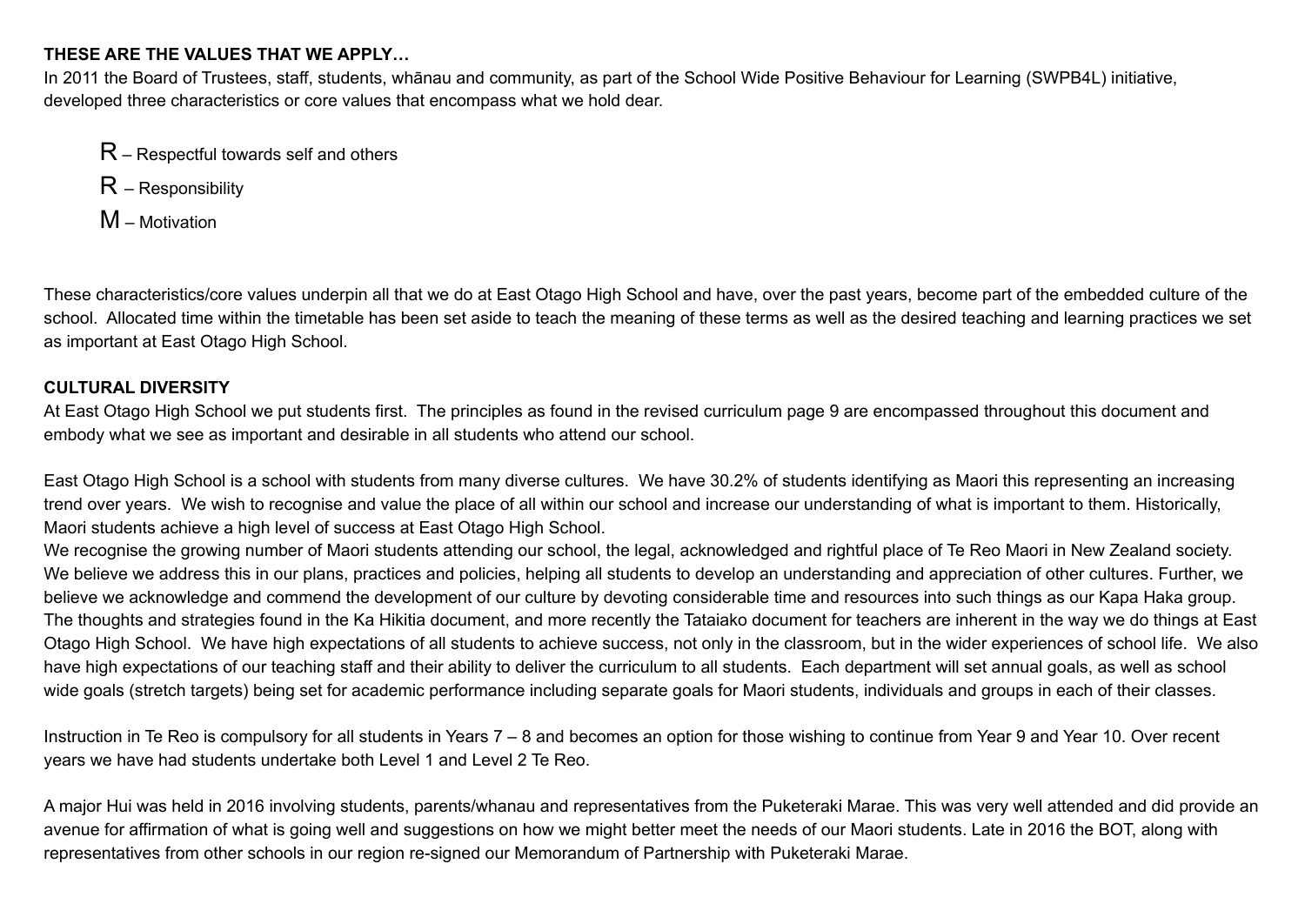East Otago High school continues to incorporate tikaka into all aspects of school life, including the curriculum. One of the strongest examples of this is the Mihi Whakatau held at the beginning of each year to welcome new staff and students onto the school grounds in a way that recognises them as part of East Otago family/whanua and acknowledges Maori traditions/protocol. Our Kapa Haka group has grown significantly over recent years and now perform at many school organised occasions throughout the year. Our Kapa Haka group is an integral and vital part of life at East Otago High School.

#### **INCLUSIVENESS**

At East Otago High School we are committed to providing a learning environment where our students become lifelong learners, striving for personal excellence in academic achievement, cultural endeavour and the sporting arena. Values built around relationships are integral to everything we do in the school as well as in our personal lives, and form the basis of what we hold dear.

Because of its size, classes at East Otago High School are relatively small, compared to larger city schools. This means we promote a culture of inclusiveness that sees all students or all abilities receive closer individual attention. As a result students have the opportunity to shine and have their achievements and successes recognised. It is not uncommon for students at our school to lead very busy lives as they often end up participating in a wide variety of cultural and sporting activities.

Instead of up to 30 in a class, classes at East Otago High School range from 25 – 15 in Years 7 to 10, and around 20 – 5 in the very important years of NCEA study (Years 11 – 13). Students with particular learning needs, whether they be remedial or accelerated, continue to be mainstreamed while their needs are addressed through differentiated learning. Students who are at risk are identified and assistance is provided to support their learning and interaction within school activities. Where students come with tagged support (ORRS), this is funnelled to ensure their access to the curriculum and educational success. It is fair to say that as a school we feel too many students that struggle with learning arrive at our school without any level of support and schools are expected to provide additional support to these students within their resources which is often nowhere near the level required. This needs to be a Government priority as without additional learning support significant numbers of students, not only at East Otago High School but nationwide, will not be provided with the best possible education.

Staff at East Otago High School, demonstrate a commitment to educate all students, including those with particular learning needs. This commitment goes beyond offering a welcoming environment and extends to ensuring adaptations are made to cater for learning needs and well as the wishes of the family.

#### **HOW WE ARE GOING TO GET THERE?**

- Our school will continually develop, implement and monitor learning initiatives that focus on student achievement.
- We will strive for excellence in education and student achievement at both junior and senior levels.
- We will establish measurable academic, sporting and cultural targets with a focus on improved student outcomes.
- Our Board of Trustees, through the senior management team, implements a performance management system designed to promote high levels of staff performance, measured in the context of the new teaching criteria and professional standards, whilst linking into professional development around educational goals.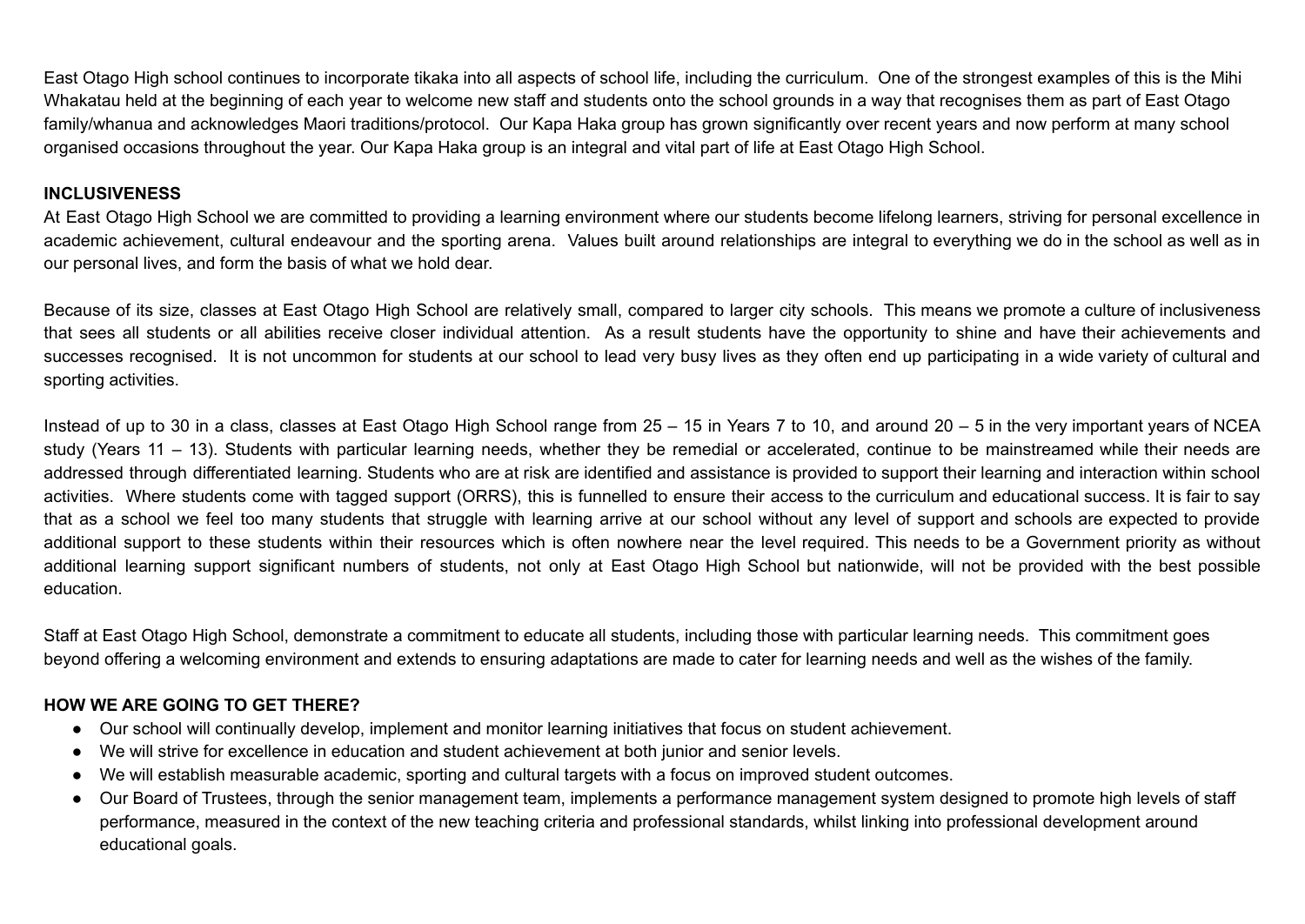- Implement the Ka Hikitia & Tataiako documents as part of what is "measurable" against which the school and its Board of Trustees performs.
- We allocate funding, the acquisition and maintenance of property to achieve our educational goals in accordance with assessed priorities.
- As part of its self-review process the Board and Management Team have a very robust three year review cycle that monitors departmental performance, making recommendations for continued improvement and learning outcomes.
- We will provide a safe and stimulating learning environment that promotes student achievement.
- Comply with general legislation relating to school administration.

#### **KEEPING ON TRACK…**

We will annually review the strategic plan and construct a new three year and annual plan to ensure that a culture of continual growth is taking place. Policies and procedures will be reviewed on a triennial cycle. The school will also continue to consult with our school community through short surveys, parent teacher interviews, three way interviews and public meetings.

This charter has, by deliberate decision, aimed at improving the status quo by having a strong level of consistency and stability which has been a feature of the last few years. Like all things change is a natural process that occurs over time but we seek evolution rather than revolution. This is because our school is a high achieving and successful school.

#### **Board of Trustees:**

- Modifications to this document are made annually to reflect the changing nature of both East Otago High School and education
- Towards the end of 2017 the Board of Trustees agreed to seek an independent review of the school. This has come about due to perceptions of the school in some quarters and the fact that we appear to be losing a higher number of students to schools in Dunedin now. Initial discussions were held towards the end of 2017 and it was undertaken in Term 1 2018. It was undertaken by a highly respected ex Principal, Mr Trevor McKinlay.

#### **Staff:**

- The Senior Management Team meet formally each week
- Staff consultation occurred throughout 2021 in Professional Development sessions held weekly. Among things where staff consultation was sought included Mission and Vision statement and refinement of the Eastern Way

#### **Students:**

- Students are surveyed at the start of every year.
- The BOT Student Representatives are involved in all aspects of the Board of Trustees. The BOT has, over a number of years, co-opted a second student representative to the BOT. This provides a greater student voice at the highest level of the school.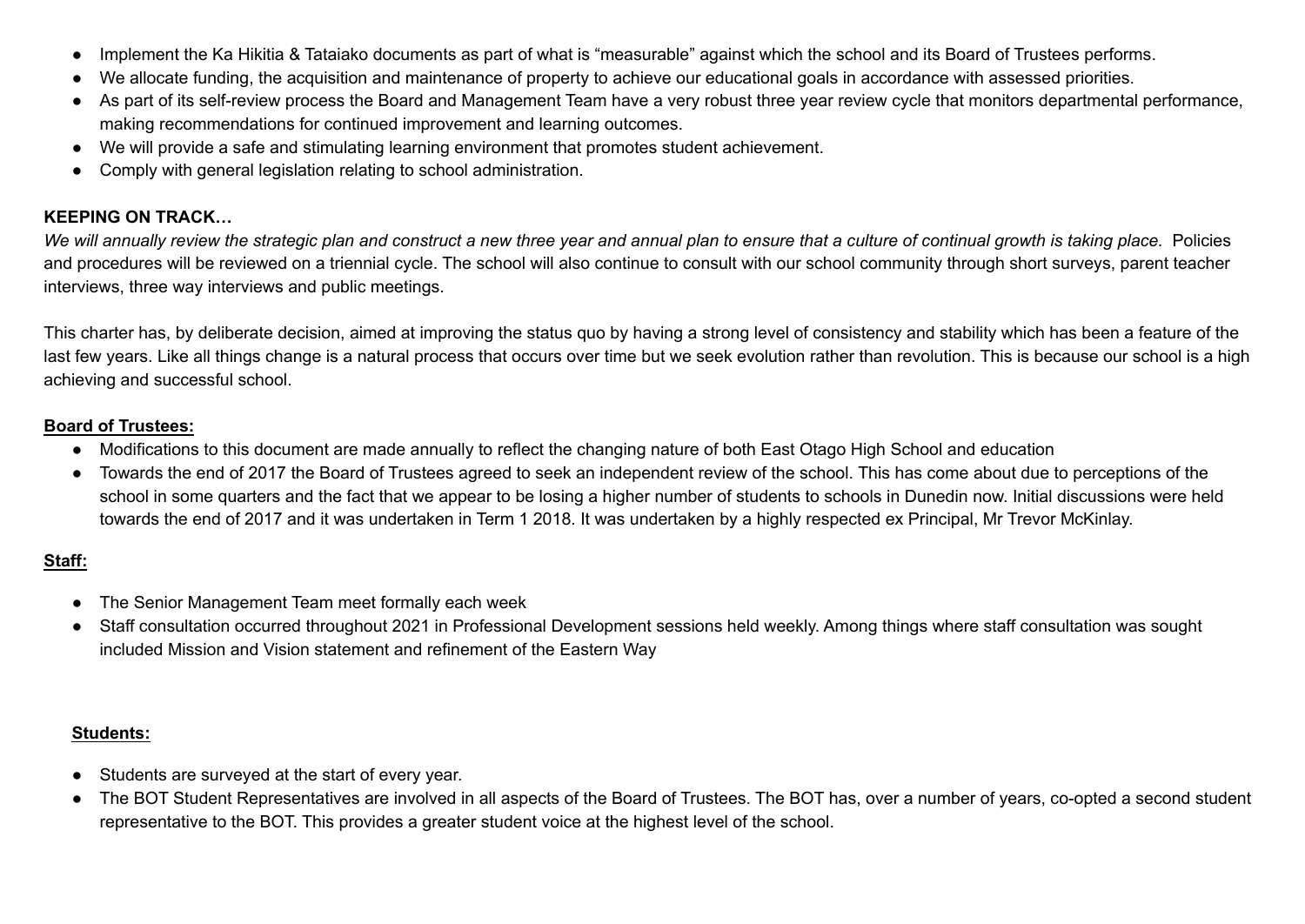#### **Parents:**

● Parents will be surveyed and invited into the school to be part of important decision making many times throughout the school year.

#### **East Otago Community:**

• The school newsletter is widely distributed within the East Otago community and it is a source of considerable information about the school and any initiatives being undertaken.

#### **Maori Community:**.

- The school now has regular and very positive contact with the Puketeraki Marae and a Memorandum of Partnership between the Marae and the school was signed in 2014 and then re-signed in November 2016
- The Senior Management Team and teacher in charge of Te Reo Maori have appointed Maori prefects for 2021.
- Senior students assist the Palmerston Primary School with Kapa Haka practice each week and we will look to extend this into other contributing schools.
- Calendered Whanau Hui each year.

REVIEW: The Charter and Strategic Plan will be reviewed annually, in accordance with the Board's self-review programme, and in order to maintain *a three year vision.*

#### **SUPPORTING DOCUMENTATION**

**The following documentation will supports us in fostering excellence in curriculum:**

- Annual Plan
- Curriculum Plan
- Triennial Self Review Cycle
- Quality Management System document
- Policies and Procedures around senior assessment practice
- Senior Option booklets
- HOD Handbook
- Staff Handbook
- Timetabling & Class Viability policies & procedures
- Annual Curriculum review
- Annual departmental reports
- **Board Assurance statement**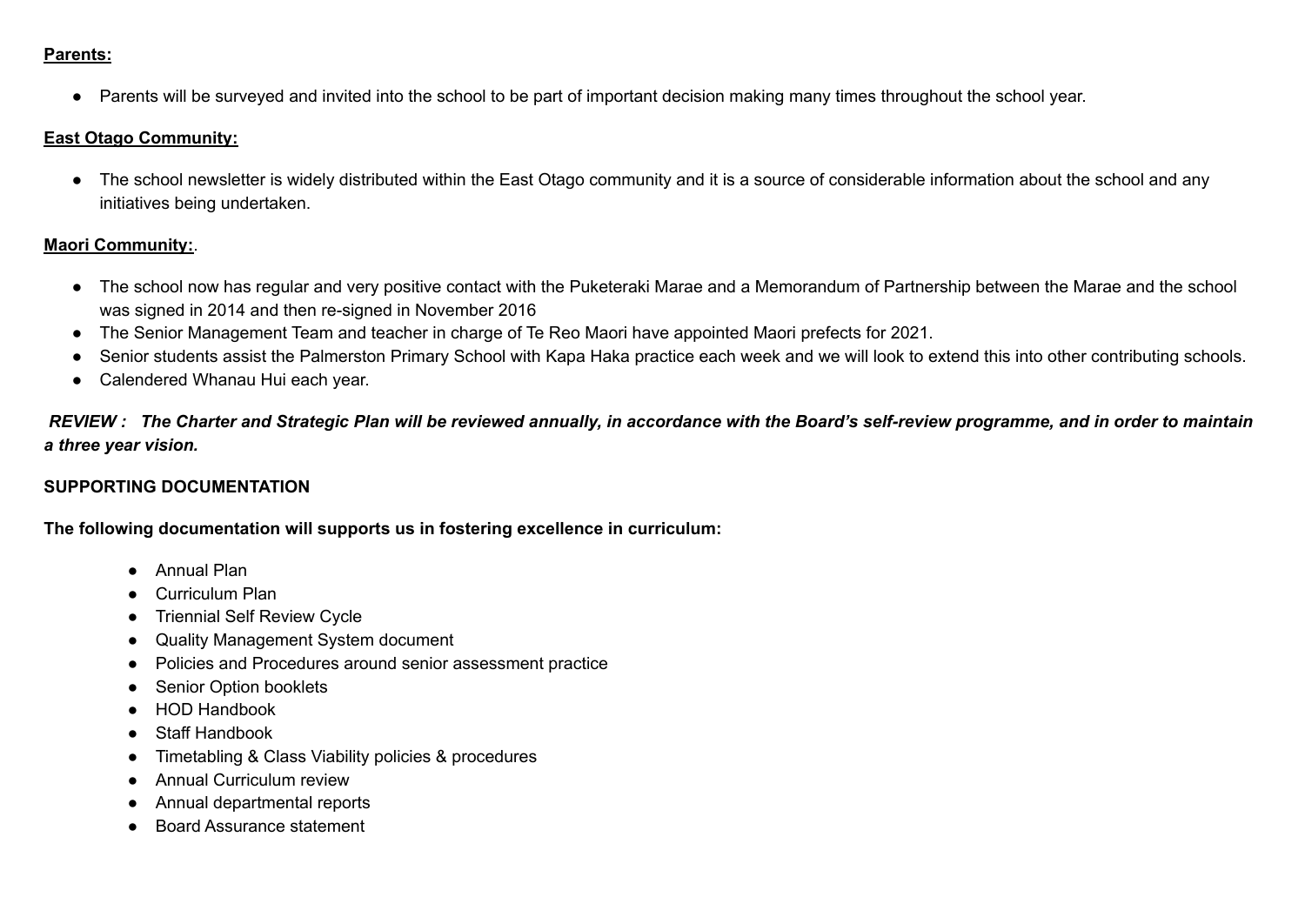**The following documentation supports us in fostering excellence in teaching:**

- Annual Plan
- Triennial Self Review Cycle
- Monthly reporting to the Board on student achievement
- Professional Development plan
- Performance management system
- HOD Handbook
- **Staff and Student Handbooks**

**The following documentation supports us in fostering excellence in school organisation:**

- Triennial Self review programme
- Annual Plan
- Annual budget
- Financial management processes and procedures
- 10 year cyclical maintenance plan
- $\bullet$  5 year property plan
- All policies and procedures
- Term calendar

#### **The following procedures support us in fostering positive community partnerships:**

- Fortnightly newsletters.
- Providing variety of community activities such as Extravaganza, School Production, Fun Days and Gala type opportunities for the general public
- Hui resulting in closer liaison with the whānau and the Puketeraki & Moeraki Marae.
- Providing community service as shown through the Lions Silver and Gold community service awards. Community service includes helping and supporting local organisations such as the Waihemo A and P Association.
- Providing support to contributing schools e.g. Kapa Haka and reading groups at Palmerston Primary School
- Providing additional support to contributing schools Athletics, Cross Country and Swimming championships.
- Regular parental contact through parent/teacher interviews, three way conferences, telephone calls, letters and meetings.
- Development of Fortnightly Indicators and real time reporting.
- Open door 'policy'.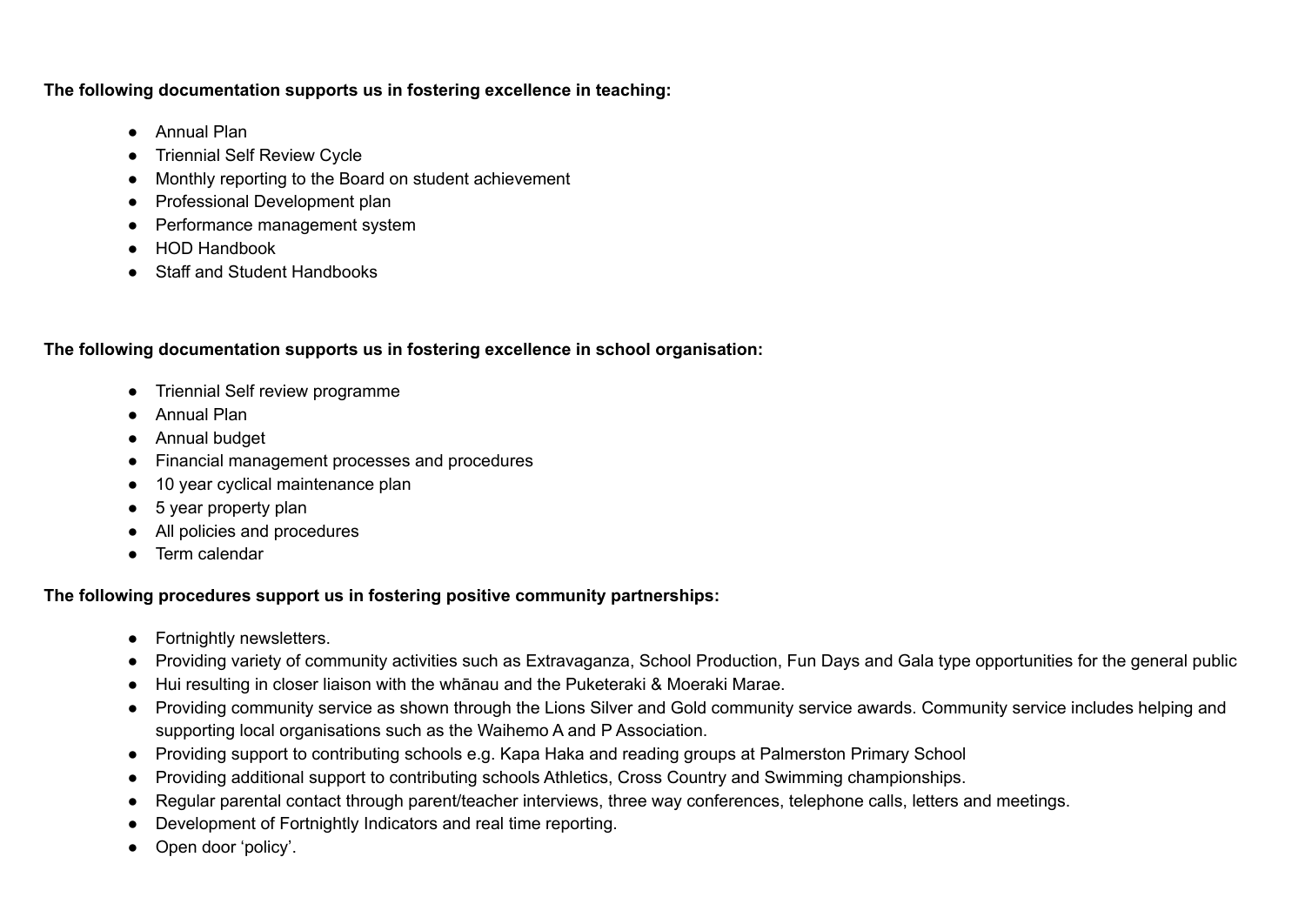#### **NATIONAL PRIORITIES**

East Otago High School encompasses the National Priorities into its curriculum by:

- Providing a safe physical and emotional environment for its students.
- Providing opportunity for success in all of the essential learning areas as outlined in the NZC.
- Placing emphasis on literacy and numeracy by requiring strategies to be included in all units planning at Years 7 10 and setting specific targets in NCEA. In recent years we have provided some additional literacy support in the form of reading. In 2020, from the start of Term 2, we were able to offer a 0.4 position to a qualified staff member to develop literacy levels from Year 7 and Year 8 in particular but also were able to include some Year 9 and Year 10 students. We will be offering a similar programme in 2021.
- Keeping students, parents/whanau, community and Board up to date with student progress. This was taken a step further in 2014 with the introduction of Fortnightly Indicators. These have been favourably received by parents and students as they identify any change and do keep parents well informed of progress. Our next step was in 2017 with the introduction of real time reporting for all students in Years 11 – 13, now extended to the whole school.
- Setting specific achievement targets for individuals and groups of Maori students.

#### **The NEG's by Summary The NAG's by Summary**

| 1. High standards of achievement                    | 1. Student achievement          |
|-----------------------------------------------------|---------------------------------|
| 2. Equality of education                            | 2. Self-review                  |
| 3. Development of knowledge                         | 3. Employer Responsibilities    |
| 4. Foundation for future learning                   | 4. Finance and Property         |
| 5. Broad education                                  | 5. Health and Safety            |
| 6. Excellence through clear objectives & monitoring | 6. Legislation & Administration |
| 7. Success for all – special needs                  |                                 |

- 8. Access to qualifications
- 9. Increased Maori participation
- 10. Cultural diversity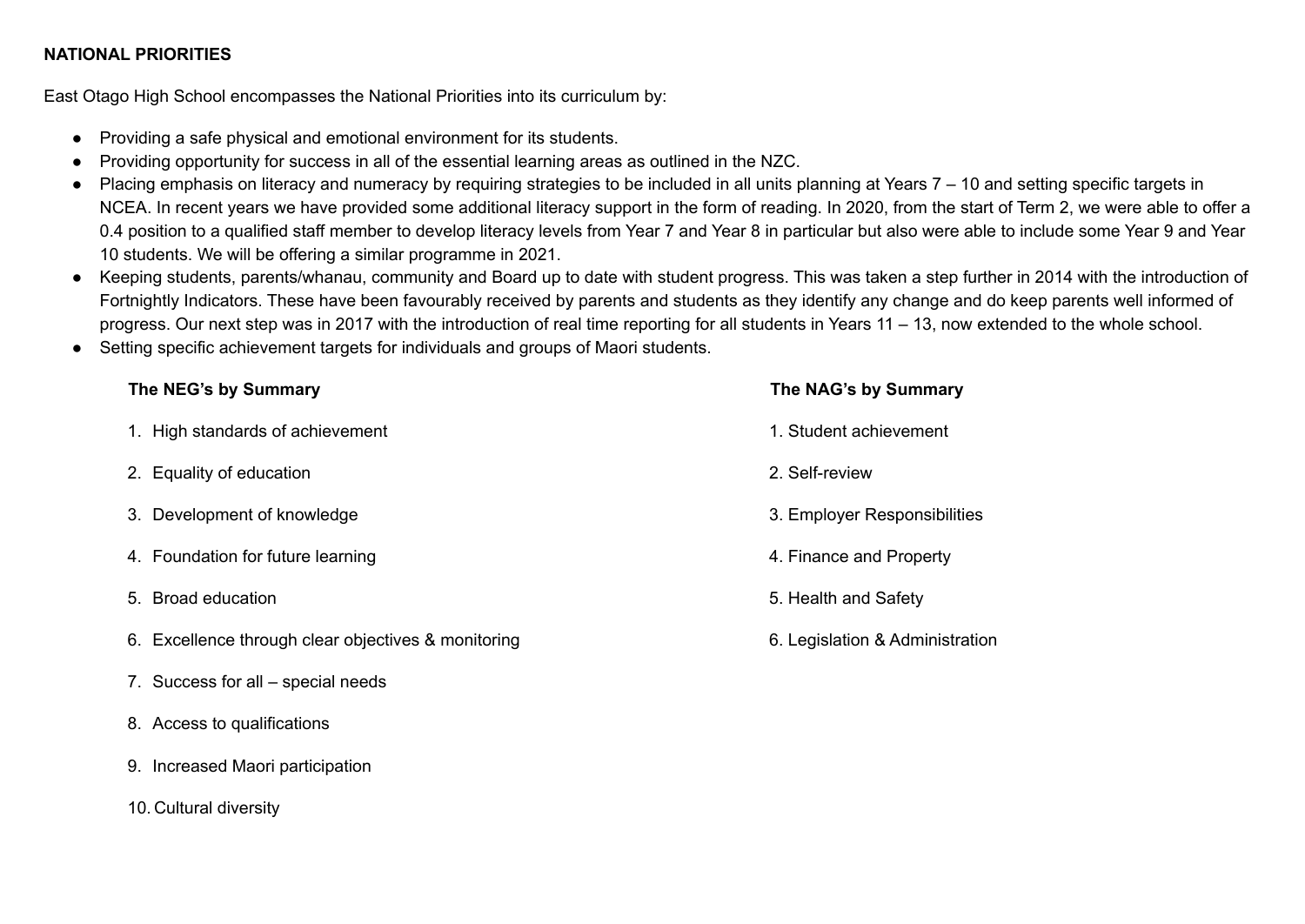**Mission Statement:** East Otago High School develops resilient learners and recognises the needs of our diverse community to create successful citizens. **Vision Statement:** Students are responsible, respectful and motivated citizens who contribute positively to society. "Strength through Learning" - Kia kaha ma roto matauranga

| <b>Strategic Goals</b><br>What we want to see                                                                                                       |                                                                                                                                   | 2019                                                                                                                 | 2020                                                                               | 2021                                                                              | What will we measure                                                                                         |
|-----------------------------------------------------------------------------------------------------------------------------------------------------|-----------------------------------------------------------------------------------------------------------------------------------|----------------------------------------------------------------------------------------------------------------------|------------------------------------------------------------------------------------|-----------------------------------------------------------------------------------|--------------------------------------------------------------------------------------------------------------|
| <b>Improving Student</b><br>All students are<br>Achievement<br>progressing and<br>achieving in literacy and<br>numeracy in all<br>curriculum areas. |                                                                                                                                   | 70% of students will be<br>at or above their<br>expected curriculum<br>level in literacy.                            | 5-10% more students.<br>Maybe bring in<br>numeracy.                                | 5-10% more students<br>working at or above.                                       | Progress of target<br>students.<br>Literacy to be a focus in<br>all subjects.                                |
|                                                                                                                                                     | Improving numbers of<br><b>Merits and Excellences</b><br>in NCEA.                                                                 | 25% of students will<br>achieve Merit or<br>Excellence<br>endorsements.                                              | Increased % of students<br>achieving Merits and<br>Excellence.                     | Substitute for a target %<br>of students                                          | Progress towards<br>achieving endorsements<br>in subject and courses.<br>Engagement in<br>curriculum topics. |
|                                                                                                                                                     | Improving boys'<br>achievement in all<br>curriculum areas.                                                                        | 10 % of boys will<br>achieve Merit or<br>Excellence<br>endorsements.<br>Improvement in boys'<br>achievement in NCEA. | Increased % of students<br>achieving Merits and<br>Excellence.                     | Substitute for a target %<br>of students.                                         | Progress towards<br>achieving endorsements<br>in subject and courses.<br>Engagement in<br>curriculum topics. |
| Development of School<br>Culture                                                                                                                    | All students will be<br>engaged in a<br>responsive, local<br>curriculum that is<br>inclusive of and meets<br>their diverse needs. | Development of a<br>culturally responsive<br>local curriculum.                                                       | Embedding of local<br>Maori language and<br>tikanga into core<br>curriculum areas. | Embedding of local<br>Maori language and<br>tikanga into all<br>curriculum areas. | Engagement of<br>students.<br>Engagement with local<br>mana whenua/runuka.                                   |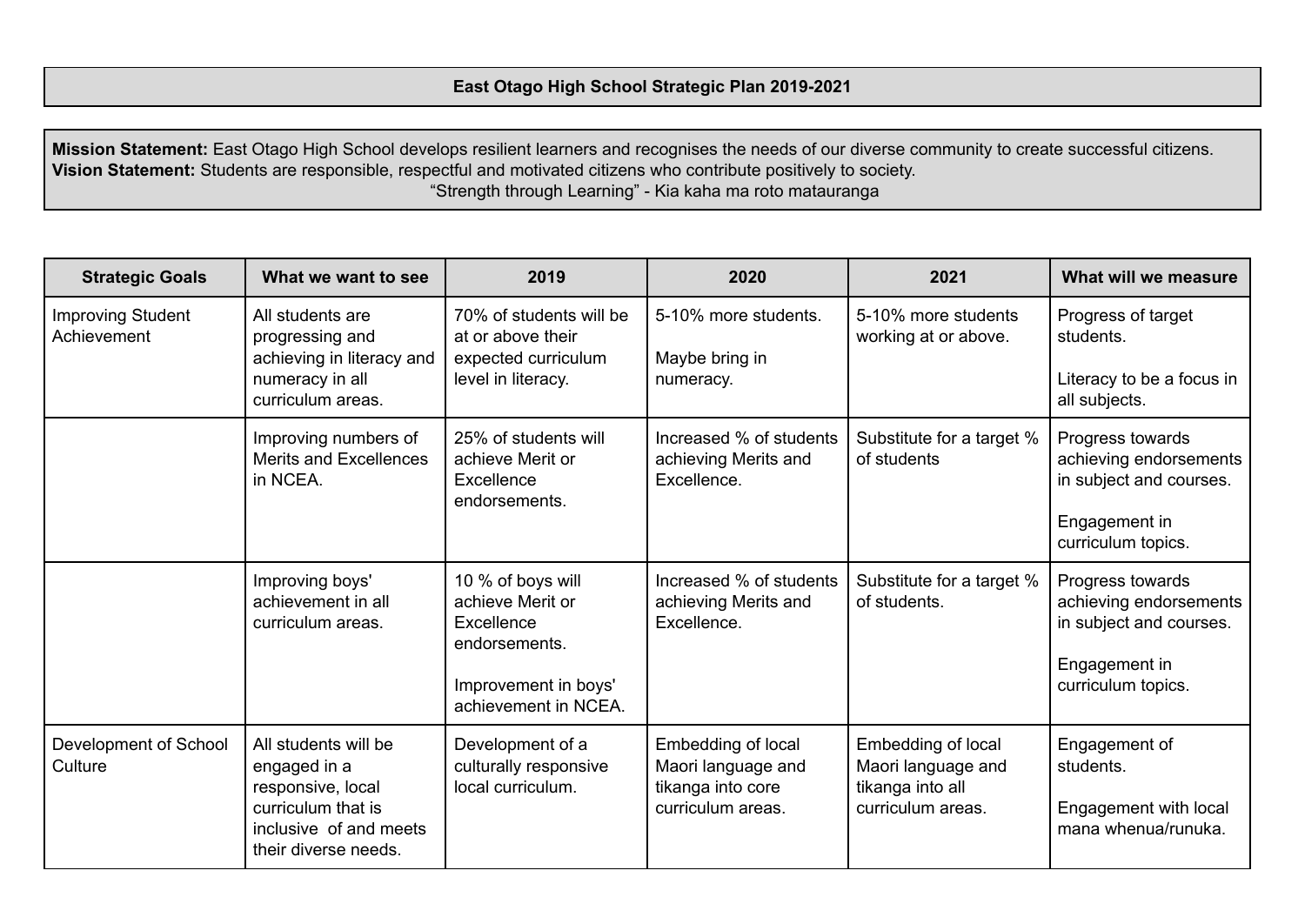|                                               | Caregivers will be<br>actively involved in their<br>children's educational<br>journey.                    | Develop real time<br>reporting practices<br>across all curriculum<br>areas that are<br>manageable.<br>Develop partnerships<br>with caregivers and/or<br>key stakeholders in the<br>development of a locally<br>responsive curriculum.                                                                                                                                                                                                              | Embedding of two-way<br>real time communication<br>with caregivers in all<br>curriculum areas.<br>Look for ways to further<br>extend partnerships.                                                                                                                           | Review of real time<br>reporting.<br>Review partnerships. | PB4L - engagement.<br>Decrease in truancy,<br>stand downs,<br>suspensions.<br>Increase in attendance<br>of parents at school<br>events (interviews,<br>meetings etc). |
|-----------------------------------------------|-----------------------------------------------------------------------------------------------------------|----------------------------------------------------------------------------------------------------------------------------------------------------------------------------------------------------------------------------------------------------------------------------------------------------------------------------------------------------------------------------------------------------------------------------------------------------|------------------------------------------------------------------------------------------------------------------------------------------------------------------------------------------------------------------------------------------------------------------------------|-----------------------------------------------------------|-----------------------------------------------------------------------------------------------------------------------------------------------------------------------|
| Development of Staff<br>and Student Wellbeing | Staff and students<br>manage their school<br>commitments so they<br>enjoy their teaching and<br>learning. | Survey staff and<br>students around<br>personal well-being.<br>Identify areas that need<br>improvement.<br>Explore ways to develop<br>the well-being of<br>students and staff.<br>(Mindfulness, Physical,<br>Well-being corner,<br>Well-being committee)<br>Restorative practices<br>(restorative<br>conversations and<br>conferencing)<br>introduced in dealing<br>with negative student<br>behaviour SLT/Deans.<br>Restorative<br>conversations. | Survey staff and<br>students around<br>personal well-being.<br>Identify areas that need<br>improvement.<br>Explore ways to develop<br>the well-being of<br>students and staff.<br>(Mindfulness, Growth<br>Mindset, Physical,<br>Well-being corner,<br>Well-being committee). | Review staff and<br>student wellbeing<br>initiatives.     | Student and staff<br>retention.<br>Responses in wellbeing<br>survey.                                                                                                  |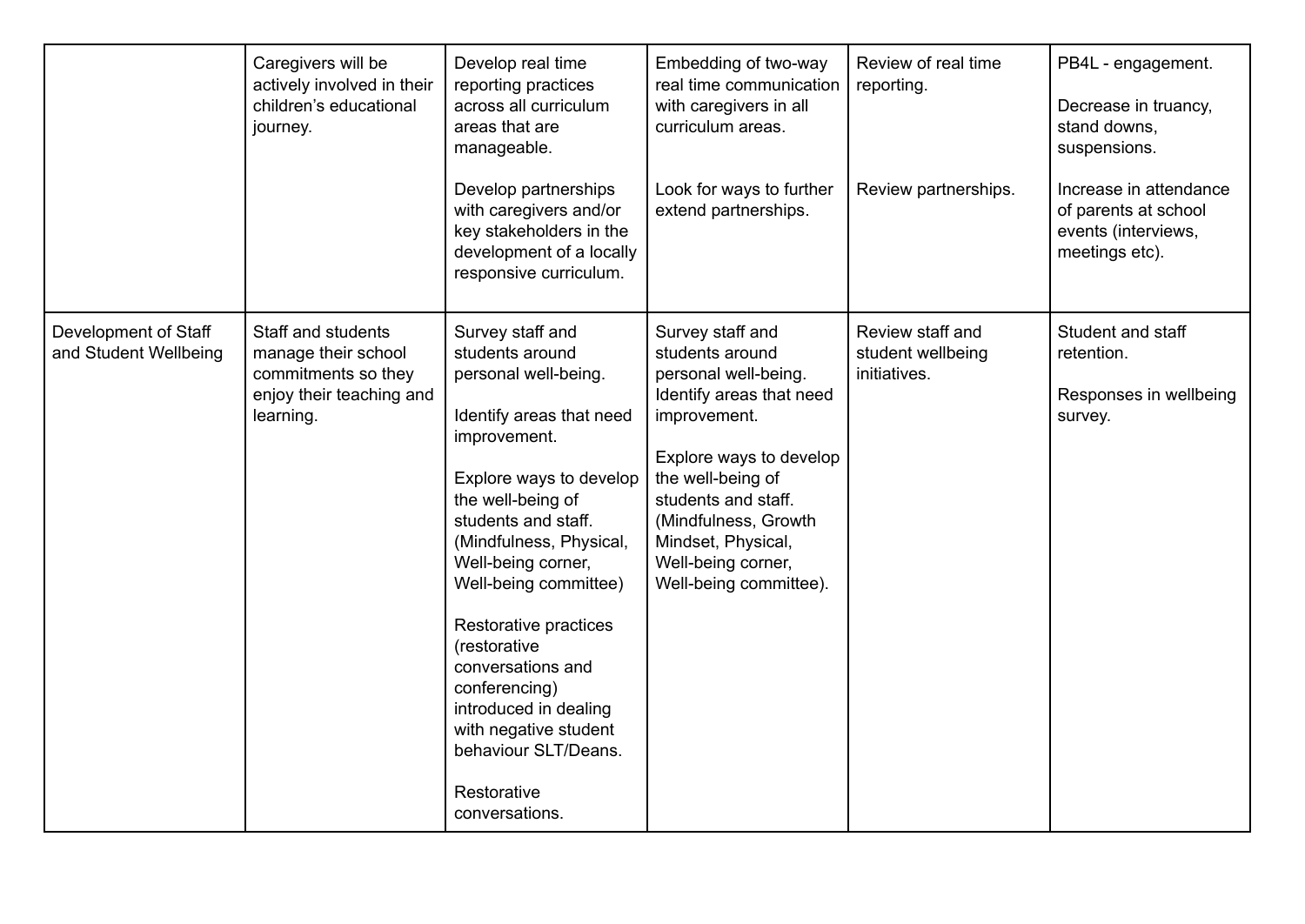**Mission Statement:** East Otago High School develops resilient learners and recognises the needs of our diverse community to create successful citizens. **Vision Statement:** Students are responsible, respectful and motivated citizens who contribute positively to society. "Strength through Learning" - Kia kaha ma roto matauranga

|                                                                                                                 | <b>Strategic Goal 1: Improving Student Achievement</b>                                                 |                                                                                                     |                              |                         |                     |                                                                                                                                        |  |  |
|-----------------------------------------------------------------------------------------------------------------|--------------------------------------------------------------------------------------------------------|-----------------------------------------------------------------------------------------------------|------------------------------|-------------------------|---------------------|----------------------------------------------------------------------------------------------------------------------------------------|--|--|
| <b>Outcome</b>                                                                                                  | What?                                                                                                  | How?                                                                                                | Who?                         | By When?                | <b>Costs</b>        | <b>Progress</b>                                                                                                                        |  |  |
| 1.1<br>All students are<br>progressing and<br>achieving in literacy<br>and numeracy in all<br>curriculum areas. | Specific groups<br>identified and<br>targeted initiatives<br>used to develop<br>literacy.              | PLD taken by key<br>staff who will then<br>provide PLD to all<br>staff on what they<br>have learnt. | KFR, MNK, WNM,<br><b>BSG</b> | Term 2.                 | Unknown             | New HOD has had<br>PLD on Boys<br>Literacy in Term 3                                                                                   |  |  |
|                                                                                                                 |                                                                                                        | <b>Consistent literacy</b><br>approach across<br>curriculum areas.                                  | KFR, MNK, WNG, All<br>Staff  | Term 2.<br>All Year.    | Nil<br>0.4 staffing | While no specific<br>PLD literacy<br>strategies have<br>been made<br>available to all staff<br>from the Literacy<br>support teacher in |  |  |
| 1.2                                                                                                             |                                                                                                        | Literacy support for<br>most at risk<br>students.                                                   | WNG, FDR                     |                         | Nil                 | the staffroom.<br>A new literacy<br>support teacher was<br>employed in Term 2.                                                         |  |  |
| Improving numbers<br>of Merits and<br>Excellences in<br>NCEA. Target a<br>specific %.                           | Students that<br>achieved Merit and<br>Excellence in 2020<br>+ students that went<br>close identified, | Year level meetings.<br>Mentoring<br>programme with<br>vertical forms<br>introduced to work         | All staff                    | Throughout the<br>year. |                     | Tutorials were set<br>up in Term 3 and<br>continued into<br>lockdown. Study                                                            |  |  |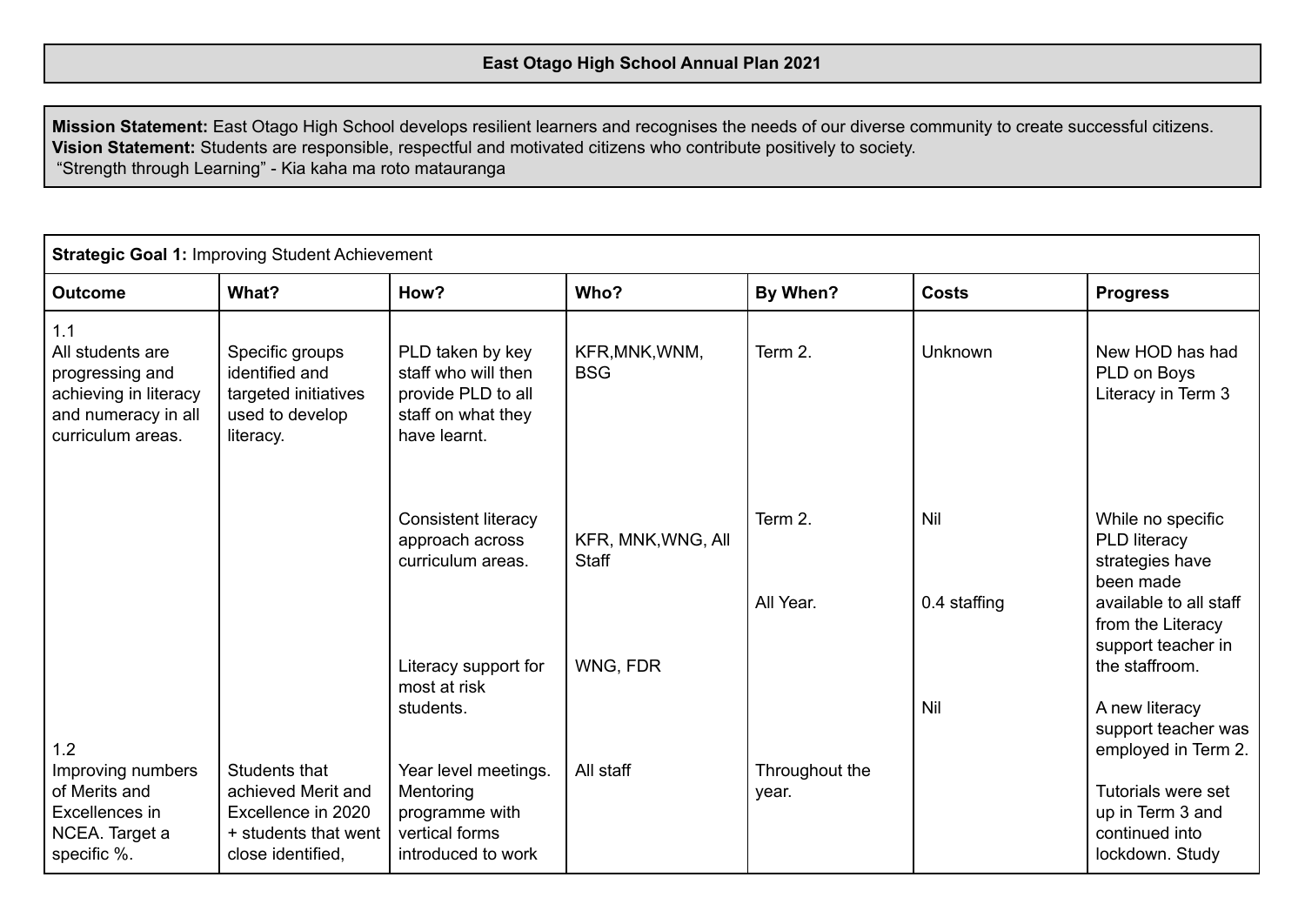|                                                            | tracked and<br>supported.<br>Year 11 students in<br>2021 that are<br>capable are<br>identified, tracked<br>and supported. | with limited numbers<br>of seniors each.<br>Tutorials set up.<br>Study skills and Goal<br>setting classes.<br><b>Tracking Sheets</b><br>established. |            |                         |                 | skills delivered at<br>Rawhiti time.<br>Organised by lan<br>Adamson and Helen<br>McIntyre.                            |
|------------------------------------------------------------|---------------------------------------------------------------------------------------------------------------------------|------------------------------------------------------------------------------------------------------------------------------------------------------|------------|-------------------------|-----------------|-----------------------------------------------------------------------------------------------------------------------|
| 1.3                                                        |                                                                                                                           |                                                                                                                                                      |            |                         |                 |                                                                                                                       |
| Improving boys'<br>achievement in all<br>curriculum areas. | Boys to improve in<br>their academic<br>success across all<br>curriculum areas at<br>East Otago High<br>School.           | Units of work<br>developed which are<br>relevant for boys<br>through the Year<br>9/10 options.                                                       | All staff  | Throughout the<br>year. | Unknown         | <b>Engagement of Year</b><br>9/10 boys better in<br>2021 through the<br>use of a modular<br>option system.            |
|                                                            |                                                                                                                           | Mentoring students<br>across the year.                                                                                                               | <b>KFY</b> | Term 1                  | Nil             | Mentors set up at<br>the start of Term<br>two.                                                                        |
|                                                            |                                                                                                                           | Peer mentoring<br>established of Senior<br>boys with Junior.                                                                                         | <b>KFY</b> | Term 1                  | Nil             | 9 junior boys are<br>receiving mentoring.<br>Only 3 senior boys<br>are mentors.                                       |
|                                                            |                                                                                                                           | Boys sent to<br>leadership<br>opportunities<br>throughout the year.                                                                                  | <b>CRM</b> | Throughout the<br>year. | Unknown         | All Head Students<br>sent to a leadership<br>conference in Term<br>2.                                                 |
|                                                            |                                                                                                                           | Male speakers<br>brought in to school.<br>Males from the<br>community paired<br>with students.                                                       | CRM, JLG   | Throughout the<br>year. | Nil             | Nick Chisholm<br>brought into school<br>Term 2. Mike King<br>planned for Term 3<br>but had to cancel<br>due to Covid. |
|                                                            |                                                                                                                           | Work opportunities/                                                                                                                                  | <b>JLG</b> | Term 1.                 | .2 cost on each | 6 Male students at                                                                                                    |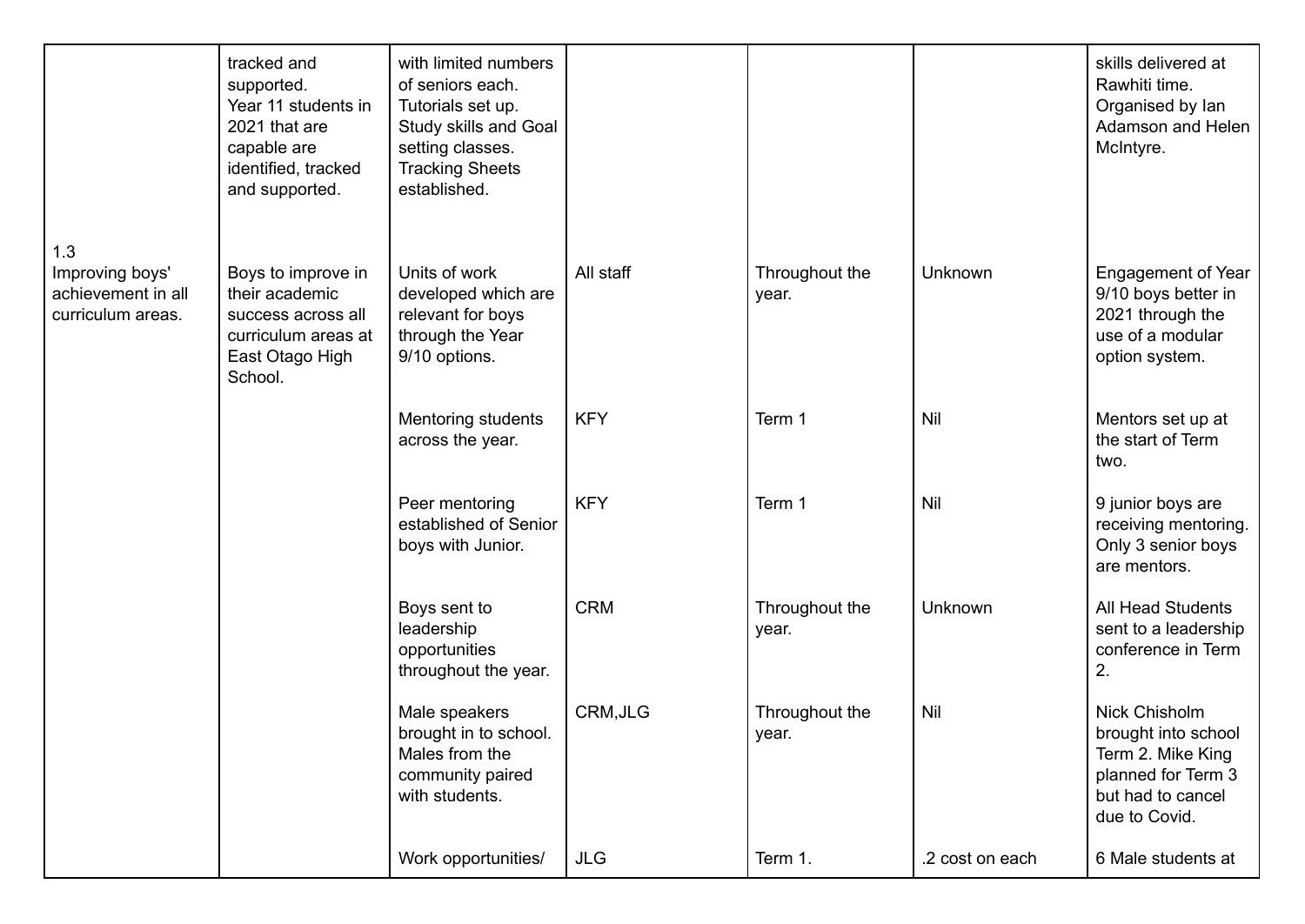|                                                                                                                                             |                                                                                                                    | courses provided for<br>most at risk<br>students.                                                                                      |            |                         | student off the<br>operational grant.                          | Polytechnic course<br>on Fridays. 6<br>students completing<br>a Forestry course.                                                                                                                                                                                              |
|---------------------------------------------------------------------------------------------------------------------------------------------|--------------------------------------------------------------------------------------------------------------------|----------------------------------------------------------------------------------------------------------------------------------------|------------|-------------------------|----------------------------------------------------------------|-------------------------------------------------------------------------------------------------------------------------------------------------------------------------------------------------------------------------------------------------------------------------------|
|                                                                                                                                             |                                                                                                                    | Year 9/10 Options to<br>give student agency.                                                                                           | All staff  | Term 1                  | Increased budgets<br>for each department<br>to set up options. | Second lot of<br>options have been<br>completed with<br>planning for 2022<br>underway.                                                                                                                                                                                        |
|                                                                                                                                             |                                                                                                                    | <b>BEP</b> (Boys<br>engagement<br>programme to be<br>continued in 2021.                                                                | <b>CRM</b> | Term $3/4$              | Unknown -<br>Dependent on type<br>of activities.               | The need for our<br>Year 9/10 boys is<br>certainly lower than<br>last year. Boys<br>participation in the<br>Rite Journey<br>programme and<br>associated camp<br>may be all that is<br>required this year.                                                                     |
|                                                                                                                                             | <b>Strategic Goal 2: Development of School Culture</b>                                                             |                                                                                                                                        |            |                         |                                                                |                                                                                                                                                                                                                                                                               |
| 2.1<br>All students will be<br>engaged in a<br>responsive, local<br>curriculum that is<br>inclusive of and<br>meets their diverse<br>needs. | All staff to integrate<br>culturally and<br>geographically<br>responsive<br>practices into their<br>units of work. | Culturally responsive<br>PLD for all staff on<br>Wednesday morning<br>PLD. Specifically<br>targeting authentic<br>Te Reo in the class. | All staff  | Throughout the<br>year. | Nil.                                                           | Nola Tipa was<br>employed by the<br>Waitaki secondary<br>schools to improve<br>engagement and<br>attendance for<br>Maori students.<br>Nola has run a PLD<br>session for culturally<br>responsive<br>practices.<br>The local Runuka<br>(Puketeraki) have<br>been contacted and |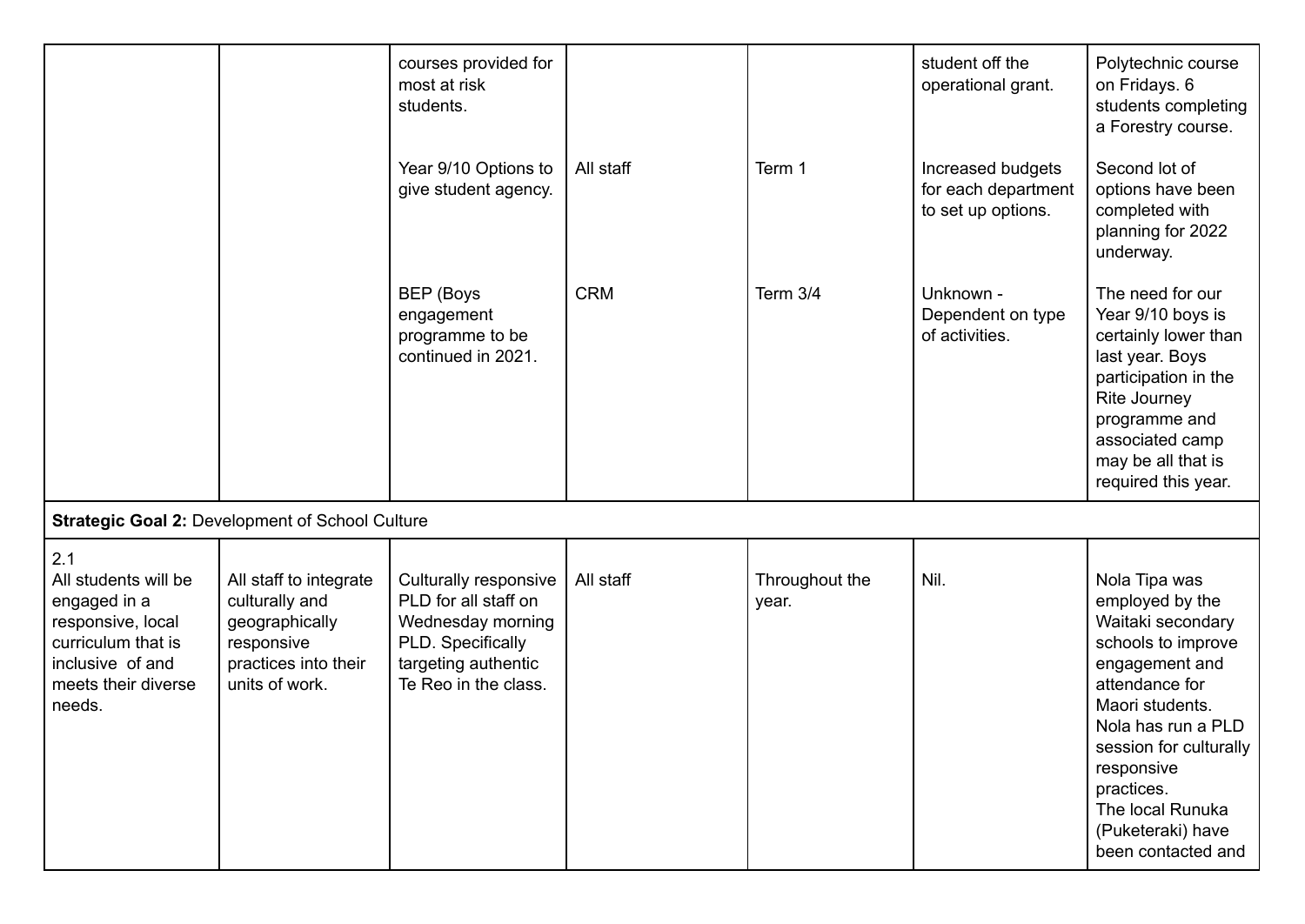|                                                                                        | Rite Journey<br>programme to<br>develop Year 9/10<br>students into<br>socially empathetic<br>citizens. | 2 year programme<br>developed as a<br>stand alone subject<br>but integrates Health<br>topics.                              | KCL, HIJ, CRM, HCH            | February 1st.   | \$1500 one off<br>training $+$ \$390<br>annual fee. | are working with us<br>on the naming of B<br>Block and opening<br>of this space.<br>The Year 9/10<br>programmes of work<br>have specifically<br>been designed to<br>improve<br>engagement of<br>students and where<br>possible include<br>cultural and<br>geographical<br>contexts.<br>3 staff completed<br>the training at the<br>start of the year.<br>One staff member<br>has since resigned |
|----------------------------------------------------------------------------------------|--------------------------------------------------------------------------------------------------------|----------------------------------------------------------------------------------------------------------------------------|-------------------------------|-----------------|-----------------------------------------------------|-------------------------------------------------------------------------------------------------------------------------------------------------------------------------------------------------------------------------------------------------------------------------------------------------------------------------------------------------------------------------------------------------|
| 2.2                                                                                    |                                                                                                        |                                                                                                                            |                               |                 |                                                     | leaving only one<br>female to take the<br>large group of girls.<br>Investigating a<br>potential community<br>member that would<br>be willing to help for<br>the remainder of the<br>year.                                                                                                                                                                                                       |
| Caregivers will be<br>actively involved in<br>their children's<br>educational journey. | Continuation of Hail   Training of curators<br>to improve<br>communication of<br>key events in 2021.   | and contributors.<br>Newsletters pushed<br>out through Hail.<br><b>Timetabled articles</b><br>for all curriculum<br>areas. | Whole staff, Head<br>student. | February/March. | \$119 per month.                                    | Head students have<br>created items for<br>our newsletter on a<br>regular basis.<br>Facebook remains<br>the best type of<br>social media for                                                                                                                                                                                                                                                    |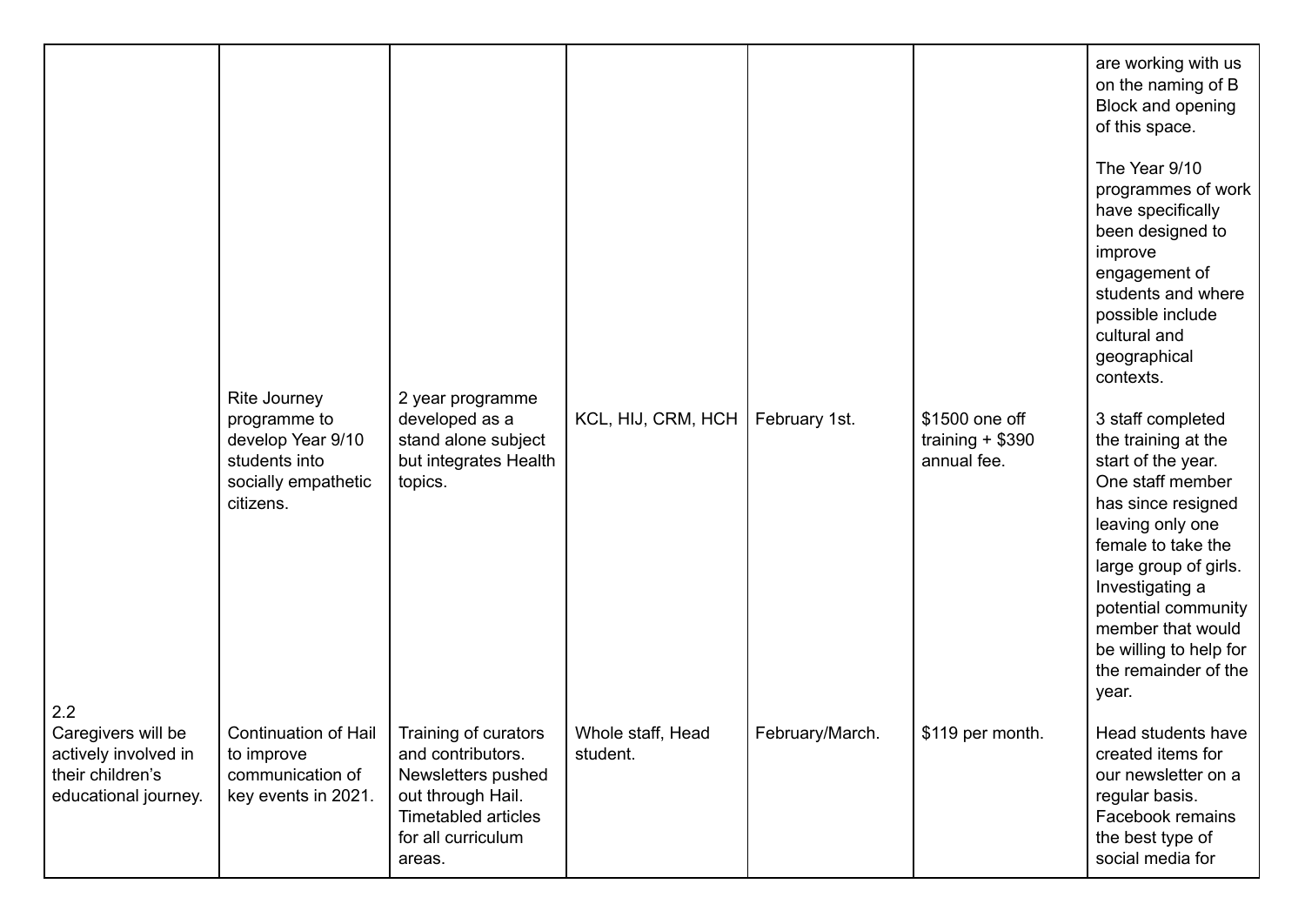|                                                                                                                                                    | <b>Head Students</b><br>identified and given<br>rights to contribute<br>through Hail,<br>Facebook and<br>Instagram.     |                                                                           |                                                                       |                                    | parents. Instagram<br>has been used only<br>on a limited basis.<br><b>BOT</b> article would<br>be the next step.                                                                                                                                                                                                                                               |
|----------------------------------------------------------------------------------------------------------------------------------------------------|-------------------------------------------------------------------------------------------------------------------------|---------------------------------------------------------------------------|-----------------------------------------------------------------------|------------------------------------|----------------------------------------------------------------------------------------------------------------------------------------------------------------------------------------------------------------------------------------------------------------------------------------------------------------------------------------------------------------|
| Real time reporting<br>for Year 11-13<br>students after each<br>internal<br>assessment.<br>Mid year and End of<br>year reporting for<br>Year 7-10. | Reports created<br>through Kamar.                                                                                       | Administration staff,<br>SLT, Deans to<br>proofread to ensure<br>quality. | Ongoing for Year<br>11-13. End of term<br>2 and 4 for year<br>$7-10.$ | Nil                                | Junior reports<br>completed in Term 2<br>in time for student<br>led conferences.<br>Real time reports<br>have been available<br>for all students and<br>their whanau<br>throughout the year<br>after each<br>assessment.                                                                                                                                       |
| 3 way interviews/<br>learning<br>conversations.                                                                                                    | Close the school for<br>instruction to have 3<br>way learning<br>conversations with<br>their vertical form<br>teachers. |                                                                           | Term 1.                                                               | \$150 for dinner for<br>the staff. | <b>Over 90%</b><br>attendance across<br>the school with<br>some Form<br>teachers getting<br>100%. Great<br>feedback from<br>parents about this<br>initiative. Imperative<br>to have a follow up<br>one each year in<br>Term 3 but this year<br>due to Covid<br>Rawhiti/Form<br>teachers will have to<br>review goals and<br>send this via email<br>to parents. |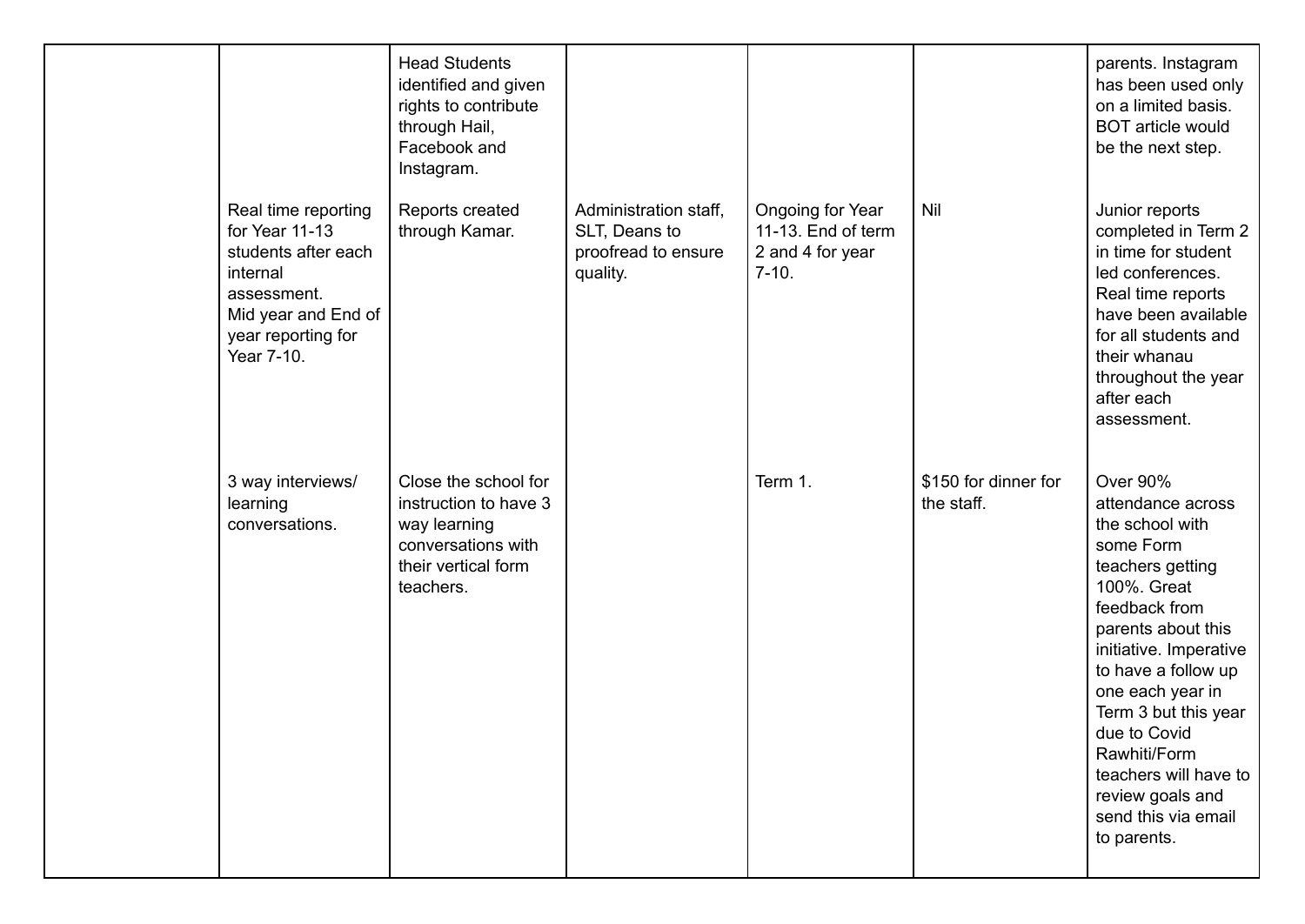| Whanau Hui's on a<br>regular basis. (4<br>minimum per year).            | HIJ to send out<br>agenda and<br>invitations in a timely<br>fashion. Change in<br>focus for 2021 to be<br>more of a reciprocal<br>learning space. Fun<br>for students to play<br>games. | <b>HIJ</b><br>Lauana Thomas<br>(Resource teacher<br>for Maori in Otago).<br>CRM, KFY | Once or twice a<br>term.<br>Term 1, 2, 3, 4. | \$150 for kai across<br>the year.                                           | Was tracking well<br>with 2 for the first<br>half of the year.<br>Covid in Term 3 but<br>should have another<br>in Term 4.<br>A change in the way<br>these have been run<br>giving students the<br>chance to hangout<br>in the gym has been<br>positive. A parent<br>from this group has<br>now joined the BOT. |
|-------------------------------------------------------------------------|-----------------------------------------------------------------------------------------------------------------------------------------------------------------------------------------|--------------------------------------------------------------------------------------|----------------------------------------------|-----------------------------------------------------------------------------|-----------------------------------------------------------------------------------------------------------------------------------------------------------------------------------------------------------------------------------------------------------------------------------------------------------------|
| Look for<br>opportunities to<br>invite the<br>community into<br>school. | Community Hangi.<br><b>Matariki Celebration</b><br>Gala Day, Golf day.                                                                                                                  | CRM, KFY, HIJ,<br>Parents                                                            | Term 2,3.                                    | Unknown -<br>dependent on koha<br>or charge to<br>students and<br>families. | <b>Community Hangi</b><br>was prepared and<br>delivered as part of<br>our Matariki<br>celebration. Golf<br>day may be planned<br>for Term 4 as part of<br>the student council<br>fundraising oir PTA<br>event.                                                                                                  |
| Workshops for<br>parents established<br>to help with school<br>work.    | Needs of parents<br>established through<br>a survey. This could<br>be help accessing<br>the parental portal,<br>google suite,<br>homework, study<br>skills, cyber safety.               | CRM, KFY, SPL                                                                        | Term 2,3.                                    |                                                                             | A Netsafe event<br>was run in Term 2<br>with limited<br>attendance from<br>families. This could<br>have been due to a<br>breakdown in<br>communication<br>through Hail. A<br>second event was<br>planned and<br>advertised through<br>our contributing                                                          |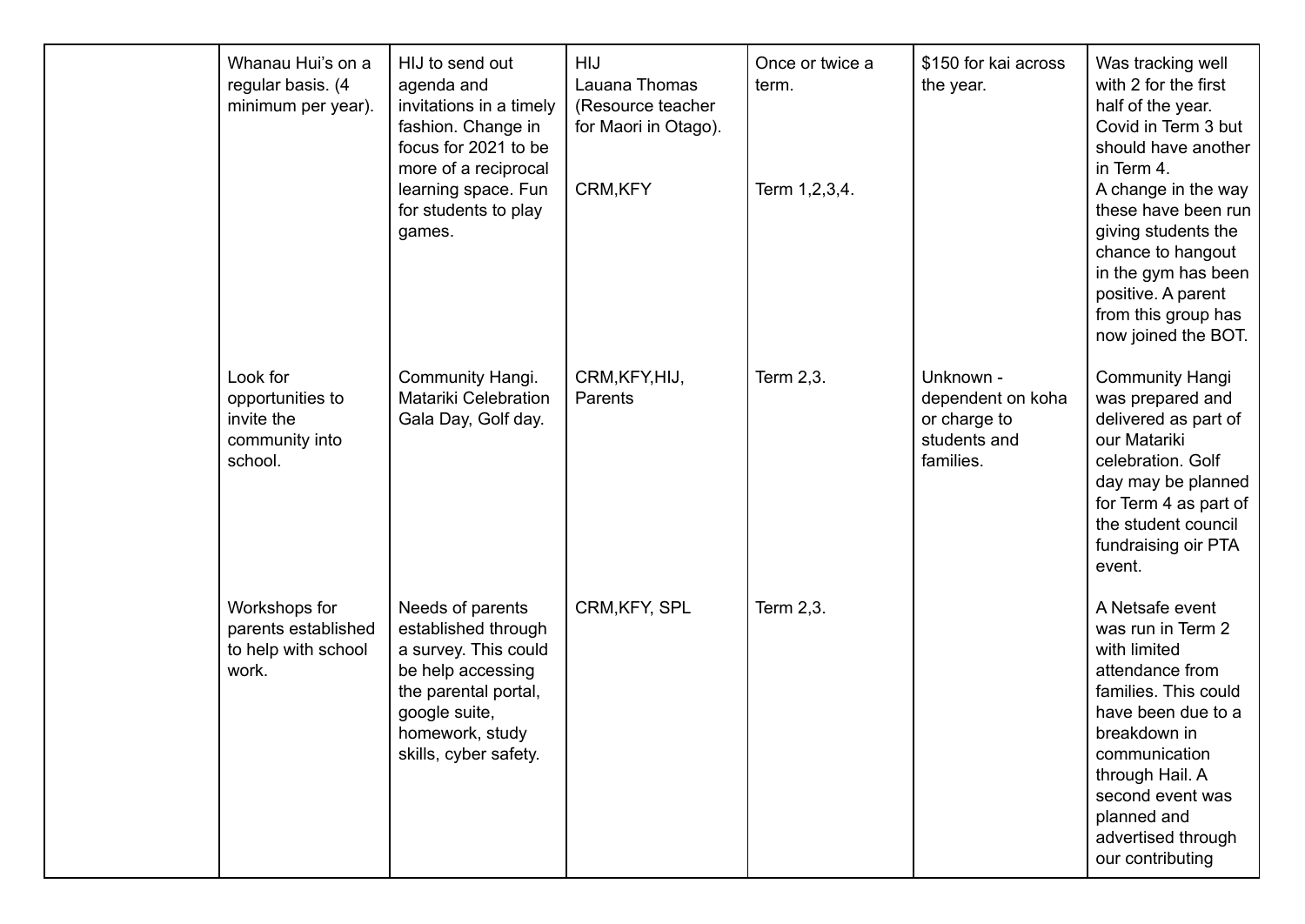|                                                                                                                     |                                                                                                                                                                                                   |                                                                                                                    |                                   |           |         | Primary Schools but<br>fell in the Lock<br>Down. Will look to<br>run again next term<br>or early 2022                                                                                                                                                                                                   |  |  |  |  |  |  |
|---------------------------------------------------------------------------------------------------------------------|---------------------------------------------------------------------------------------------------------------------------------------------------------------------------------------------------|--------------------------------------------------------------------------------------------------------------------|-----------------------------------|-----------|---------|---------------------------------------------------------------------------------------------------------------------------------------------------------------------------------------------------------------------------------------------------------------------------------------------------------|--|--|--|--|--|--|
|                                                                                                                     | Strategic Goal 3: Development of Staff and Student Wellbeing                                                                                                                                      |                                                                                                                    |                                   |           |         |                                                                                                                                                                                                                                                                                                         |  |  |  |  |  |  |
| 3.1<br>Staff and students<br>manage their school<br>commitments so<br>they enjoy their<br>teaching and<br>learning. | NZCER survey to<br>be adapted so that it<br>is specific to our<br>school. From this<br>identify key areas of<br>development.<br>Survey to be<br>completed at the<br>start and end of the<br>year. | Explicit teaching of<br>school values<br>through Vertical<br>Form structure to<br>improve areas of<br>concern.     | All Vertical Form<br>teachers.    | All Year. | Unknown | <b>Wellbeing Surveys</b><br>created for staff and<br>students will be<br>delivered at the start<br>of Term 4.<br>Wellbeing for staff<br>was gauged during<br>lockdown -<br>reasonably positive<br>with one area<br>identified about how<br>they can access<br>support.                                  |  |  |  |  |  |  |
|                                                                                                                     | Wellbeing<br>Committee to meet<br>regularly in 2021.                                                                                                                                              | The Wellbeing<br>committee to come<br>up with new<br>initiatives to develop<br>wellbeing of students<br>and staff. | LSS, CRM, Wellbeing<br>Committee. | Term 1    | Nil     | Wellbeing was<br>reviewed by staff at<br>a staff meeting and<br>following SLT<br>meetings PLD<br>sessions were to be<br>held Bi-weekly,<br>reduction in staff<br>briefings from 4 - 3.<br>Minimise new<br>initiatives and see<br>through current<br>ones recommended.<br>Wellbeing<br>committee will be |  |  |  |  |  |  |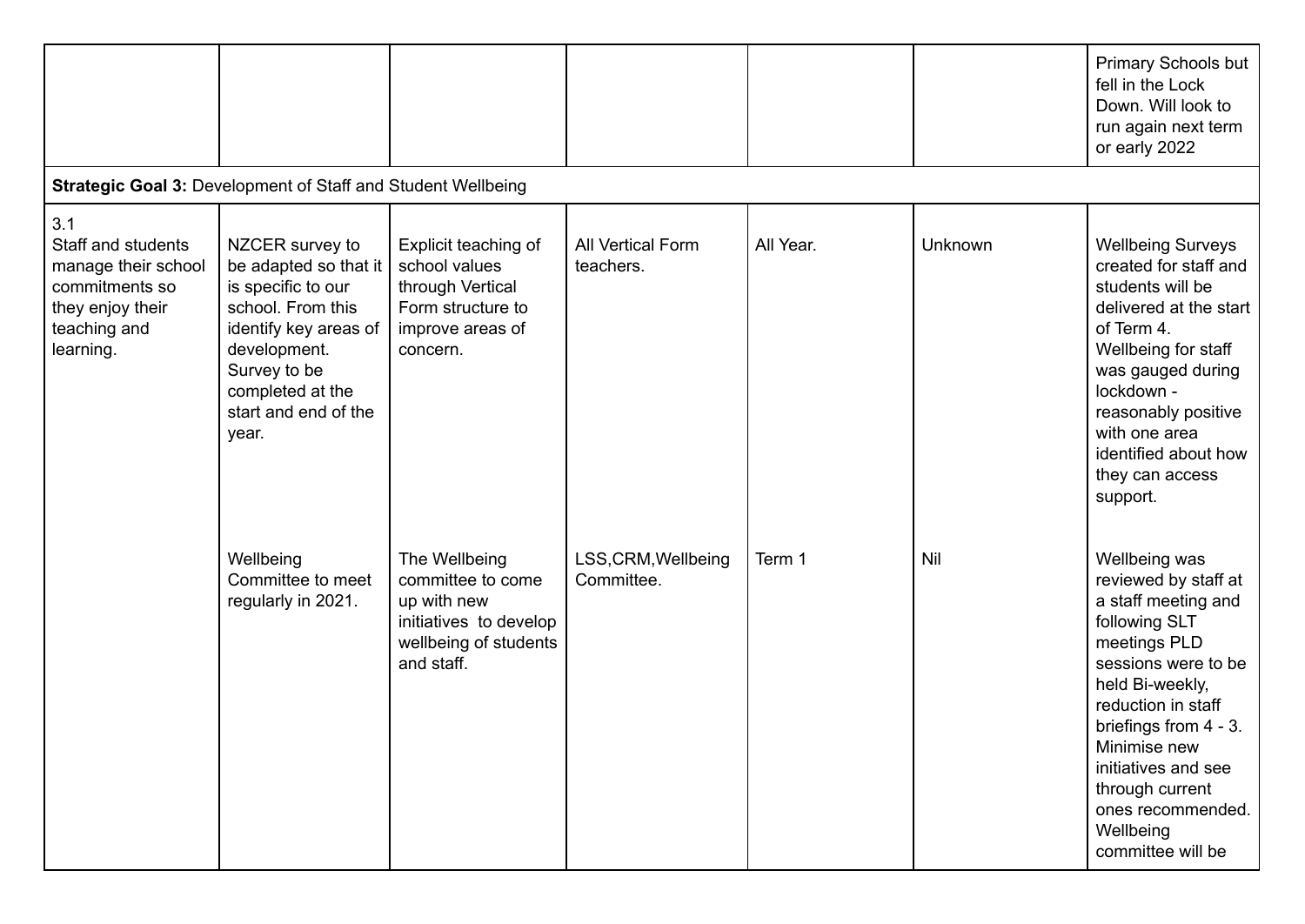|  |                                        |                                                                                                                                                                                                                           |            |                   |              | reestablish with<br>PB4I-SW with our<br>new AP.                                                                                                                                                                                                                  |
|--|----------------------------------------|---------------------------------------------------------------------------------------------------------------------------------------------------------------------------------------------------------------------------|------------|-------------------|--------------|------------------------------------------------------------------------------------------------------------------------------------------------------------------------------------------------------------------------------------------------------------------|
|  | Reduce external<br>examination stress. | Assessment<br>practices reviewed.<br>All senior students to<br>have completed an<br>internal for each<br>subject by the end of<br>Term 1 if applicable.<br>All internals to be<br>completed by the<br>end of Term 3.      | All staff  | Term 1 & 2        | Nil          | All NCEA teachers<br>have completed one<br>internal by the end<br>of Term 1.                                                                                                                                                                                     |
|  |                                        | Students supported<br>to prepare to their<br>best ability through<br>tutorials.<br>Academic<br>counselling by<br>subject, form and<br>teachers.                                                                           |            | Term 1,2,3,4      | <b>Nil</b>   | Study skills to be<br>delivered through<br>Rawhiti times.<br>Tutorials set up by<br>all relevant staff<br>teaching NCEA<br>subjects.                                                                                                                             |
|  | <b>Vertical Form</b><br>Structure.     | Created to have one<br>teacher to develop a<br>positive relationship<br>with students and<br>their families during<br>Year 9-13. Tuakana<br>Tein developed<br>through senior<br>students working<br>with junior students. | All staff. | Start of the year | \$500 budget | Rawhiti teachers are<br>working with small<br>groups of students<br>Year 9-13. The<br>success of these<br>groups is dependent<br>on the relationship<br>they are capable of<br>creating with the<br>students. Student<br>led conferences<br>worked well. This is |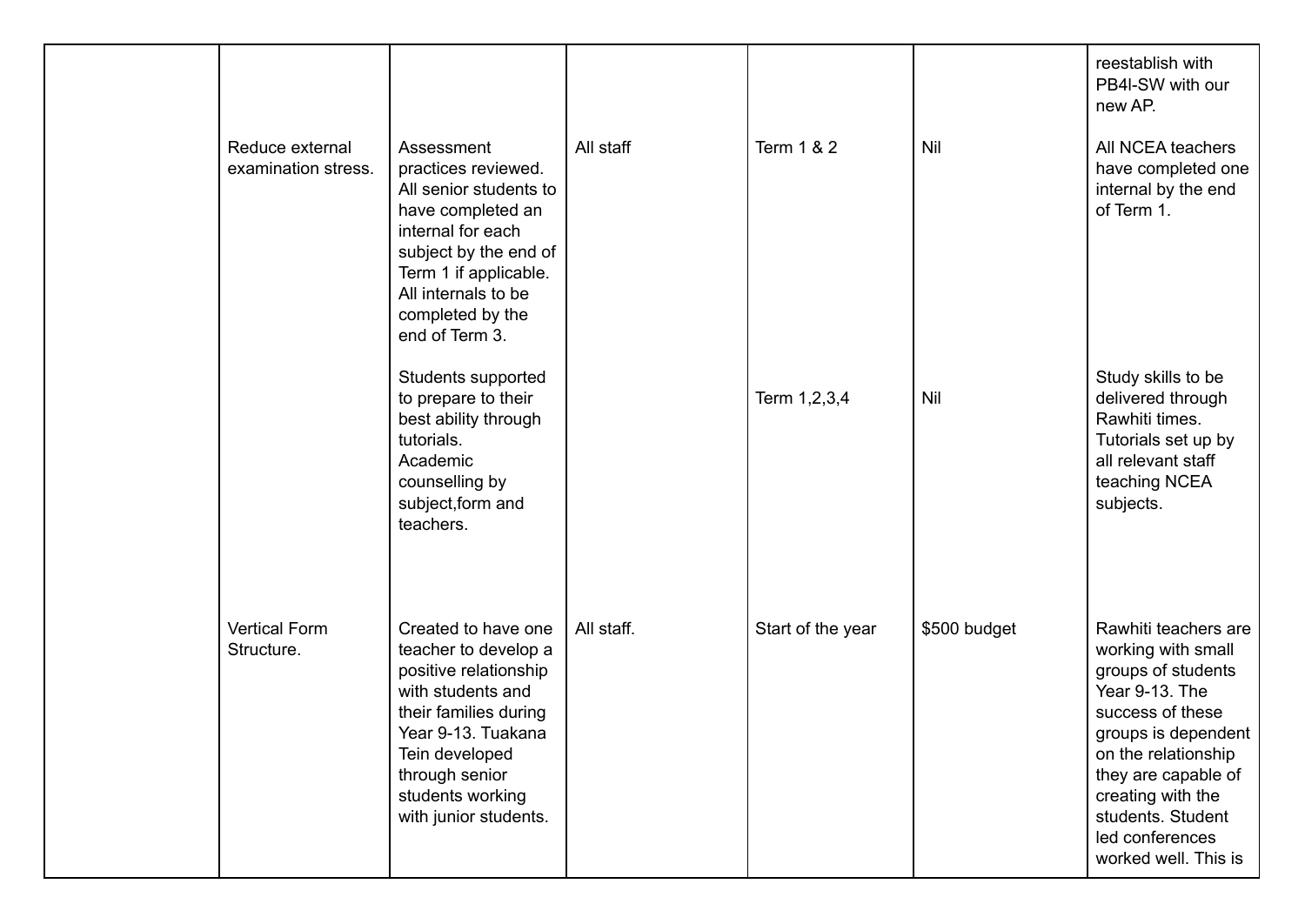|                                                                                                     |                |           |     | an area that needs<br>further<br>development.                                                                                                |
|-----------------------------------------------------------------------------------------------------|----------------|-----------|-----|----------------------------------------------------------------------------------------------------------------------------------------------|
| PB4L PLD focuses<br>on a consistent, fair<br>approach to dealing<br>with behaviour in the<br>class. | PB4L committee | April 1st | Nil | Rich Matla has<br>visited our school<br>twice throughout the<br>year to deliver PLD<br>sessions to our staff<br>and Otago Boys/St<br>Kevins. |
| Restorative practices<br>PLD to be further<br>explored.                                             | All staff      | Term 2    | Nil | Ongoing through<br>SLT on the<br>Wednesday                                                                                                   |
| Growth mindset PLD<br>for staff and students<br>across the year.                                    | <b>MNK</b>     | Term 3    | Nil | Was set for week 6<br>in Term 3 when we<br>were put into<br>lockdown.<br>Rescheduled for<br>2022                                             |

| <b>Strategic Goal: Improving Student Achievement</b>                                              |                                      |                                                                                    |                                                                 |  |
|---------------------------------------------------------------------------------------------------|--------------------------------------|------------------------------------------------------------------------------------|-----------------------------------------------------------------|--|
| Annual Objective: Improve the number of students at the expected<br>numeracy level in Years 7-10. |                                      | Target: Improve the number of students at the expected level by the targets below. |                                                                 |  |
| Baseline Data: Start of 2021                                                                      |                                      |                                                                                    |                                                                 |  |
| <b>Year Level</b>                                                                                 | % at expected level start of<br>2021 | Expected level at the start of 2021                                                | Target: 2021                                                    |  |
|                                                                                                   | 59%                                  | Achieving at Level 3 of the curriculum.                                            | 70% at the beginning of Level 4 of the<br>curriculum or higher. |  |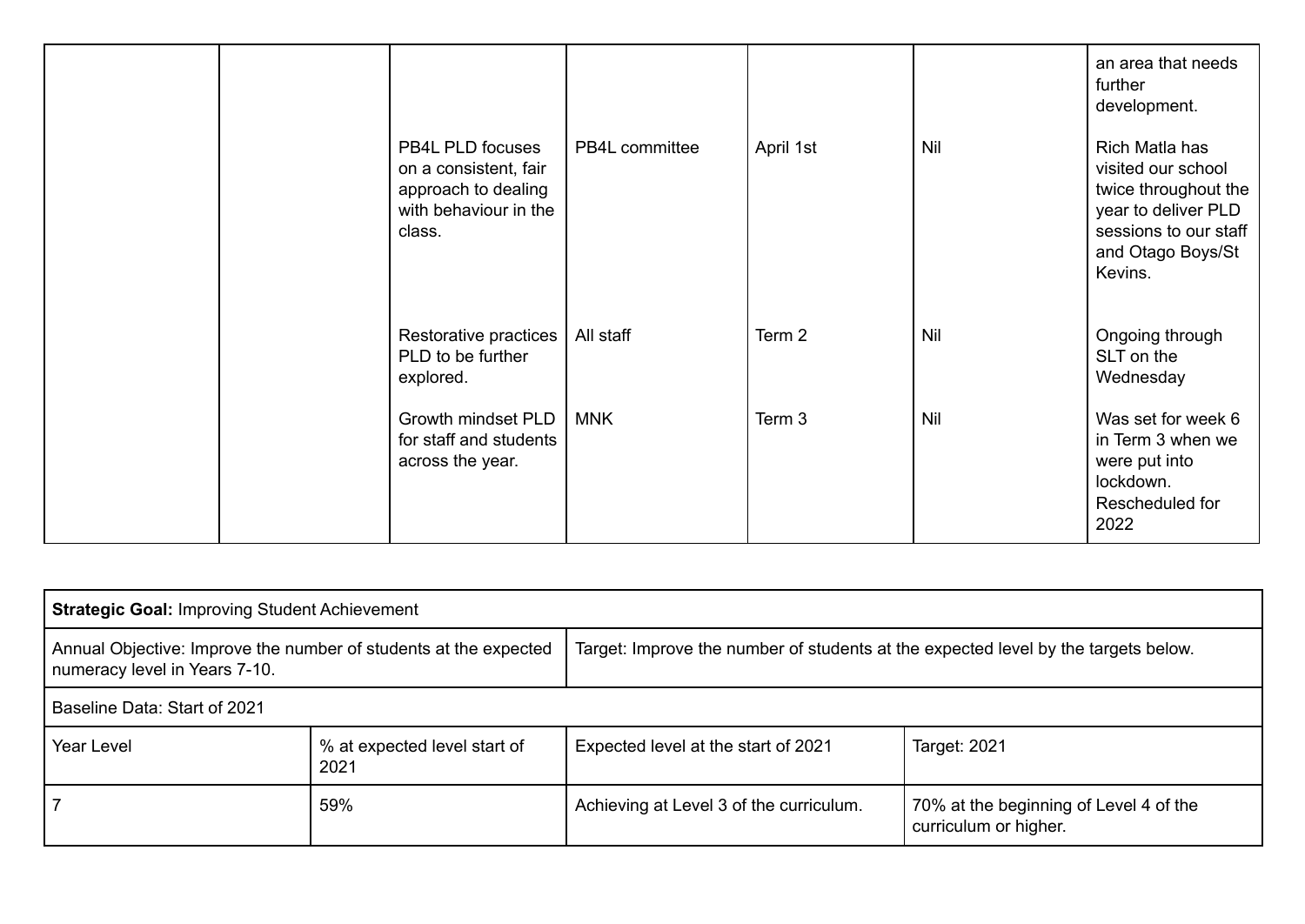|    | 50% | At the beginning of Level 4 of the<br>curriculum. | 70% at the end of Level 4 of the curriculum<br>or higher. |
|----|-----|---------------------------------------------------|-----------------------------------------------------------|
|    | 62% | At the end of Level 4 of the curriculum.          | 75% at Level 5 or higher.                                 |
| 10 | 31% | At the beginning of Level 5 of the<br>curriculum. | 50% mastering level 5.                                    |

| When:             | What (examples):                                                                                   | Who:                                   | Indicators of progress:               |
|-------------------|----------------------------------------------------------------------------------------------------|----------------------------------------|---------------------------------------|
| Term 1            | Testing to establish where students<br>are against he expected curriculum<br>areas                 | MNK,CSK,CWR,HCH,BDJ,HCH,<br><b>WNM</b> | Completed and targets set.            |
| Term 1            | Year 9/10 options created to excite<br>the students and engage them in the<br>learning.            | WNM, BDJ                               | Units ready at the start of the year. |
| Term 1            | Year 7/8 students placed into classes<br>of ability for specialised instruction at<br>their level. | CSK, MNK, CWR, HCH                     | Groups established early.             |
| Term <sub>2</sub> | PLD to develop numeracy across<br>curriculum areas.                                                | All staff                              | PLD attended and reflected upon.      |
| Term <sub>3</sub> | Review of Year 9/10 option and<br>effectiveness in developing numeracy                             | BDJ, WNM                               | Student feedback, test results.       |
| Term 4            | Review of Year 9/10 option and<br>effectiveness in developing<br>numeracy.                         | BDJ, WNM                               | Student feedback, test results.       |

| Annual Objective/Targets: Improve the number of students at the expected numeracy level in Years 7-10. |  |                            |  |
|--------------------------------------------------------------------------------------------------------|--|----------------------------|--|
| Reasons for the variance: Why did it happen?<br>Outcomes: What happened?                               |  | Evaluation: Where to next? |  |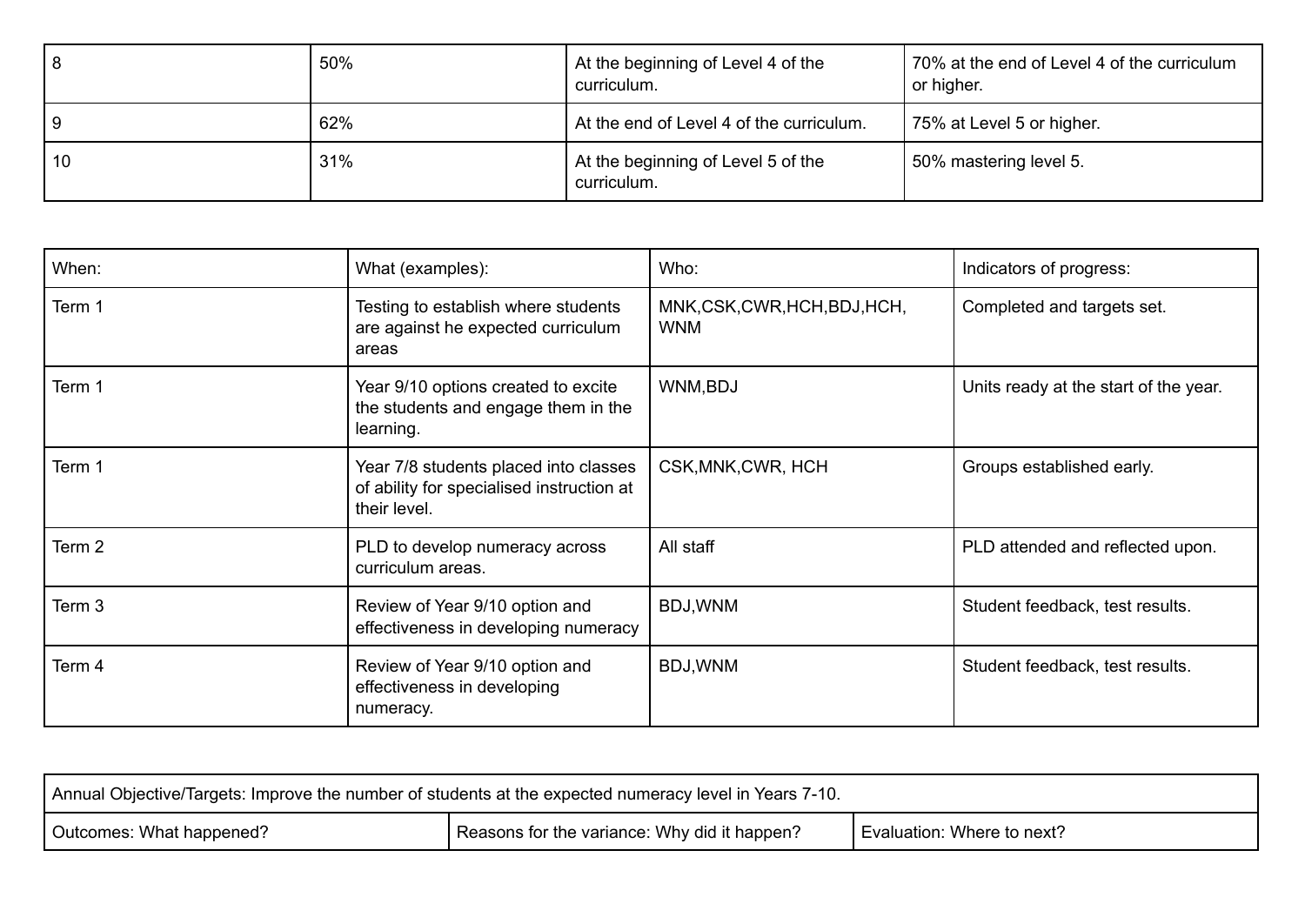| Year <sub>7</sub><br>Overall 82.33% of students are at the beginning of<br>Level 4 of the curriculum or higher.<br>2.94% achieving at Level 1                                                                                                     | The goals for 2021 were exceeded. This was<br>achieved through sensible streaming of classes so<br>that students were able to work at the level they<br>were at and find continual success and progress<br>throughout the year. Potentially these results could                                                                                                                                                                                                                                                                                                                                                                                                                                                                                                                                                                                                                                                                                                                                                                                                                                                                                                      | Consistency is key for the younger students. With<br>the appointment of a new Year 7 & 8 teacher it is<br>hoped to minimise the changes to teaching<br>personnel within the Year 7 & 8 department.                                                                                                                                                                                                                                                                                                                                                                                                                                                                                                                                       |
|---------------------------------------------------------------------------------------------------------------------------------------------------------------------------------------------------------------------------------------------------|----------------------------------------------------------------------------------------------------------------------------------------------------------------------------------------------------------------------------------------------------------------------------------------------------------------------------------------------------------------------------------------------------------------------------------------------------------------------------------------------------------------------------------------------------------------------------------------------------------------------------------------------------------------------------------------------------------------------------------------------------------------------------------------------------------------------------------------------------------------------------------------------------------------------------------------------------------------------------------------------------------------------------------------------------------------------------------------------------------------------------------------------------------------------|------------------------------------------------------------------------------------------------------------------------------------------------------------------------------------------------------------------------------------------------------------------------------------------------------------------------------------------------------------------------------------------------------------------------------------------------------------------------------------------------------------------------------------------------------------------------------------------------------------------------------------------------------------------------------------------------------------------------------------------|
| 14.70 % achieving at Level 3<br>47.05% achieving with Mastery at Level 3<br>23.52% achieving at Level 4<br>11.76% achieving with Mastery at Level 4                                                                                               | have been even better if the following factors are<br>considered.<br>There was an unavoidable personnel change<br>during the year. The new teacher was unfamiliar                                                                                                                                                                                                                                                                                                                                                                                                                                                                                                                                                                                                                                                                                                                                                                                                                                                                                                                                                                                                    | Making use of the Social worker at the Year 7 & 8<br>level may help increase the attendance of some<br>students. Attendance equals achievement and<br>progress.                                                                                                                                                                                                                                                                                                                                                                                                                                                                                                                                                                          |
| Year <sub>8</sub><br>Overall 80.63% were at the end of Level 4 of the<br>curriculum or higher.<br>9.67% achieving at Level 3<br>9.67% achieving with Mastery at Level 3<br>70.96% achieving at Level 4<br>9.67% achieving with Mastery at Level 4 | with the teaching of Mathematics.<br>Due to inexperience with this subject not all the<br>students were given the opportunity to work at the<br>higher level they were capable of. At times,<br>negative attitudes and behaviour from the students<br>were confused with inability to complete the work.<br>There were some personality issues between<br>teachers and students that led to behaviour issues<br>and disruptions to learning $-$ not just for the<br>students involved but also for the classes as a<br>whole.<br>Some students changed classes to minimise the<br>personality issues but this meant that they may not<br>have been working at the higher level they were<br>capable of. This also meant there was a disruption<br>to their learning due to the changes.<br>Some students' grades dropped by the end of the<br>year. This could be explained by the teacher's<br>inexperience in making overall teacher<br>judgements, and a reluctance to acknowledge that<br>some students were very able, due to their<br>behaviour choices.<br>Lockdown impacted on the Mathematics<br>programme. Not all students engaged in online<br>learning. | Being more proactive in engaging boys in the<br>lesson is important. Creating lessons that have<br>relevance, variety, practical tasks and challenges<br>will increase the males' achievements.<br>Making effective use of the Resource teachers of<br>Learning and Behaviour to develop teaching<br>practice within the department would help to<br>minimise the behaviour issues.<br>Accessing appropriate PLD for those teachers<br>working with a Down Syndrome student will help to<br>provide the best learning experiences for him.<br>Having teacher aides within the department and<br>providing both them, and the associated teachers,<br>with PLD will ensure that the best use is made of<br>them to the students' benefit. |
|                                                                                                                                                                                                                                                   |                                                                                                                                                                                                                                                                                                                                                                                                                                                                                                                                                                                                                                                                                                                                                                                                                                                                                                                                                                                                                                                                                                                                                                      |                                                                                                                                                                                                                                                                                                                                                                                                                                                                                                                                                                                                                                                                                                                                          |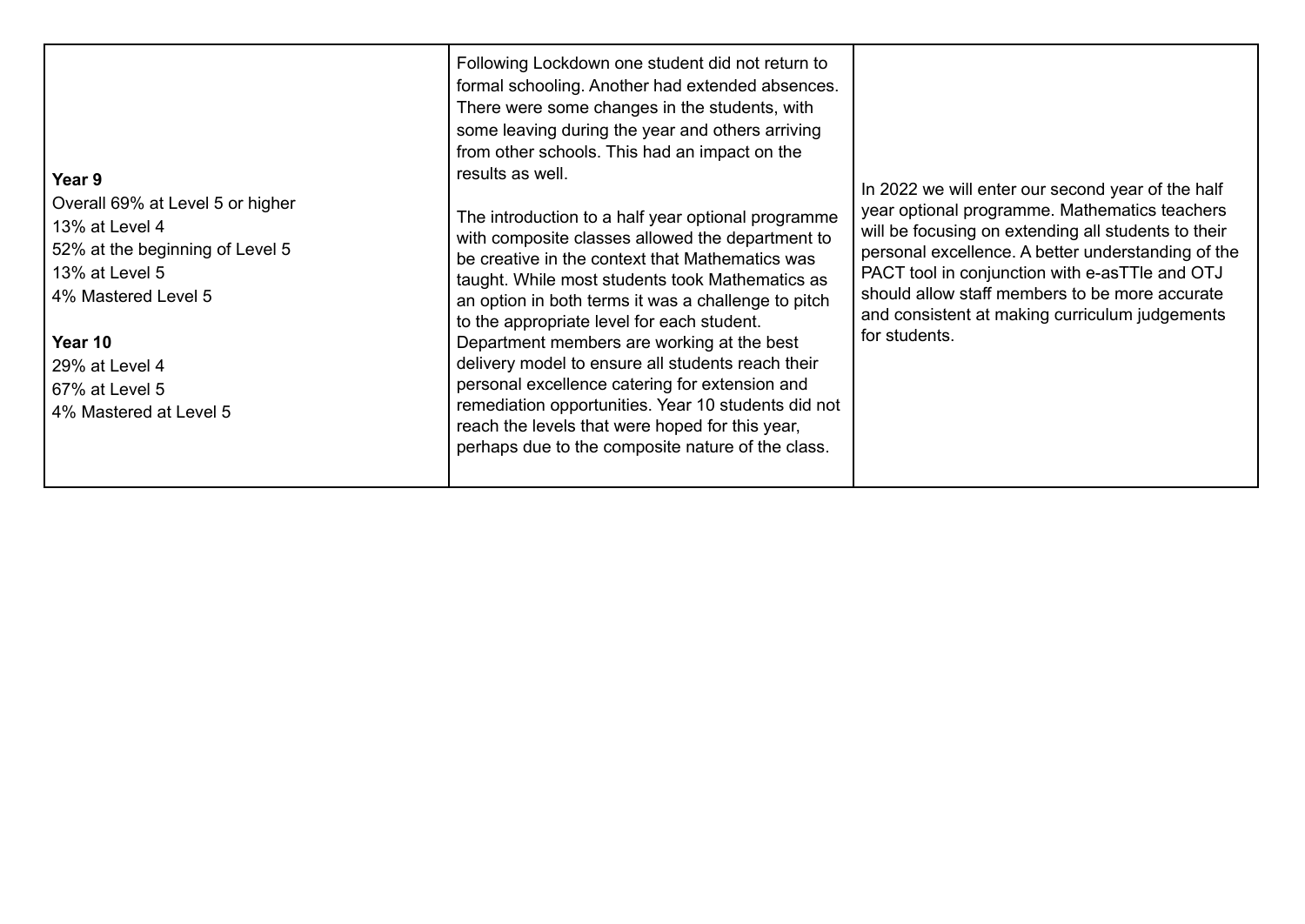|                                                                                                                             | <b>Strategic Goal: Improving Student Achievement</b> |                                                                                                                                   |                |                                                 |                                           |                |
|-----------------------------------------------------------------------------------------------------------------------------|------------------------------------------------------|-----------------------------------------------------------------------------------------------------------------------------------|----------------|-------------------------------------------------|-------------------------------------------|----------------|
| Annual Objective: Improve the numbers of students at the<br>expected curriculum level for literacy                          |                                                      | Target: The students identified below will make accelerated achievement resulting in more than one<br>years progress in literacy. |                |                                                 |                                           |                |
|                                                                                                                             | Baseline Data: Start of 2021                         |                                                                                                                                   |                |                                                 |                                           |                |
|                                                                                                                             | <b>Year Level</b>                                    | % of students at the expected curriculum level for literacy                                                                       |                |                                                 |                                           |                |
|                                                                                                                             |                                                      |                                                                                                                                   | <b>Reading</b> |                                                 |                                           | Writing        |
|                                                                                                                             | $\overline{7}$                                       |                                                                                                                                   | 80.7%          |                                                 |                                           | 66.9%          |
|                                                                                                                             | 8                                                    |                                                                                                                                   | 73%            |                                                 |                                           | 42.2%          |
|                                                                                                                             | 9                                                    |                                                                                                                                   | 63%            |                                                 | 66.6%                                     |                |
|                                                                                                                             | 10                                                   | 59%                                                                                                                               |                |                                                 | 64%                                       |                |
|                                                                                                                             |                                                      |                                                                                                                                   |                | <b>Students receiving Literacy support 2020</b> |                                           |                |
|                                                                                                                             | <b>Year Level</b>                                    | <b>Male</b>                                                                                                                       |                | <b>Female</b>                                   |                                           | <b>Maori</b>   |
|                                                                                                                             |                                                      |                                                                                                                                   |                |                                                 |                                           |                |
|                                                                                                                             | $\overline{7}$<br>4                                  |                                                                                                                                   |                | $\mathbf 1$                                     |                                           | $\mathbf 1$    |
|                                                                                                                             | 8                                                    | 3                                                                                                                                 |                | 3                                               |                                           | $\overline{2}$ |
|                                                                                                                             | $\boldsymbol{9}$<br>$\pmb{0}$                        |                                                                                                                                   |                | $\overline{2}$                                  |                                           | 1              |
| 10<br>1                                                                                                                     |                                                      |                                                                                                                                   | 1              |                                                 | $\mathbf 0$                               |                |
| 11<br>$\mathbf 0$                                                                                                           |                                                      |                                                                                                                                   | $\mathbf 1$    |                                                 | $\mathbf 0$                               |                |
|                                                                                                                             |                                                      |                                                                                                                                   |                |                                                 |                                           |                |
| When:<br>What: (examples)                                                                                                   |                                                      | Who:                                                                                                                              |                |                                                 | Indicators of progress:                   |                |
| Term<br>Identify through testing students in need of literacy<br>support. Timetable set up to work with these target<br>One |                                                      | MNK, KFR, WNG                                                                                                                     |                |                                                 | Target students<br>identified. Timetabled |                |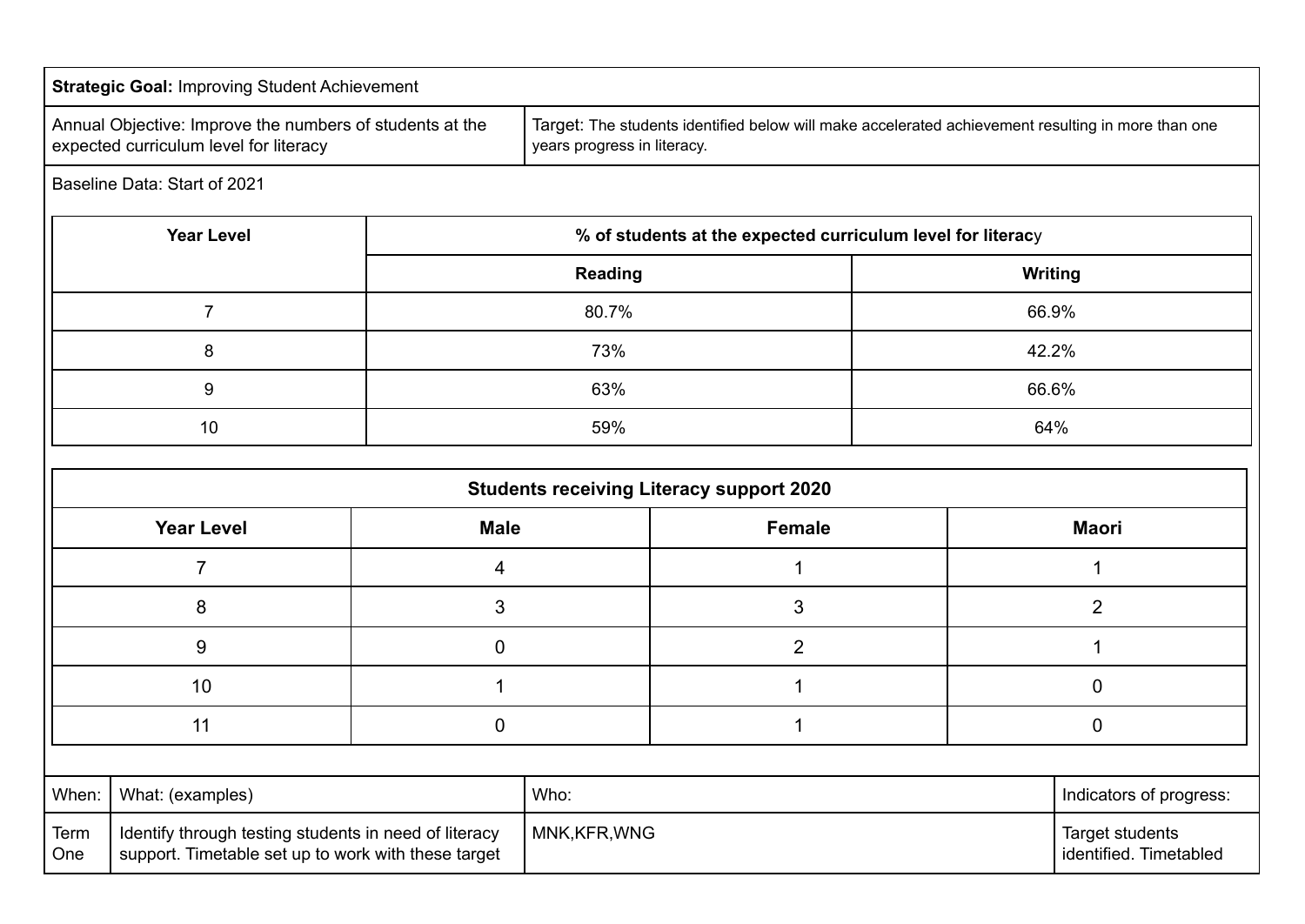|                             | students.                                                                                                 |                        | support.                                                                                                   |
|-----------------------------|-----------------------------------------------------------------------------------------------------------|------------------------|------------------------------------------------------------------------------------------------------------|
| Term<br>One                 | Year 9/10 half year options created to make English<br>(and all other curriculum areas) more engaging.    | Senior teaching staff. | Feedback from students<br>through the year.<br>Decrease in pastoral<br>entries for disruptive<br>behaviour |
|                             |                                                                                                           |                        |                                                                                                            |
| Term<br>One                 | Specific focus on Writing for students within the Year<br>7/8 area of the school.                         | KFR, MNK, CSK, HCH,    | Better formal writing<br>produced by students.                                                             |
| Term<br>Two                 | Explicit PLD of strategies to engage boys in reading<br>and writing.                                      | <b>KFR,CSK</b>         | PLD plan includes<br>provision for this.                                                                   |
| Term<br>Two<br>and<br>Three | PLD for consistent literacy approach across all<br>curriculum areas.                                      | KFR, WNG, MNK, CSK     | PLD plan includes<br>provision for this.                                                                   |
| All<br>Year                 | To develop "teaching as inquiry" practises to<br>monitor, evaluate and review target student<br>progress. | All staff              | Target student sheets<br>shared with all staff.<br>Participation in PLD with<br>Waitaki Kahui Ako          |

| Annual Objective: Improve the numbers of students at the expected curriculum level for literacy                                                                                                                                                                            |                                                                                                                                                                                                                                                                                                                         |                                                                                                                                                                                                                                         |  |
|----------------------------------------------------------------------------------------------------------------------------------------------------------------------------------------------------------------------------------------------------------------------------|-------------------------------------------------------------------------------------------------------------------------------------------------------------------------------------------------------------------------------------------------------------------------------------------------------------------------|-----------------------------------------------------------------------------------------------------------------------------------------------------------------------------------------------------------------------------------------|--|
| Outcomes: What happened?                                                                                                                                                                                                                                                   | Reasons for the variance: Why did it happen?                                                                                                                                                                                                                                                                            | Evaluation: Where to next?                                                                                                                                                                                                              |  |
| End of Year Data Year 7: Writing                                                                                                                                                                                                                                           |                                                                                                                                                                                                                                                                                                                         |                                                                                                                                                                                                                                         |  |
| 2.94 % of Year 7 students are below Level 1<br>5.88 % of Year 7 students are at Level 1<br>23.52 % of Year 7 students are at Level 2<br>20.58% of Year 7 students are at Level 3<br>23.52 % of Year 7 students are at Level 4<br>23.52 % of Year 7 students are at Level 5 | 2021 was a year of change for the Year 7 and 8<br>English department. It was hoped that creating a<br>specific writing time and using the expertise of the<br>Head of English for one of the classes would<br>increase students' writing abilities, as this was an<br>identified need at the Year 7 & 8 level. However, | Results show that Literacy is a two -year<br>programme with Year 8 students building on the<br>skills and knowledge learnt in Year 7. It takes Year<br>If students time to adjust to the expectations and to<br>the high school system. |  |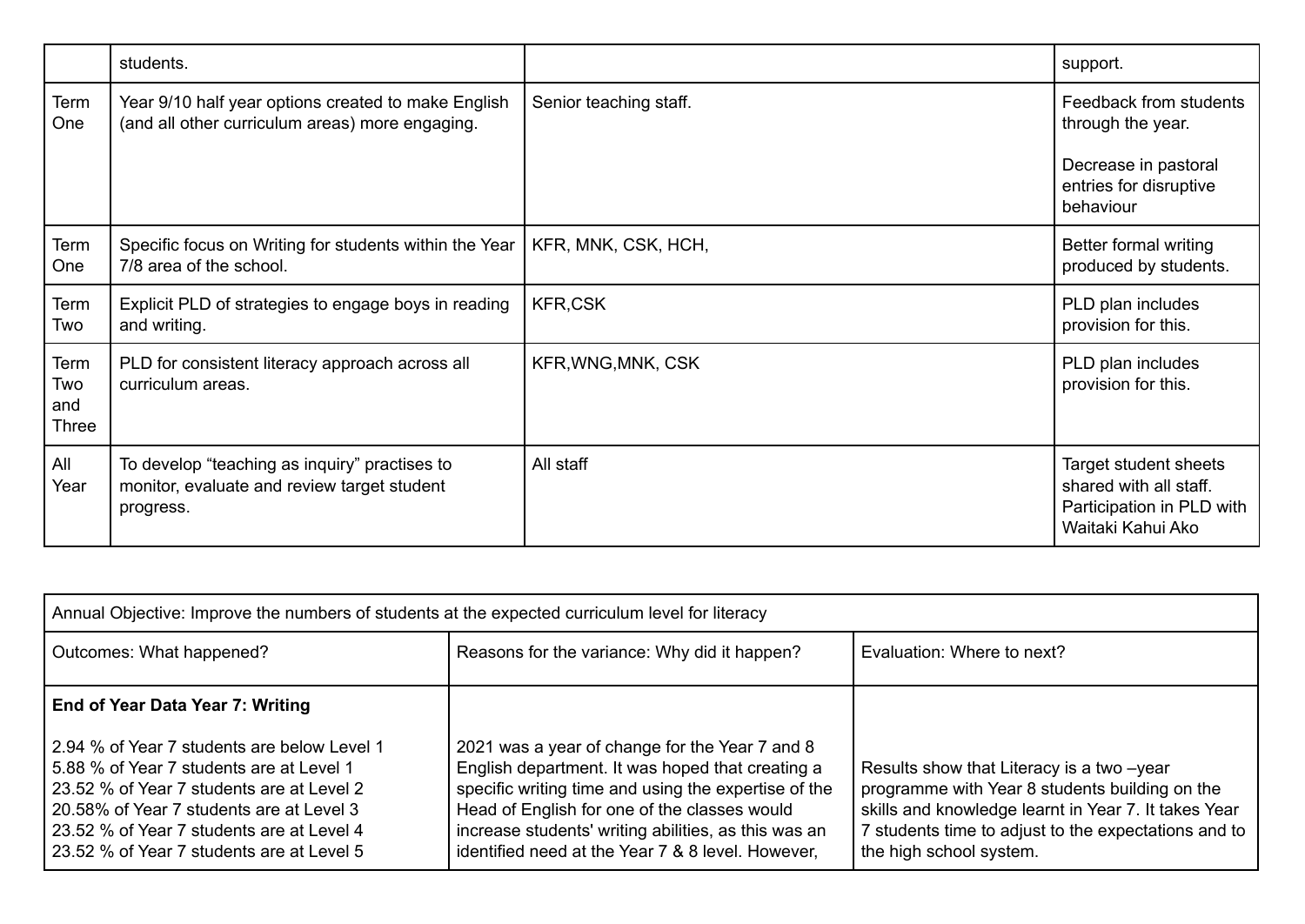| End of Year Data Year 7: Reading<br>2.94 % of Year 7 students are below Level 1<br>2.94 % of Year 7 students are at Level 2<br>17.64 % of Year 7 students are at Level 3<br>47.05 % of Year 7 students are at Level 4<br>29.41 % of Year 7 students are at Level 5<br>End of Year Data Year 8: Writing<br>16.12 % of Year 8 students are at Level 2<br>6.45 % of Year 8 students are at Level 3<br>58.06 % of Year 8 students are at Level 4<br>19.35 % of Year 8 students are at Level 5<br>End of Year Data Year 8: Reading<br>12.90 % of Year 8 students are at Level 3<br>22.58% of Year 8 students are at Level 4<br>64.51% of Year 8 students are at Level 5 | lack of experience in teaching younger students<br>impacted on the success of this.<br>In addition, there were unavoidable personnel<br>changes during the year. One form class had three<br>changes of English teachers within the year, while<br>another had four. Some of the students had<br>difficulty dealing with these changes and the<br>teachers needed time to establish themselves with<br>the students, and the programme of work. One<br>class had a consistent teacher for English for the<br>year and this class achieved higher results overall,<br>in comparison with the other classes.<br>During the year the Literacy teacher changed as<br>well and it took time for the new person to become<br>familiar with the programme and to create a<br>workable relationship with the students she worked<br>with - our at-risk students.<br>Some students (boys predominantly) took<br>advantage of the inexperience of new teachers to<br>disrupt classes and become off task.<br>The changes of teachers was compounded by<br>Lockdown. This meant that the English programme<br>was interrupted and needed to be adapted. The<br>Lockdown coincided with the arrival of two new<br>teachers, unfamiliar with the programmes of work.<br>Not all students engaged in online learning.<br>Following Lockdown one student did not return to<br>formal schooling. Another had extended absences.<br>There were some changes in the students, with<br>some leaving during the year and others arriving<br>from other schools. This had an impact on the<br>results as well. | This year we will try to keep consistency in staffing.<br>We have a dedicated teacher of English for each of<br>the Year 7/8 composite classes. There are<br>currently no classes that are shared between<br>teachers. The Literacy Support teacher will be<br>testing all the new Year 7 students this year and<br>passing on all information to the core teachers.<br>Students identified through this process will be<br>offered a slot with the Literacy Support teacher and<br>put on to the Core 5 programme. The Core 5<br>programme will have a dedicated period for all<br>students to ensure they meet the suggested time<br>requirements for the year.<br>The SCT will be working closely with the PRT to<br>ensure that delivery of literacy is best practice. |
|--------------------------------------------------------------------------------------------------------------------------------------------------------------------------------------------------------------------------------------------------------------------------------------------------------------------------------------------------------------------------------------------------------------------------------------------------------------------------------------------------------------------------------------------------------------------------------------------------------------------------------------------------------------------|-------------------------------------------------------------------------------------------------------------------------------------------------------------------------------------------------------------------------------------------------------------------------------------------------------------------------------------------------------------------------------------------------------------------------------------------------------------------------------------------------------------------------------------------------------------------------------------------------------------------------------------------------------------------------------------------------------------------------------------------------------------------------------------------------------------------------------------------------------------------------------------------------------------------------------------------------------------------------------------------------------------------------------------------------------------------------------------------------------------------------------------------------------------------------------------------------------------------------------------------------------------------------------------------------------------------------------------------------------------------------------------------------------------------------------------------------------------------------------------------------------------------------------------------------------------------------------------------|----------------------------------------------------------------------------------------------------------------------------------------------------------------------------------------------------------------------------------------------------------------------------------------------------------------------------------------------------------------------------------------------------------------------------------------------------------------------------------------------------------------------------------------------------------------------------------------------------------------------------------------------------------------------------------------------------------------------------------------------------------------------------|
| End of Year Data Year 9: Writing                                                                                                                                                                                                                                                                                                                                                                                                                                                                                                                                                                                                                                   |                                                                                                                                                                                                                                                                                                                                                                                                                                                                                                                                                                                                                                                                                                                                                                                                                                                                                                                                                                                                                                                                                                                                                                                                                                                                                                                                                                                                                                                                                                                                                                                           |                                                                                                                                                                                                                                                                                                                                                                                                                                                                                                                                                                                                                                                                                                                                                                            |
| 9% of Year 9 students are at Level 3<br>27% of Year 9 students are at Level 4<br>36% of Year 9 students are at Level 5<br>32% of Year 9 students are above Level 5                                                                                                                                                                                                                                                                                                                                                                                                                                                                                                 | For Year 9 Reading, 68% of the students are at or<br>above where they are expected to be and 5% are<br>'well below'. In Writing, 68% are at or above the<br>standard while 9% are 'well below'. The writing<br>statistics are slightly worrying as the Year 10                                                                                                                                                                                                                                                                                                                                                                                                                                                                                                                                                                                                                                                                                                                                                                                                                                                                                                                                                                                                                                                                                                                                                                                                                                                                                                                            | Added to the Year 10 next steps will be that both<br>Year 9 and 10 will have specific targeted teaching<br>of essay writing and encouraged to follow plans<br>using TAKO/PEER paragraph structures. This will<br>be covered in whole staff PD and students will                                                                                                                                                                                                                                                                                                                                                                                                                                                                                                            |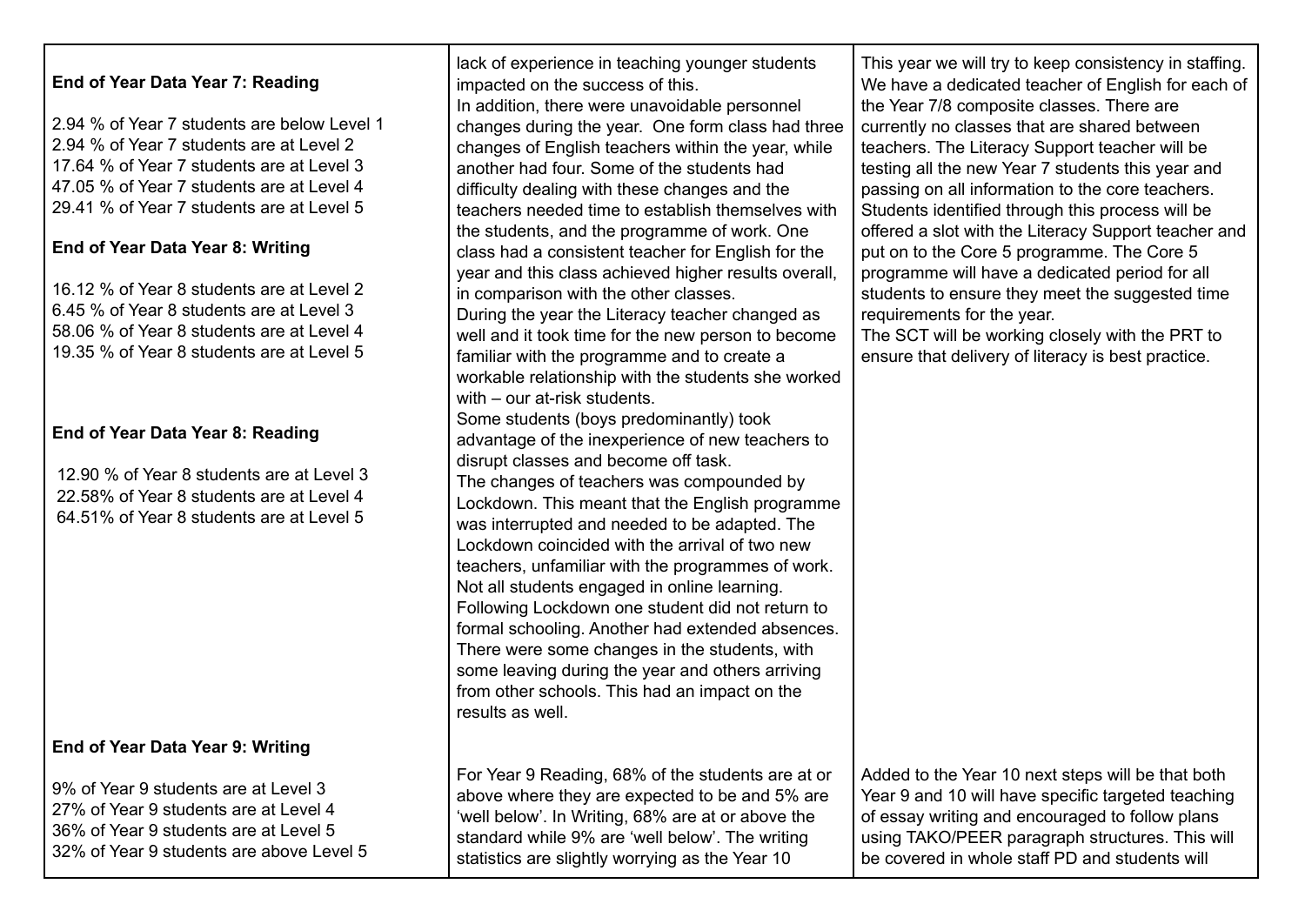| End of Year Data Year 9: Reading<br>5% of Year 9 students are at Level 3<br>27% of Year 9 students are at Level 4<br>36% of Year 9 students are at Level 5<br>32% of Year 9 students are above Level 5<br>End of Year Data Year 10: Writing                                                                                                                                            | writing was higher than reading, so this will require<br>a different approach. Concerns regarding this data<br>in terms of how much it can be relied upon are<br>covered in the Year 10 comments.                                                                                                                                                                                                                                                                                                                                                                                                                                                                                                                                                                                                                                                                                                                                                                                                                                                                                                                                                                                                                                                                                                                                                                                                                                   | have detailed breakdowns of this available in<br>Google Classroom. I will also take the opportunity<br>to give the Year 9s writing workshops while the<br>Year 10s are out of school at the end of the year. It<br>may be possible to target all Year 9s and run this<br>separately from option lines. I will explore this in<br>the second half of the year.                                                                                                                                                                                                                                                                                                                                                                                                                                                                                                                                                                                                                                                                                                                                                                                                                                                                                                                                                                                                                                                                                                                                                                                                         |
|----------------------------------------------------------------------------------------------------------------------------------------------------------------------------------------------------------------------------------------------------------------------------------------------------------------------------------------------------------------------------------------|-------------------------------------------------------------------------------------------------------------------------------------------------------------------------------------------------------------------------------------------------------------------------------------------------------------------------------------------------------------------------------------------------------------------------------------------------------------------------------------------------------------------------------------------------------------------------------------------------------------------------------------------------------------------------------------------------------------------------------------------------------------------------------------------------------------------------------------------------------------------------------------------------------------------------------------------------------------------------------------------------------------------------------------------------------------------------------------------------------------------------------------------------------------------------------------------------------------------------------------------------------------------------------------------------------------------------------------------------------------------------------------------------------------------------------------|-----------------------------------------------------------------------------------------------------------------------------------------------------------------------------------------------------------------------------------------------------------------------------------------------------------------------------------------------------------------------------------------------------------------------------------------------------------------------------------------------------------------------------------------------------------------------------------------------------------------------------------------------------------------------------------------------------------------------------------------------------------------------------------------------------------------------------------------------------------------------------------------------------------------------------------------------------------------------------------------------------------------------------------------------------------------------------------------------------------------------------------------------------------------------------------------------------------------------------------------------------------------------------------------------------------------------------------------------------------------------------------------------------------------------------------------------------------------------------------------------------------------------------------------------------------------------|
| 4% of Year 10 students are at Level 3<br>16% of Year 10 students are at Level 4<br>16% of Year 10 students are at Level 5<br>64% of Year 10 students are above Level 5<br>End of Year Data Year 10: Reading<br>12% of Year 10 students are at Level 3<br>24% of Year 10 students are at Level 4<br>28% of Year 10 students are at Level 5<br>36% of Year 10 students are above Level 5 | For Reading, 64% of the Year 10 students were<br>working at or above the expected levels with 12%<br>working well below. For Writing, 80% were working<br>at or above the expected levels with 4% working<br>well below. On the face of it, these results are very<br>encouraging. However, there are some concerns<br>with the evidence gathering behind this data, as<br>well as the 'bluntness' of the PaCT tool itself. By<br>this, I mean that although PaCT allows you to see<br>what level a student is working at, it is a little harder<br>to ascertain 'where' within that level they are<br>working. To be secure in an OTJ, we have to have<br>evidence that can be produced to prove that the<br>students are at a particular level - i.e. a graded<br>portfolio with two-three pieces of writing. That<br>evidence should also allow a judgement to be<br>made using the BPA suffix - i.e. a student at 5B<br>(basic, just within the level) and a student working<br>at 5A (advanced) can both be said to be working<br>within Level 5, but they are clearly at different<br>stages. A change of staff in the middle of the year,<br>while it cannot be helped, was also less than ideal.<br>Unfamiliarity with the PaCT tool on the part of the<br>new staff, as well as adjusting to the<br>semesterisation system - where many students do<br>not take English for the full year - further<br>complicates things. | The most immediate solution to the above<br>concerns is to create a folio (ideally digitally stored)<br>of students' work that can be easily accessed and<br>allow for confident OTJs. Google Classroom lends<br>itself to this extremely well, and where students<br>hand write something it is easy enough to scan and<br>store a digital copy of the work. The new Year 9-10<br>option teachers shall work more closely with the<br>Year 7-8 teachers when using PaCT, as the 7-8<br>teachers have a wealth of experience to share. The<br>HOD of English will also undertake<br>training/upskilling in using the rich data provided by<br>PaCT more effectively and thus be able to use it in<br>targeting specific areas of weakness. The<br>semesterisation challenges can be addressed with<br>a whole school approach to literacy. The HOD:<br>English will work with other staff in introducing<br>literacy initiatives throughout the year. One such<br>initiative, scheduled for whole staff PD in Week 4,<br>will be to share essay writing plans which can be<br>followed across different learning areas. This will<br>allow for greater consistency and less confusion on<br>the part of the students if different departments are<br>using the same language. I will also work closely<br>with SENCO and Literacy Support to ensure that<br>the identified students receive the support they<br>need and that the support is 'joined up'. The HOD<br>of English regularly sits down with the Literacy<br>Support teacher to go through NCEA standards |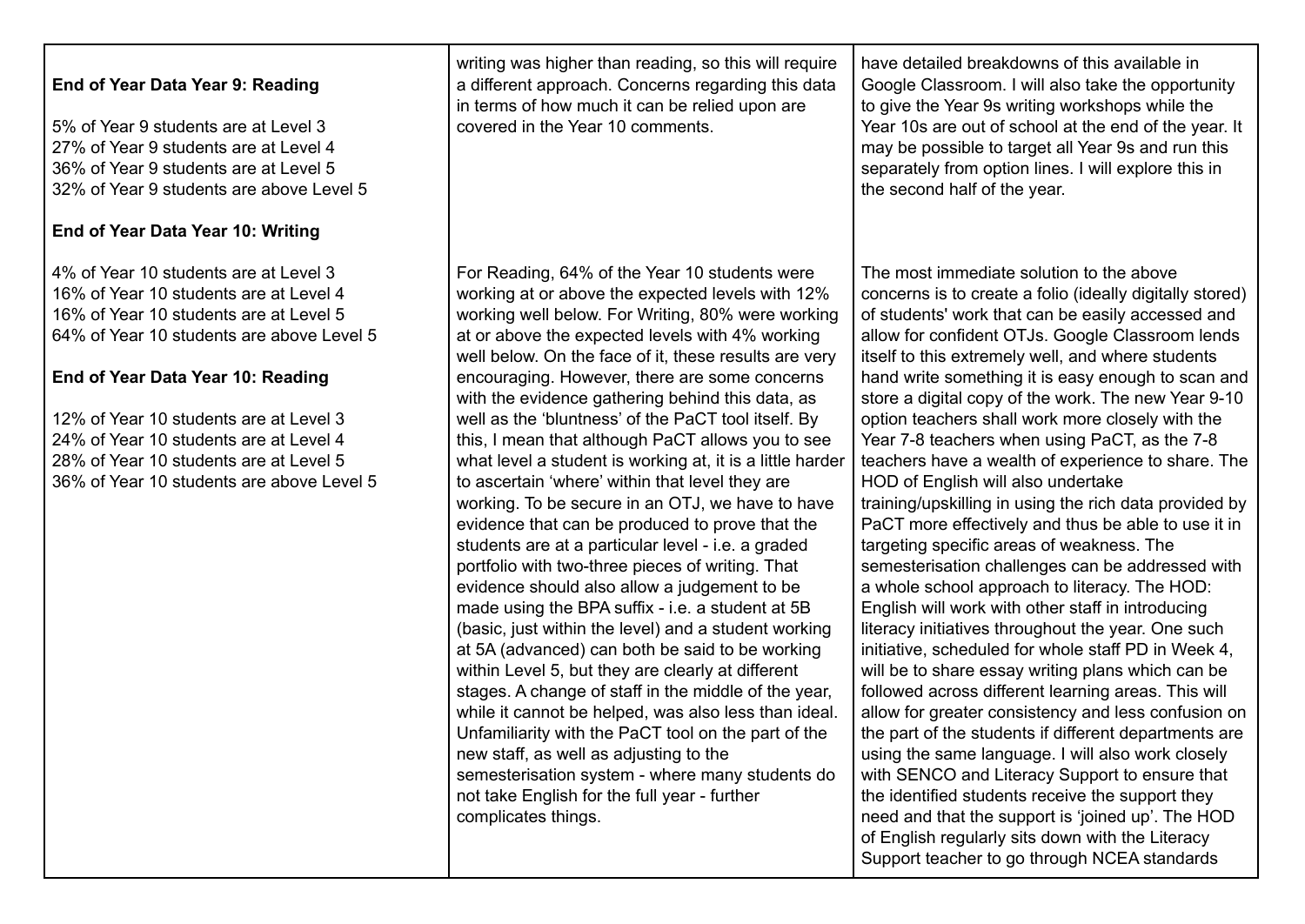|  |  | and this will also start to be the case with the Years<br>9/10 units. Where there is a TA/Literacy support<br>person attached to a student/class, the support<br>person will be a member of the Google Classroom<br>for that class and will be encouraged to offer<br>opinions/advice on the adaptation and delivery of<br>material from a student perspective. Another<br>initiative to target reading specifically and<br>encourage the development of reading for pleasure<br>and build up reading 'stamina' will be to introduce<br>an 'EOHS Reading Challenge'. Students,<br>beginning in Term 1 with the Year 9/10 WHO<br>option, will be given library/reading time and will<br>record the books they read on a reading log.<br>Depending on the number of books they read, they<br>will be awarded a certificate - i.e. 5 books read $=$ a<br>bronze certificate. It is hoped that this will translate<br>into house points to gain 'buy in' from reluctant<br>readers. There will also be staff reading challenges<br>to promote a culture of reading. Both of these<br>initiatives were successful at Blue Mountain<br>College and over time, resulted in more students<br>achieving UE literacy by the time they reached<br>Year 13. |
|--|--|-------------------------------------------------------------------------------------------------------------------------------------------------------------------------------------------------------------------------------------------------------------------------------------------------------------------------------------------------------------------------------------------------------------------------------------------------------------------------------------------------------------------------------------------------------------------------------------------------------------------------------------------------------------------------------------------------------------------------------------------------------------------------------------------------------------------------------------------------------------------------------------------------------------------------------------------------------------------------------------------------------------------------------------------------------------------------------------------------------------------------------------------------------------------------------------------------------------------------------------------------|
|--|--|-------------------------------------------------------------------------------------------------------------------------------------------------------------------------------------------------------------------------------------------------------------------------------------------------------------------------------------------------------------------------------------------------------------------------------------------------------------------------------------------------------------------------------------------------------------------------------------------------------------------------------------------------------------------------------------------------------------------------------------------------------------------------------------------------------------------------------------------------------------------------------------------------------------------------------------------------------------------------------------------------------------------------------------------------------------------------------------------------------------------------------------------------------------------------------------------------------------------------------------------------|

| Target: The students identified below will make accelerated achievement resulting in more than one years progress in literacy. |                                                                                                                                                      |                                                                                                            |  |  |  |
|--------------------------------------------------------------------------------------------------------------------------------|------------------------------------------------------------------------------------------------------------------------------------------------------|------------------------------------------------------------------------------------------------------------|--|--|--|
| Outcomes: What happened?                                                                                                       | Evaluation: Where to next?                                                                                                                           |                                                                                                            |  |  |  |
| Overall:                                                                                                                       |                                                                                                                                                      |                                                                                                            |  |  |  |
| 16 students in total for 2021 Literacy Support.<br>10/16 (62.5%) of identified students made 6                                 | Students that gained 6 months acceleration are high<br>need students, one ESOL student, 3 students identify<br>as/have been diagnosed with Dyslexia. | Continued PROBE testing across Year 7 and new<br>students Year 8-13 to EOHS in February 2022.              |  |  |  |
| months acceleration during 2021.                                                                                               | Poor phonemic awareness identified across a number of<br>students (especially at Year 7 level).                                                      | At the beginning of the year, to complement PROBE<br>testing for accurate screening, complete phonological |  |  |  |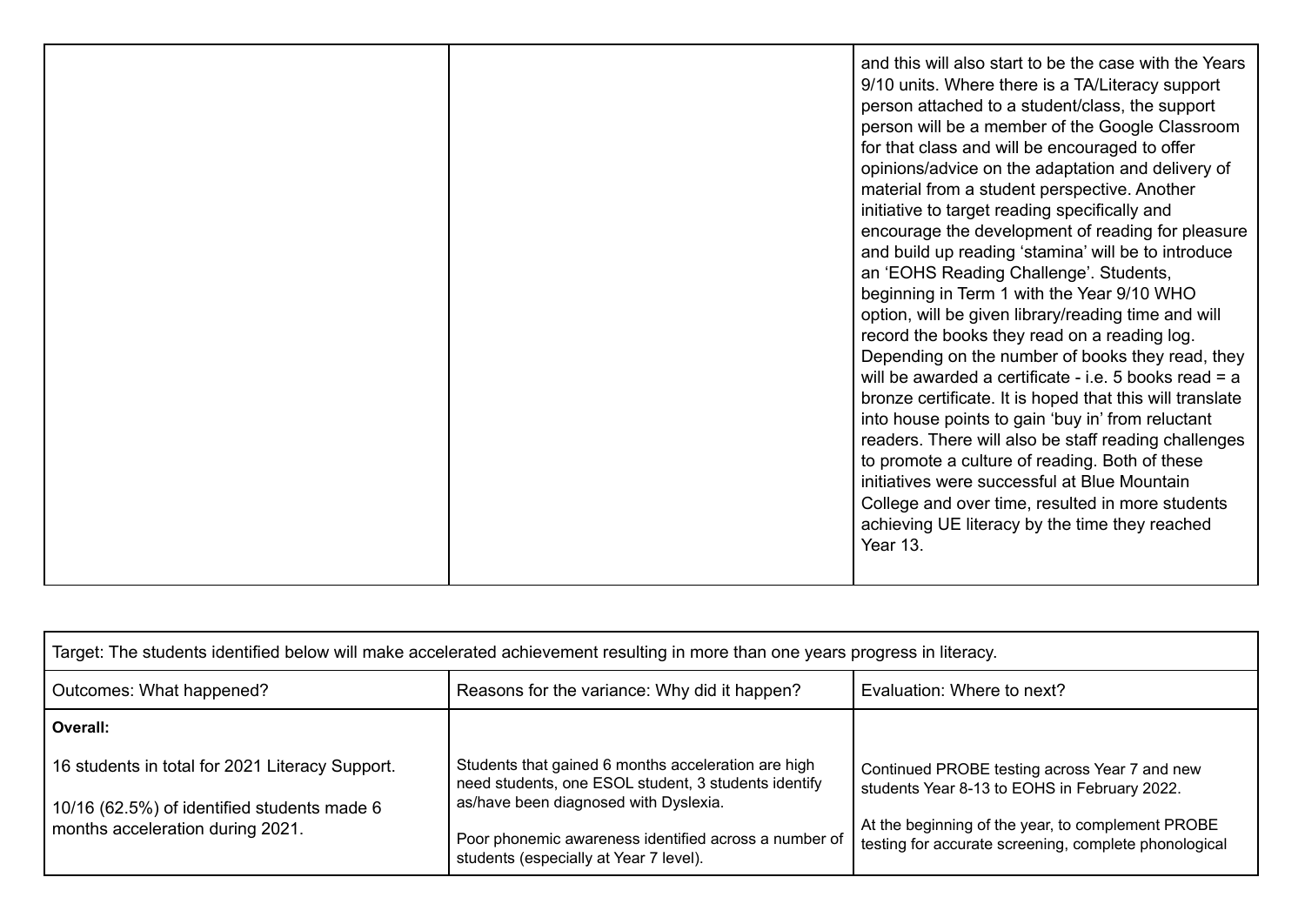| 4/16 (25%) of identified students made one year's<br>acceleration in literacy during 2021.             | Difficulty for students to achieve 100 minute target set                                                                               | awareness and word check screening tools (attached).                                                                                                                        |  |  |
|--------------------------------------------------------------------------------------------------------|----------------------------------------------------------------------------------------------------------------------------------------|-----------------------------------------------------------------------------------------------------------------------------------------------------------------------------|--|--|
|                                                                                                        | for CORE 5 Reading Programme. Some students are                                                                                        | At the beginning of the year students complete the 'How                                                                                                                     |  |  |
| 2/16 (12.5%) of identified students made more than<br>one year's acceleration in literacy during 2021. | unable to access the programme at home (no<br>devices/limited internet).                                                               | Do I Learn Best' questionnaire (attached) - assists in<br>gauging how our students learn and better equipped to<br>group and teach accordingly.                             |  |  |
|                                                                                                        | Variable attendance for students shows an impact on                                                                                    |                                                                                                                                                                             |  |  |
|                                                                                                        | continuity of teaching and learning.                                                                                                   | From these screening tools, implementation of explicit<br>teaching can take place to support students' literacy                                                             |  |  |
|                                                                                                        | Change of teacher mid way through a Term - building<br>relationships and gaining students trust was a key area<br>across Term 2/Term3. | development and increase foundational skills for spelling<br>and reading that have been identified.                                                                         |  |  |
|                                                                                                        |                                                                                                                                        | Engage students in reading for enjoyment by using                                                                                                                           |  |  |
|                                                                                                        | The online Literacy Support offered to students during<br>COVID-19 Lockdown in August 2021 was taken up by<br>some students.           | resources such as National Library and Dunedin Public<br>Library - sourcing relevant and topical decodable books<br>and audio books which can be used by students for their |  |  |
|                                                                                                        |                                                                                                                                        | own pleasure and in class silent reading time.                                                                                                                              |  |  |
|                                                                                                        | Lessons continued to complement students' classroom<br>programmes by engaging and teaching pre-vocabulary                              | Continue to work with whanau to promote home                                                                                                                                |  |  |
|                                                                                                        | and pre-reading activities over various subjects.                                                                                      | literacy/reading - (links to above point).                                                                                                                                  |  |  |
|                                                                                                        | Students continue to be provided with differentiated                                                                                   | Engaging students in class - copying notes vs                                                                                                                               |  |  |
|                                                                                                        | texts/ choice of audio books in some classes.                                                                                          | highlighting key concepts/terminology AND/OR adding<br>to notes (discussions to be had with classroom                                                                       |  |  |
|                                                                                                        | Assistive technologies continue to be offered to students                                                                              | teachers).                                                                                                                                                                  |  |  |
|                                                                                                        | - many choose against using these opportunities (e.g<br>magnifiers, text to speech systems, green/blue screens).                       | Continued shared and guided reading sessions to                                                                                                                             |  |  |
|                                                                                                        | Continued 1:1 and small group support through shared                                                                                   | support comprehension - aligned to complement<br>students classroom subjects. This will assist in                                                                           |  |  |
|                                                                                                        | and guided reading increased students' reading and                                                                                     | increasing students vocabulary, foster their                                                                                                                                |  |  |
|                                                                                                        | writing, vocabulary, concentration and increased<br>knowledge and showed a great confidence in                                         | concentration and increase knowledge and confidence<br>in the classroom setting.                                                                                            |  |  |
|                                                                                                        | themselves.                                                                                                                            |                                                                                                                                                                             |  |  |
|                                                                                                        | Students' individual effort and engagement continues to                                                                                | Continue varied text and language challenges.                                                                                                                               |  |  |
|                                                                                                        | strengthen their achievements.                                                                                                         | Working memory activities - these activities aid our                                                                                                                        |  |  |
|                                                                                                        |                                                                                                                                        | students in being able to hold information long enough<br>to use it. This plays an important role in concentration                                                          |  |  |
|                                                                                                        |                                                                                                                                        | and following instructions.                                                                                                                                                 |  |  |
|                                                                                                        |                                                                                                                                        | Continue to use CORE 5 Online Reading Programme                                                                                                                             |  |  |
|                                                                                                        |                                                                                                                                        | (15 licences). Teachers, students and whanau continue<br>to take responsibility for ensuring sessions achieved                                                              |  |  |
|                                                                                                        |                                                                                                                                        |                                                                                                                                                                             |  |  |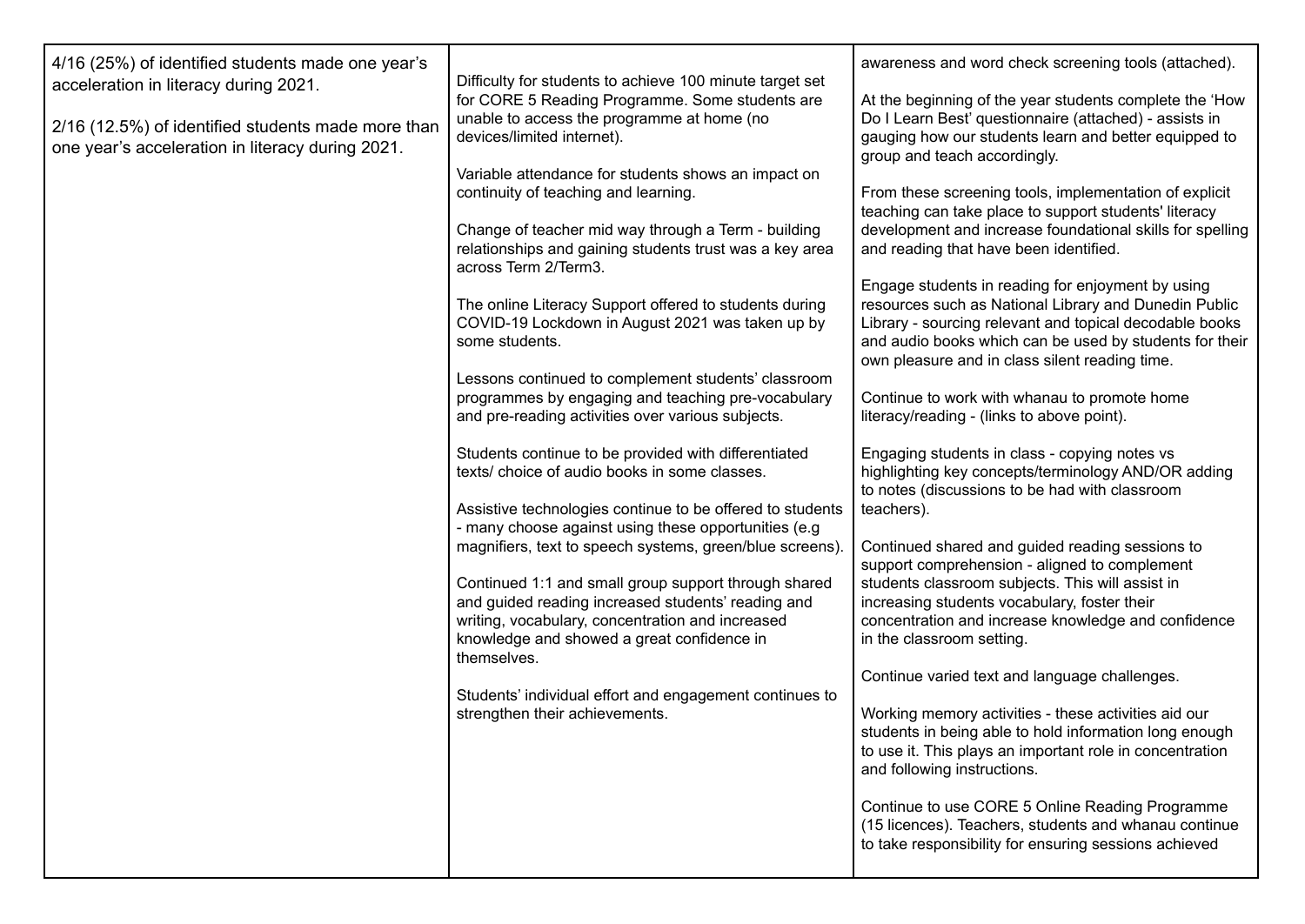|  | each week in the Core 5 programme - (the 100 minute<br>per week goal remains hard to achieve for all students;<br>look at how we can adjust this to an achievable goal and<br>be rewarded accordingly).                                                                                                                       |
|--|-------------------------------------------------------------------------------------------------------------------------------------------------------------------------------------------------------------------------------------------------------------------------------------------------------------------------------|
|  | Continue to liaise closely with staff to ensure<br>consistency in literacy planning and teaching.                                                                                                                                                                                                                             |
|  | Continue to connect reading and writing strategies<br>across the EOHS Literacy Support programme - e.g<br>using graphic organisers for reading and writing, use<br>literature to demonstrate writing techniques, use writing<br>to explore literary techniques, use writing to<br>demonstrate their comprehension of reading. |
|  | Students to be included in the Literacy Support<br>programme during Term 1 2022 will be identified by<br>mid-late February and a timetable for Literacy Support<br>developed and shared with staff and student whanau.                                                                                                        |
|  | Continue to utilise SWPB4L values and reward system<br>to encourage student engagement.                                                                                                                                                                                                                                       |
|  | Students and all teachers take responsibility to ensure<br>all students turn up punctually for their support sessions.                                                                                                                                                                                                        |
|  | RTLB assessment/support sought for students with<br>significant literacy delays.                                                                                                                                                                                                                                              |
|  | Offer students in class support - direct literacy<br>assistance within the students' class learning.                                                                                                                                                                                                                          |
|  | EOHS literacy strategies identified in PLD during Term 4<br>2020 will be incorporated into all teacher's planning and<br>reinforced across the school.                                                                                                                                                                        |
|  | All staff continue to incorporate dyslexia/dyspraxia<br>friendly strategies across all planning and teaching.                                                                                                                                                                                                                 |
|  | Continued presentation of key vocabulary to be<br>displayed on classroom walls - topic specific; highly<br>effective literacy strategy to improve literacy skills.                                                                                                                                                            |
|  |                                                                                                                                                                                                                                                                                                                               |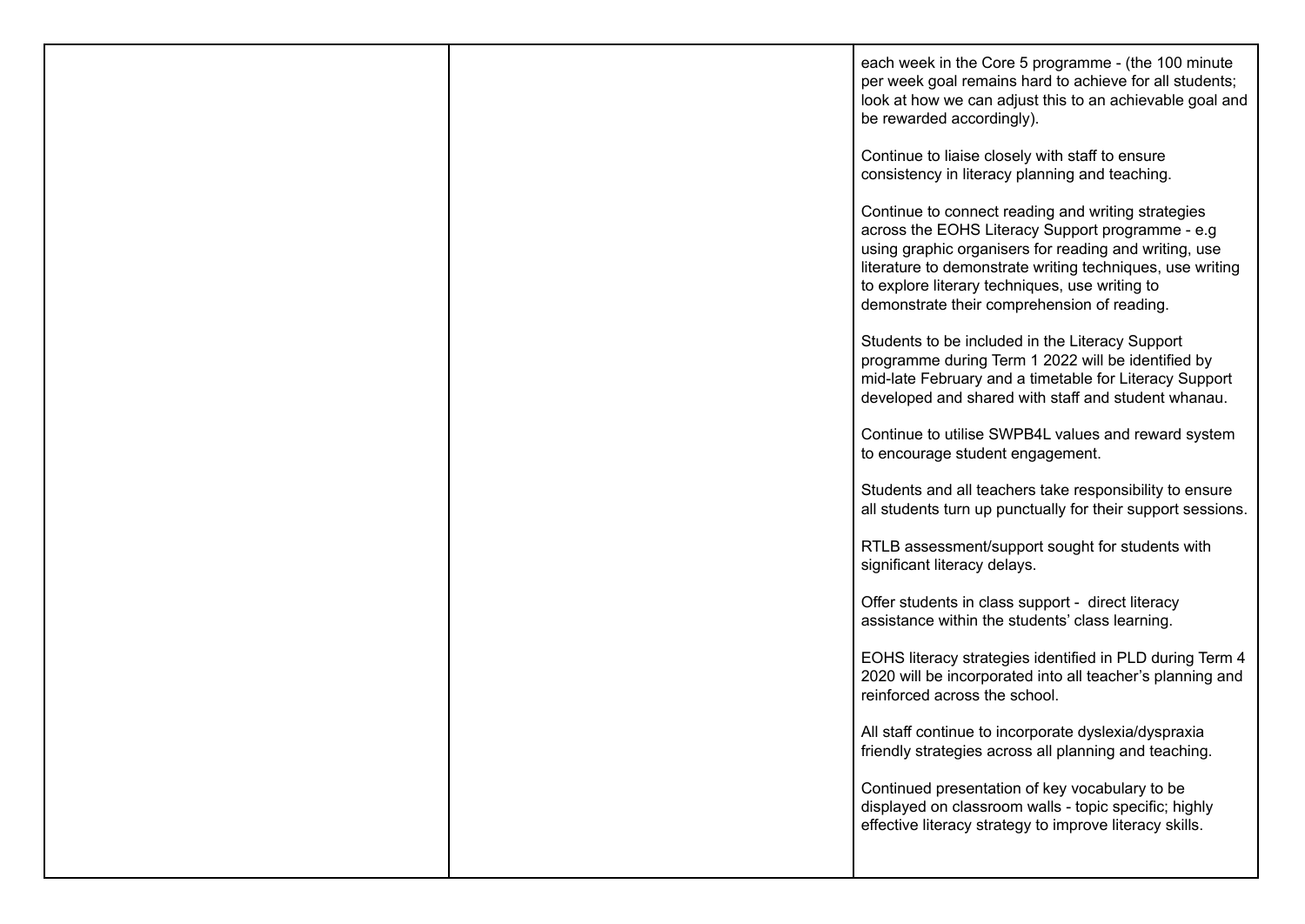|                                                                                                                                                                                    |                                                                                                                                                                                                                            | ESOL/ differentiated texts/audio texts/assistive<br>technologies will continue to be offered and incorporated<br>routinely in teaching programmes for identified students.<br>Focus on word recognition - the process by which<br>students learn to identify words and word parts. Word<br>recognition is often the only way to learn and read<br>irregular words. It is highly connected to reading<br>comprehension and is essential to independent reading<br>Focus on language comprehension - is the students'<br>ability to extract meaning from written and oral<br>language. The components of language comprehension<br>include vocabulary knowledge, background knowledge<br>and sentence structure.<br>These two above components lead to a student being<br>able to understand and interpret what they are reading<br>(reading comprehension) and this is our goal! Using the<br>above strategies.<br>2022 Literacy Support session times to be guided by the<br>number of students identified as having literacy<br>difficulties and their level of needs - to be discussed<br>with SENCO and timetabled accordingly. |
|------------------------------------------------------------------------------------------------------------------------------------------------------------------------------------|----------------------------------------------------------------------------------------------------------------------------------------------------------------------------------------------------------------------------|------------------------------------------------------------------------------------------------------------------------------------------------------------------------------------------------------------------------------------------------------------------------------------------------------------------------------------------------------------------------------------------------------------------------------------------------------------------------------------------------------------------------------------------------------------------------------------------------------------------------------------------------------------------------------------------------------------------------------------------------------------------------------------------------------------------------------------------------------------------------------------------------------------------------------------------------------------------------------------------------------------------------------------------------------------------------------------------------------------------------------------|
| Year 7                                                                                                                                                                             |                                                                                                                                                                                                                            |                                                                                                                                                                                                                                                                                                                                                                                                                                                                                                                                                                                                                                                                                                                                                                                                                                                                                                                                                                                                                                                                                                                                    |
| 5/6 of the identified students made a 6 month<br>acceleration in their literacy progress.<br>1/6 of the identified students achieved more than<br>one year's progress in literacy. | One student who made 6 months progress is<br>ESOL and is gaining more confidence and higher<br>vocabulary recognition.<br>Four students who made 6 months progress have<br>indicated they are dyslexic/have been diagnosed | Six students will continue in the Literacy Support<br>programme in 2022 as they enter Year 8.<br>One student will be referred to the RTLB to<br>investigate possible learning disabilities.                                                                                                                                                                                                                                                                                                                                                                                                                                                                                                                                                                                                                                                                                                                                                                                                                                                                                                                                        |
|                                                                                                                                                                                    | as dyslexic.<br>One student who made 6 months progress has a<br>significantly low reading age; a referral to the<br>RTLit/RTLB will likely be made end 2021/early                                                          | Early words and Core 5 programmes will continue<br>to be offered for students yet to develop core<br>reading skills - phonological awareness, phonics<br>vocabulary, structural analysis,<br>automaticity/fluency, and comprehension.                                                                                                                                                                                                                                                                                                                                                                                                                                                                                                                                                                                                                                                                                                                                                                                                                                                                                              |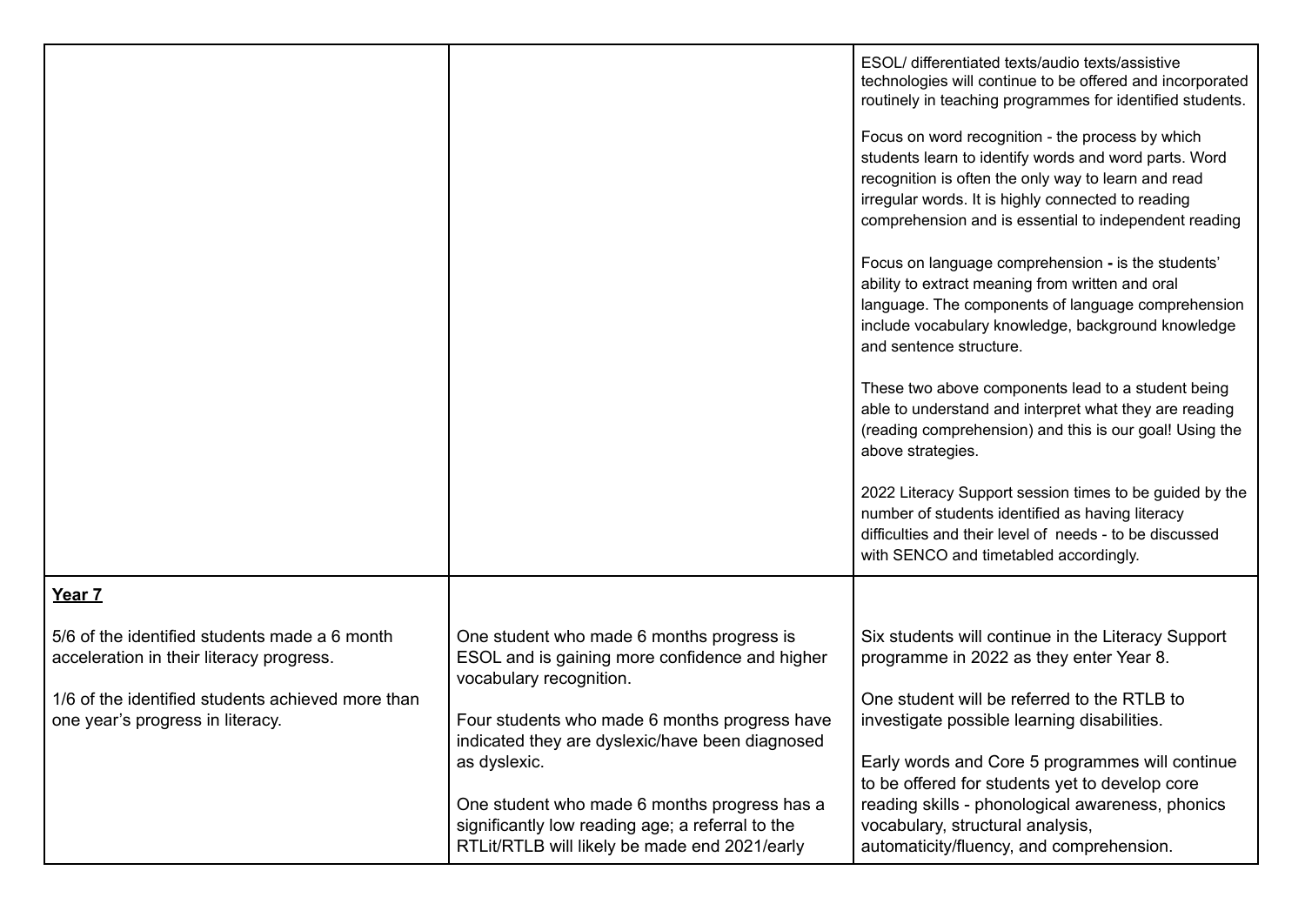| 2022 for class support - outcome pending.                                                                                                                                                                                                                                                                              | Getting year 13's to read with the year 7's to help |
|------------------------------------------------------------------------------------------------------------------------------------------------------------------------------------------------------------------------------------------------------------------------------------------------------------------------|-----------------------------------------------------|
| Majority of students have indicated they enjoy<br>small groups (with similar levels of confidence and<br>ability) or 1:1 support and stated it gave them<br>confidence with reading and writing in class. One<br>student has stated that he would gain more from<br>1:1 support.                                       | raise their confidence.                             |
| Continued close liaison with the Year 7/8 teachers<br>has ensured the Literacy Support programme and<br>the class programme has continued to complement<br>each other and students could see relevance.                                                                                                                |                                                     |
| Class teachers commented that the students<br>transferred their learning from the Literacy Support<br>programme into their class learning and utilised<br>learning aids (e.g. creative writing learning mats,<br>note taking graphic organisers, reading strategies<br>taught in the Core 5 online reading programme). |                                                     |
| Differentiated texts and assessments offered<br>throughout the year (where applicable) has<br>ensured students are learning at their required<br>pace and measured at their level. It offers students<br>an opportunity for more engagement.                                                                           |                                                     |
| Students have indicated that working in small<br>groups and/or 1:1 that is linked directly to specific<br>classroom learning and related topics has been<br>beneficial and aided them and meant they have the<br>confidence to contribute in the classroom setting.                                                    |                                                     |
| All students struggled to achieve the 100<br>minutes/week/student required to make the<br>planned progress with the Core 5 online reading<br>programme.                                                                                                                                                                |                                                     |
| Students were proud of their achievements                                                                                                                                                                                                                                                                              |                                                     |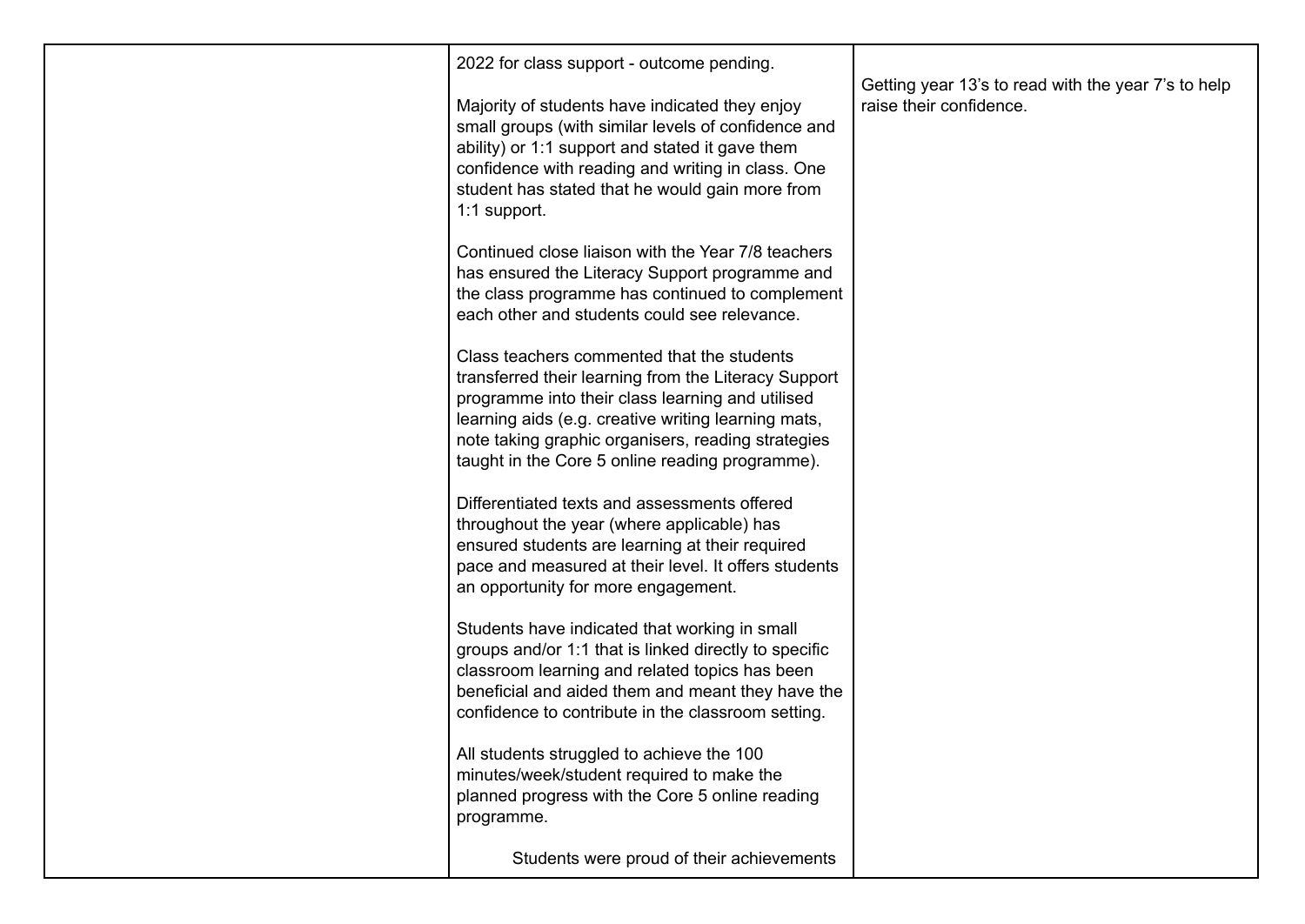|                                                                                                                                                                                                                                     | and gained confidence over 2021.                                                                                                                                                                                                                                                                                                                                                                                                                                                                                                                                                                                                                                                                                                                                                                                                                                                                                                                                                                                                                                                                                       |                                                                                                                                                                                                                                                                                                              |
|-------------------------------------------------------------------------------------------------------------------------------------------------------------------------------------------------------------------------------------|------------------------------------------------------------------------------------------------------------------------------------------------------------------------------------------------------------------------------------------------------------------------------------------------------------------------------------------------------------------------------------------------------------------------------------------------------------------------------------------------------------------------------------------------------------------------------------------------------------------------------------------------------------------------------------------------------------------------------------------------------------------------------------------------------------------------------------------------------------------------------------------------------------------------------------------------------------------------------------------------------------------------------------------------------------------------------------------------------------------------|--------------------------------------------------------------------------------------------------------------------------------------------------------------------------------------------------------------------------------------------------------------------------------------------------------------|
| Year 8<br>3/7 of the identified students made more than six<br>months' acceleration.<br>3/7 of the identified students made more than one<br>years acceleration.<br>1/7 of the identified students made a two year<br>acceleration. | Two Year 8 students were in the Literacy Support<br>programme at parents request - consultation with<br>classroom teachers happy with their progress.<br>These students indicated as having learning and<br>confidence difficulties - alongside low ability in<br>reading comprehension, making inferences,<br>decoding words longer words using phonological<br>awareness skills, and parents wanting to engage<br>students to read with pleasure.                                                                                                                                                                                                                                                                                                                                                                                                                                                                                                                                                                                                                                                                    | 5/7 Year 8 students are leaving EOHS at the end of<br>2022.<br>Two students will continue in the Literacy Support<br>programme in 2022 as they transition into Years<br>9/10 module learning programme and adjust to the<br>learning expectations in Year 9.<br>Core 5 Reading Programme will continue to be |
|                                                                                                                                                                                                                                     | The student who made the two year acceleration<br>has been identified as having a major swing in<br>attitude in his classroom behaviours and work ethic<br>according to his classroom teachers. He gained<br>more confidence over the year and has seen the<br>benefit that Literacy Support has on his own growth<br>to becoming a fluent reader.<br>The students engaged well with the programme<br>and valued the support offered. 1:1 and small<br>group options ensured specific learning needs of<br>each student were met.<br>Continued close liaison with the Year 7/8 teachers<br>has ensured the Literacy Support programme and<br>the class programme has continued to complement<br>each other and students could see relevance.<br>Class teachers commented that the students<br>transferred their learning from the Literacy Support<br>programme into their class learning and utilised<br>learning aids (e.g. creative writing learning mats,<br>note taking graphic organisers, reading strategies<br>taught in the Core 5 online reading programme).<br>Differentiated texts and assessments offered | offered in Term 1 for students yet to develop core<br>reading skills - phonological awareness, phonics<br>vocabulary, structural analysis,<br>automaticity/fluency, and comprehension and then<br>reviewed.<br>Getting year 13's to read with the year 8's to help<br>raise their confidence.                |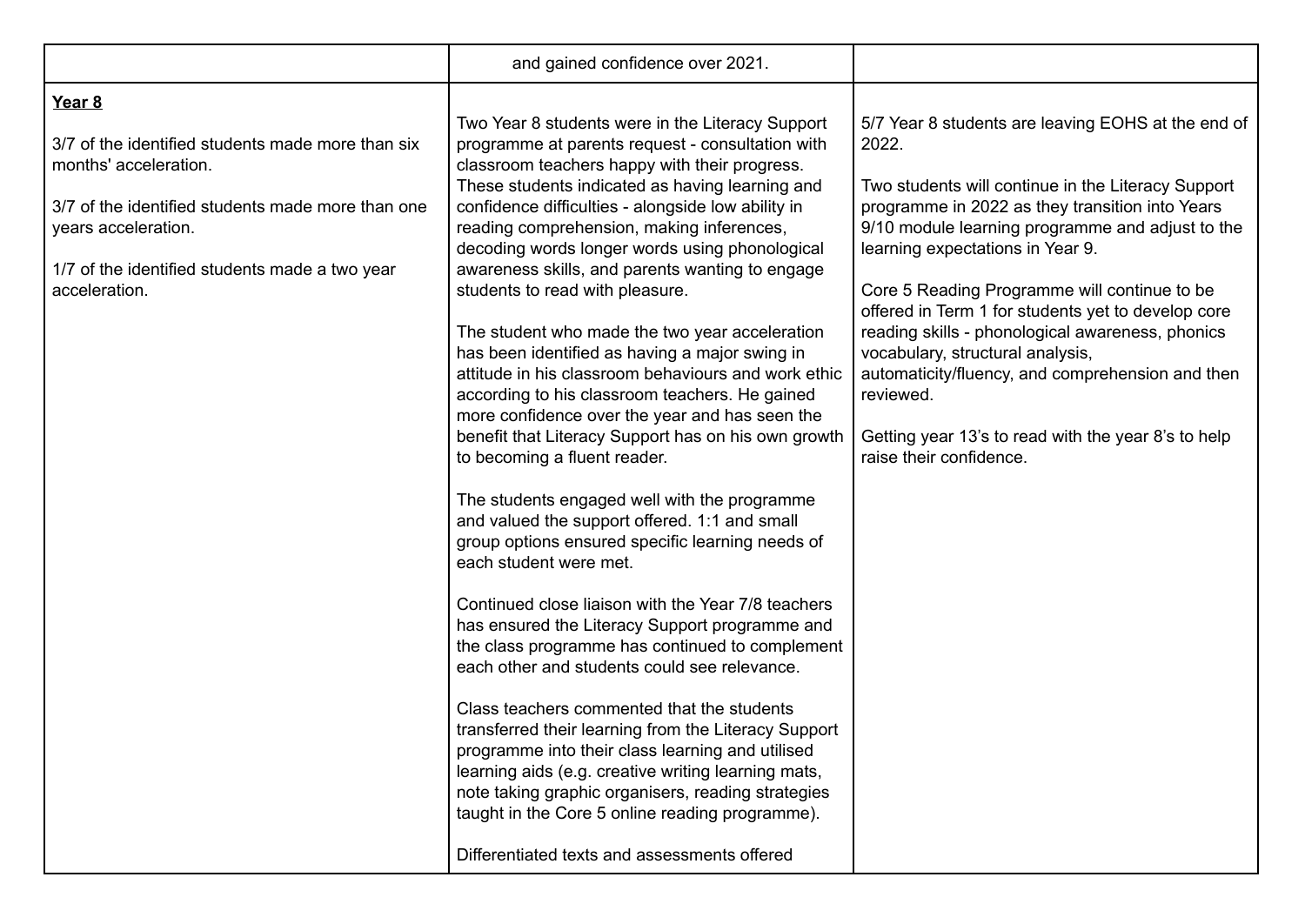|                                                                                                                                                                                                     | throughout the year (where applicable) has<br>ensured students are learning at their required<br>pace and measured at their level. It offers students<br>an opportunity for more engagement.<br>Students have indicated that working in small<br>groups and/or 1:1 that is linked directly to specific<br>classroom learning and related topics has been<br>beneficial and aided them and meant they have the<br>confidence to contribute in the classroom setting.<br>All students struggled to achieve the 100<br>minutes/week/student required to make the<br>planned progress with the Core 5 online reading<br>programme.<br>Students were proud of their achievements and<br>gained confidence over 2021. |                                                                                                                                                                                                                                                                                                                                                                                                              |
|-----------------------------------------------------------------------------------------------------------------------------------------------------------------------------------------------------|-----------------------------------------------------------------------------------------------------------------------------------------------------------------------------------------------------------------------------------------------------------------------------------------------------------------------------------------------------------------------------------------------------------------------------------------------------------------------------------------------------------------------------------------------------------------------------------------------------------------------------------------------------------------------------------------------------------------|--------------------------------------------------------------------------------------------------------------------------------------------------------------------------------------------------------------------------------------------------------------------------------------------------------------------------------------------------------------------------------------------------------------|
| Year 9<br>One Year 9 student opted to not continue with<br>Literacy Support at the end of Term 2. Over the<br>year she indicated wanting to make a return and<br>came back for a couple of lessons. | Continued discussions with classroom teachers<br>and student to engage in                                                                                                                                                                                                                                                                                                                                                                                                                                                                                                                                                                                                                                       | Discussions with student and parents ongoing -<br>hope for a return to Literacy Support in 2022                                                                                                                                                                                                                                                                                                              |
| Year 10<br>1/1 of the indicated students made a six month<br>acceleration.                                                                                                                          | Student indicated that she preferred 1:1 support<br>over in class support.<br>This Year 10 student has high anxiety levels and<br>low self confidence in herself and her abilities.<br>1:1 work directly related to class work and tasks -<br>able to gain more insight and understanding. Able<br>to introduce key vocabulary and discuss.                                                                                                                                                                                                                                                                                                                                                                     | The Year 10 student will remain in Literacy support<br>in 2022.<br>The students Term 1/2 Literacy Support goal will be<br>to work towards completing and achieving the<br>'Achievement standard 90852 (4 credits) - Explain<br>significant connection(s) across texts, using<br>supporting evidence' in Term 1<br>Continual collegial discussions with HOD English<br>and check ins on this Year 10 student. |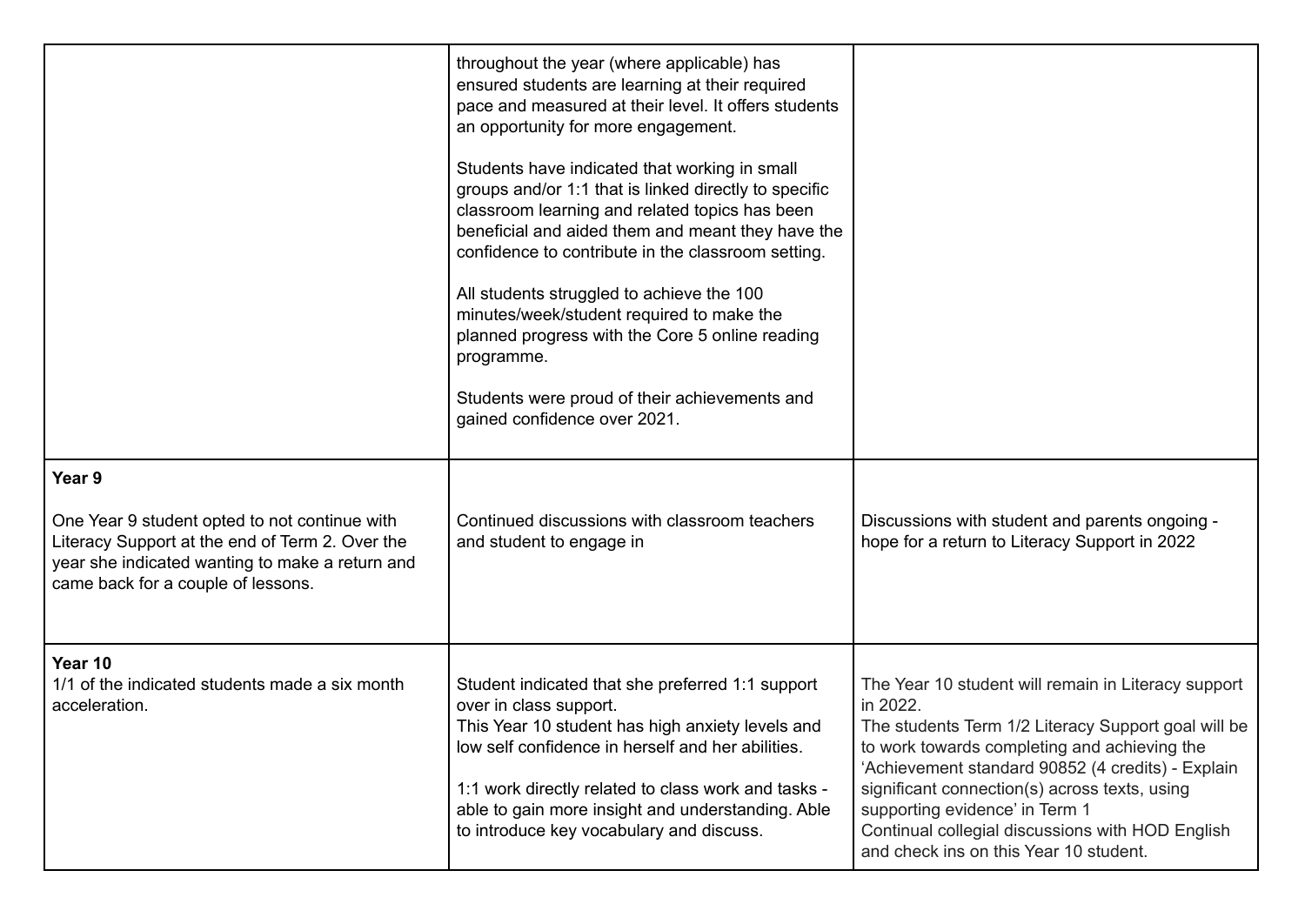|                                                                          | A few absences which impacts continuity of<br>teaching and learning.                                                                                                                                                                                                                                                                                                                                                                                                                                                                                                                                                                                                                                                                 |                                                                                                                                                                                                                                                                                                                     |
|--------------------------------------------------------------------------|--------------------------------------------------------------------------------------------------------------------------------------------------------------------------------------------------------------------------------------------------------------------------------------------------------------------------------------------------------------------------------------------------------------------------------------------------------------------------------------------------------------------------------------------------------------------------------------------------------------------------------------------------------------------------------------------------------------------------------------|---------------------------------------------------------------------------------------------------------------------------------------------------------------------------------------------------------------------------------------------------------------------------------------------------------------------|
| Year 11<br>2/2 of identified students achieved NCEA Level 1<br>literacy. | One student had a high absence due to an<br>overseas trip and COVID - 19. Gap in learning<br>Term 3 but made progress Term 4 and reached<br>her goal of gaining NCEA Level 1.<br>1:1 work directly related to class work and tasks -<br>assistance and guidance in formal assessments as<br>gaps in these identified by classroom teachers.<br>The students valued the Literacy Support<br>programme and overall worked conscientiously.<br>One student needs continual support<br>The student now utilises a wider range of literacy<br>strategies independently (e.g. audio books,<br>chunking texts/tasks, highlighting key words, visual<br>note taking, etc.). Application for special<br>assessment conditions was successful. | The two Year 12 students will remain in Literacy<br>Support in 2022.<br>In Literacy Support both these students will work<br>on the Level 2 - Connections Study Once<br>completed and achieved the above standard they<br>will be assisted and supported in their classroom<br>Level 2 - Personal Reading Standard. |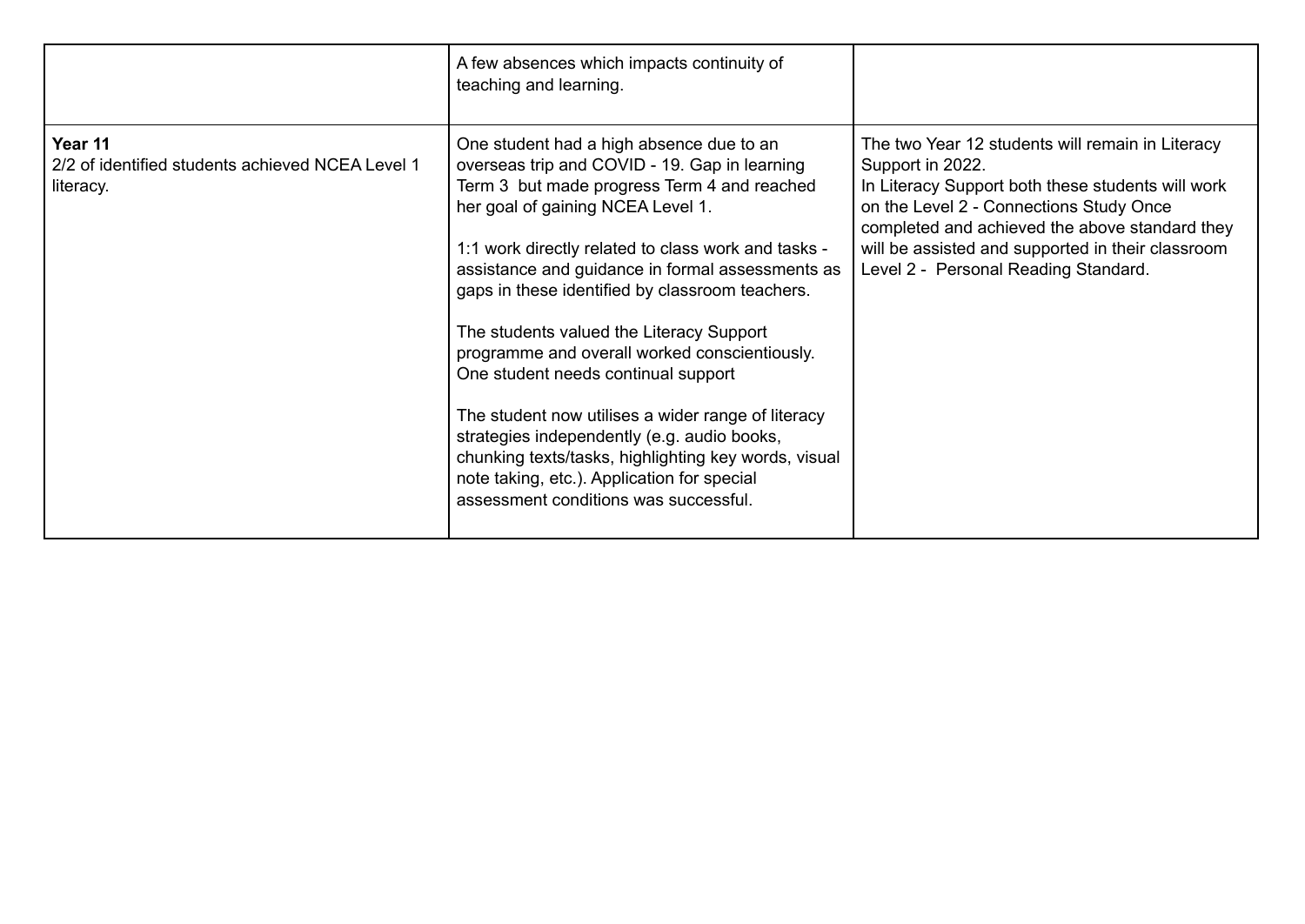| <b>Strategic Goal: Improving Student Achievement</b>    |  |                                                                                                                 |                                                                                                                                                     |                   |       |                        |                                                                    |
|---------------------------------------------------------|--|-----------------------------------------------------------------------------------------------------------------|-----------------------------------------------------------------------------------------------------------------------------------------------------|-------------------|-------|------------------------|--------------------------------------------------------------------|
| Annual Objective: Improve external grades for students. |  | Target: 20% or less of students ABS or SNA in Year 11 and 12.<br>10% or less of students ABS or SNA in Year 13. |                                                                                                                                                     |                   |       |                        |                                                                    |
| <b>Baseline Data:</b>                                   |  |                                                                                                                 |                                                                                                                                                     |                   |       |                        |                                                                    |
| Year Level                                              |  | ABS/SNA                                                                                                         | Not Achieved                                                                                                                                        | Achieved          | Merit |                        | Excellence                                                         |
| 11                                                      |  | 32%                                                                                                             | 24%                                                                                                                                                 | 33%               | 10%   |                        | 1%                                                                 |
| 12                                                      |  | 36%                                                                                                             | 37%                                                                                                                                                 | 20%               | 7%    |                        | 0%                                                                 |
| 13                                                      |  | 14%                                                                                                             | 35%                                                                                                                                                 | 30%               | 19%   |                        | 2%                                                                 |
| When:                                                   |  | What (examples):                                                                                                |                                                                                                                                                     | Who:              |       | Indicators of progress |                                                                    |
| Term One                                                |  | interest and ability.                                                                                           | Ensure students are in subjects of                                                                                                                  | KFY,CRM,KTE       |       |                        | Students have full timetables.                                     |
|                                                         |  | sitting externals.                                                                                              | Explore what other schools are doing<br>to ensure the success of students                                                                           | <b>CRM</b>        |       |                        | List of strategies developed.                                      |
| Term Two                                                |  | ability.                                                                                                        | Ensure that students are enrolled in<br>externals that they are definitely<br>going to sit and are suitable for their                               | Subject teachers. |       | Kamar.                 | External standards entered on                                      |
| <b>Term Three</b>                                       |  |                                                                                                                 | HOD and SLT to go through each<br>student and the standards that they<br>are sitting. This could be done at a<br>curriculum meeting. September 1st. | HOD's, SLT        |       |                        | External standards moderated for<br>suitability and Kamar updated. |
|                                                         |  |                                                                                                                 | Practice examinations in week 9.<br>Results closely monitored and                                                                                   | Subject teachers. |       | examinations.          | Students passing their practice                                    |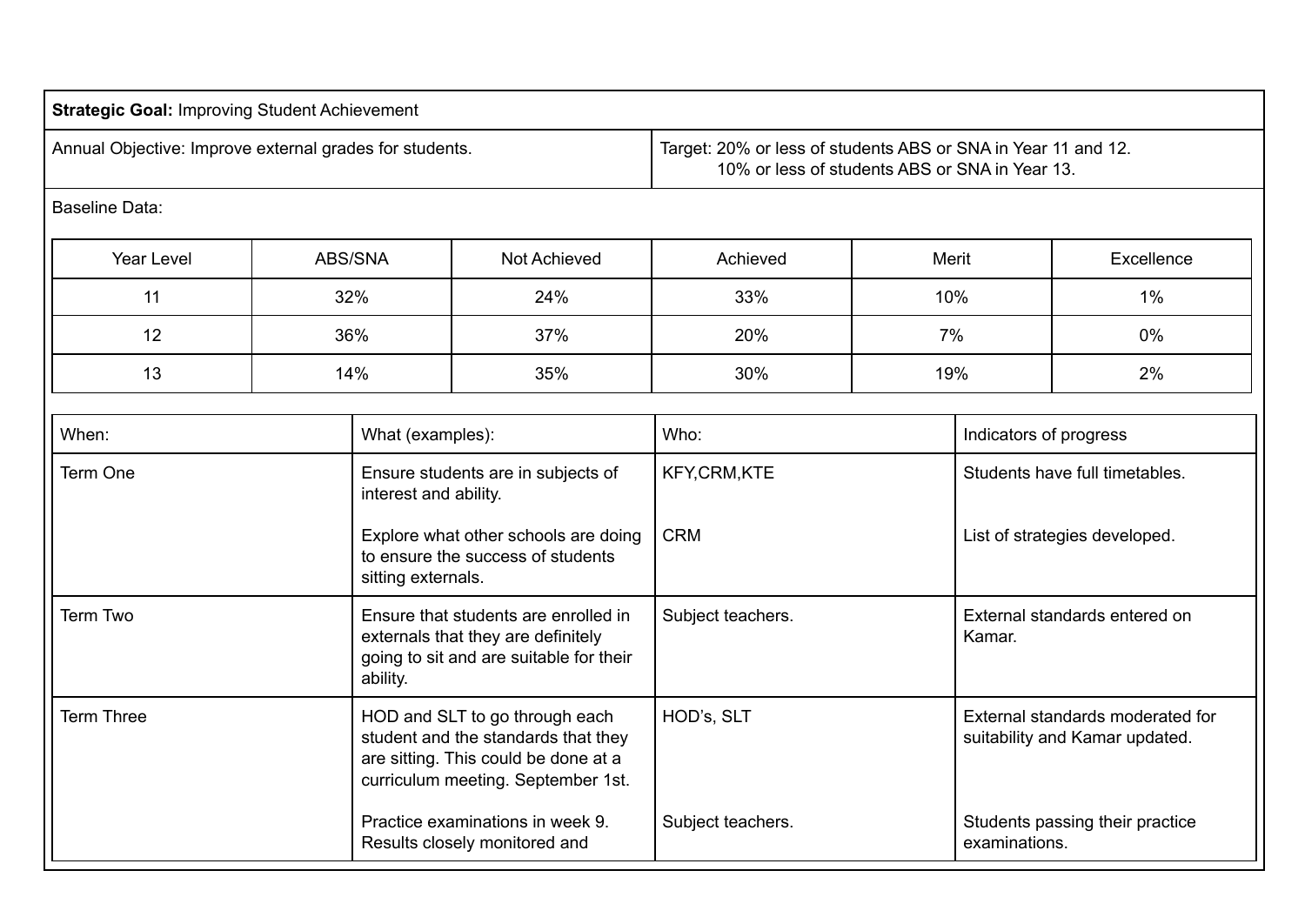| Term Four<br>Subject Teachers.<br>Tutorials and preparation for<br>examinations.<br>External study advisor to come in and<br>do some workshops. | support given to those students most<br>at risk of failing end of year<br>examinations. |                                               |
|-------------------------------------------------------------------------------------------------------------------------------------------------|-----------------------------------------------------------------------------------------|-----------------------------------------------|
|                                                                                                                                                 |                                                                                         | Will attend NCEA exams and sit all<br>papers. |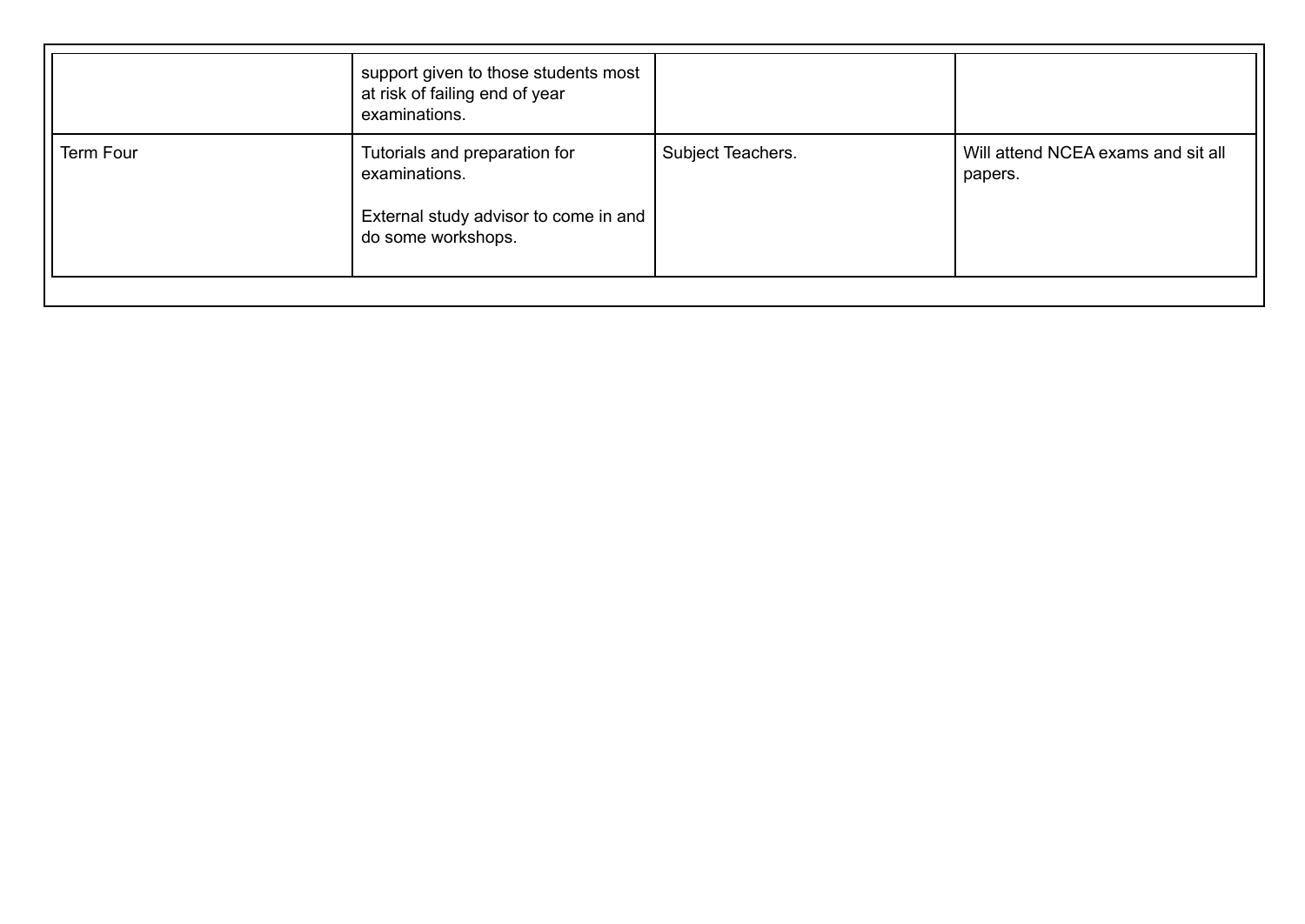| Improve external grades for students.                                                                                                                                                                             |         |                                                                                                                                                                                                                                                                                                                                                                                                                                                                                                                                                                                                                                                                                                                                                                                                                                                                                                                                                                                                |          |       |            |
|-------------------------------------------------------------------------------------------------------------------------------------------------------------------------------------------------------------------|---------|------------------------------------------------------------------------------------------------------------------------------------------------------------------------------------------------------------------------------------------------------------------------------------------------------------------------------------------------------------------------------------------------------------------------------------------------------------------------------------------------------------------------------------------------------------------------------------------------------------------------------------------------------------------------------------------------------------------------------------------------------------------------------------------------------------------------------------------------------------------------------------------------------------------------------------------------------------------------------------------------|----------|-------|------------|
| <b>Year Level</b>                                                                                                                                                                                                 | ABS/SNA | Not Achieved                                                                                                                                                                                                                                                                                                                                                                                                                                                                                                                                                                                                                                                                                                                                                                                                                                                                                                                                                                                   | Achieved | Merit | Excellence |
| 11                                                                                                                                                                                                                | 12%     | 24%                                                                                                                                                                                                                                                                                                                                                                                                                                                                                                                                                                                                                                                                                                                                                                                                                                                                                                                                                                                            | 45%      | 11%   | 9%         |
| 12                                                                                                                                                                                                                | 17%     | 14%                                                                                                                                                                                                                                                                                                                                                                                                                                                                                                                                                                                                                                                                                                                                                                                                                                                                                                                                                                                            | 50%      | 17%   | 3%         |
| $*13$                                                                                                                                                                                                             | 21%     | 32%                                                                                                                                                                                                                                                                                                                                                                                                                                                                                                                                                                                                                                                                                                                                                                                                                                                                                                                                                                                            | 16%      | 21%   | 11%        |
| All students                                                                                                                                                                                                      | 14%     | 23%                                                                                                                                                                                                                                                                                                                                                                                                                                                                                                                                                                                                                                                                                                                                                                                                                                                                                                                                                                                            | 42%      | 13%   | 8%         |
| *One student removed from statistics - Health School                                                                                                                                                              |         |                                                                                                                                                                                                                                                                                                                                                                                                                                                                                                                                                                                                                                                                                                                                                                                                                                                                                                                                                                                                |          |       |            |
| Outcomes: What happened?                                                                                                                                                                                          |         |                                                                                                                                                                                                                                                                                                                                                                                                                                                                                                                                                                                                                                                                                                                                                                                                                                                                                                                                                                                                |          |       |            |
| Significant improvements have been made with<br>fewer students ABS or SNA in their external<br>examinations for Year 11 and 12. We saw better<br>Achieved, Merit and Excellence grades across the<br>year levels. |         | Reasons for the variance: Why did it happen?<br>Evaluation: Where to next?<br>Better identification, communication and<br>Further work is needed to dispel the myth that<br>EOHS students can not sit external examinations.<br>collaboration with students and whanau about<br>external examination papers that students should<br>More time preparing students for their<br>examinations is needed and earlier in the year.<br>be sitting to meet their academic goals. The results<br>were pleasing given the disruptive year that the<br>More work developing study skills, time<br>students had due to Covid. Teachers were able to<br>management, organisation will need to be<br>work in a more targeted way to support students to<br>delivered by both subject and Rawhiti teachers.<br>navigate external examinations.<br>Growth mindset<br>An increase in absences at Year 13 can be<br>attributed to students gaining the credits they<br>needed before the external examinations. |          |       |            |

| <b>Strategic Goal: Improving Student Achievement</b>                                                    |                                                                                                 |  |  |  |  |  |
|---------------------------------------------------------------------------------------------------------|-------------------------------------------------------------------------------------------------|--|--|--|--|--|
| Annual Objective: Increase the number of students who will achieve Merit or<br>Excellence endorsements. | Target: 25% of students will gain NCEA certificate endorsement at Level 1, 2 and 3              |  |  |  |  |  |
|                                                                                                         | Baseline Data: 16.67% of students in 2020 gained a Merit or Excellence certificate endorsement. |  |  |  |  |  |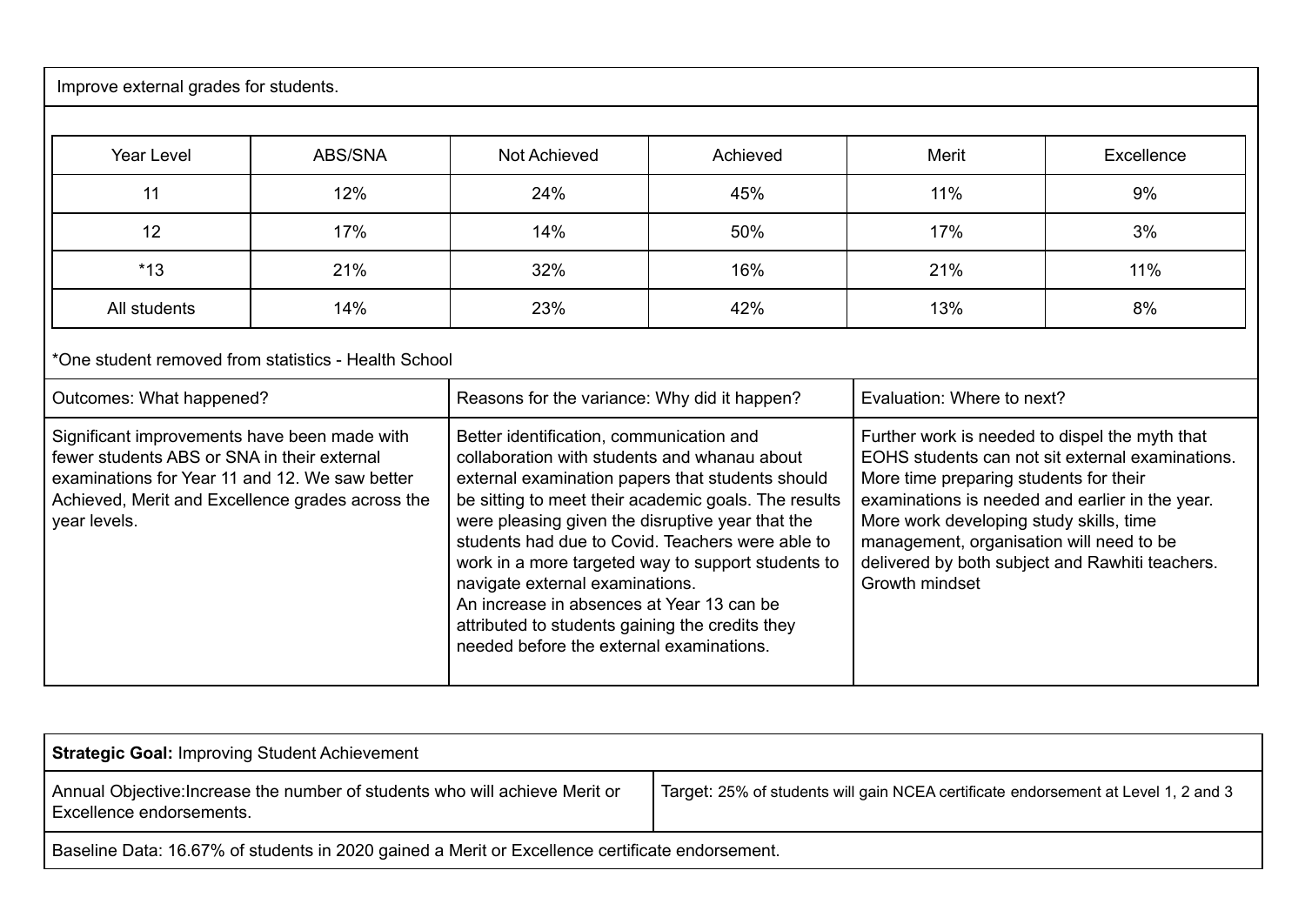| Academic Year                                                                                                                                                | Year 11                                                                                                        |                   |      |                      | Year 12                                                                  |      |                                                         |                         | Year 13  |     |                |
|--------------------------------------------------------------------------------------------------------------------------------------------------------------|----------------------------------------------------------------------------------------------------------------|-------------------|------|----------------------|--------------------------------------------------------------------------|------|---------------------------------------------------------|-------------------------|----------|-----|----------------|
|                                                                                                                                                              | Merit                                                                                                          | Excellence        |      | Merit                |                                                                          |      | Excellence                                              |                         | Merit    |     | Excellence     |
| 2016                                                                                                                                                         | 26.7                                                                                                           | $\mathbf 0$       | 18.8 |                      |                                                                          | 18.8 |                                                         | 46.2                    |          | 7.7 |                |
| 2017                                                                                                                                                         | 26.7                                                                                                           | 13.3              | 16.7 |                      |                                                                          | 0    |                                                         | 18.2                    |          | 0   |                |
| 2018                                                                                                                                                         | 37.5                                                                                                           | 6.3               | 6.3  |                      |                                                                          | 12.5 |                                                         | $\mathbf 0$             |          | 0   |                |
| 2019                                                                                                                                                         | 21.4                                                                                                           | 7.1               | 18.8 |                      |                                                                          | 6.3  |                                                         | $\mathbf 0$             |          | 25  |                |
| 2020                                                                                                                                                         | 18.8                                                                                                           | 6.3               | 6.3  |                      |                                                                          | 0    |                                                         | 57.1                    |          | 0   |                |
|                                                                                                                                                              |                                                                                                                |                   |      |                      |                                                                          |      |                                                         |                         |          |     |                |
| Year 11-13 Students:                                                                                                                                         |                                                                                                                |                   |      |                      |                                                                          |      |                                                         |                         |          |     |                |
| <b>Boys</b>                                                                                                                                                  | 23                                                                                                             | Girls             | 32   |                      | Maori                                                                    |      | 20                                                      |                         | Pasifika |     | $\overline{2}$ |
| When:                                                                                                                                                        |                                                                                                                | What: (examples). |      |                      | Who:                                                                     |      |                                                         | Indicators of progress: |          |     |                |
| Start of Year.                                                                                                                                               | Students identified for Gateway and<br>Trade courses which best fit their<br>vocational pathways.              |                   |      | GLJ,CRM,KFY,KTE      |                                                                          |      | Retention of students at risk of not<br>achieving NCEA. |                         |          |     |                |
| Term One                                                                                                                                                     | Identify students capable of and at<br>risk of not achieving Merit and<br>Excellence certificate endorsements. |                   |      | KFY, KTE, CRM, HOD's |                                                                          |      | List compiled.                                          |                         |          |     |                |
| Mentors/form teachers allocated to<br>Term One<br>each student to monitor students over<br>the year.<br>Meet mentors and goal setting<br>achieved on mymahi. |                                                                                                                | All staff.        |      |                      | Students have a mentor that they<br>have met.<br>Goal setting completed. |      |                                                         |                         |          |     |                |
| Fortnightly indicators.<br>Fortnightly                                                                                                                       |                                                                                                                | All staff.        |      |                      | Improved student achievement<br>through understanding of where they      |      |                                                         |                         |          |     |                |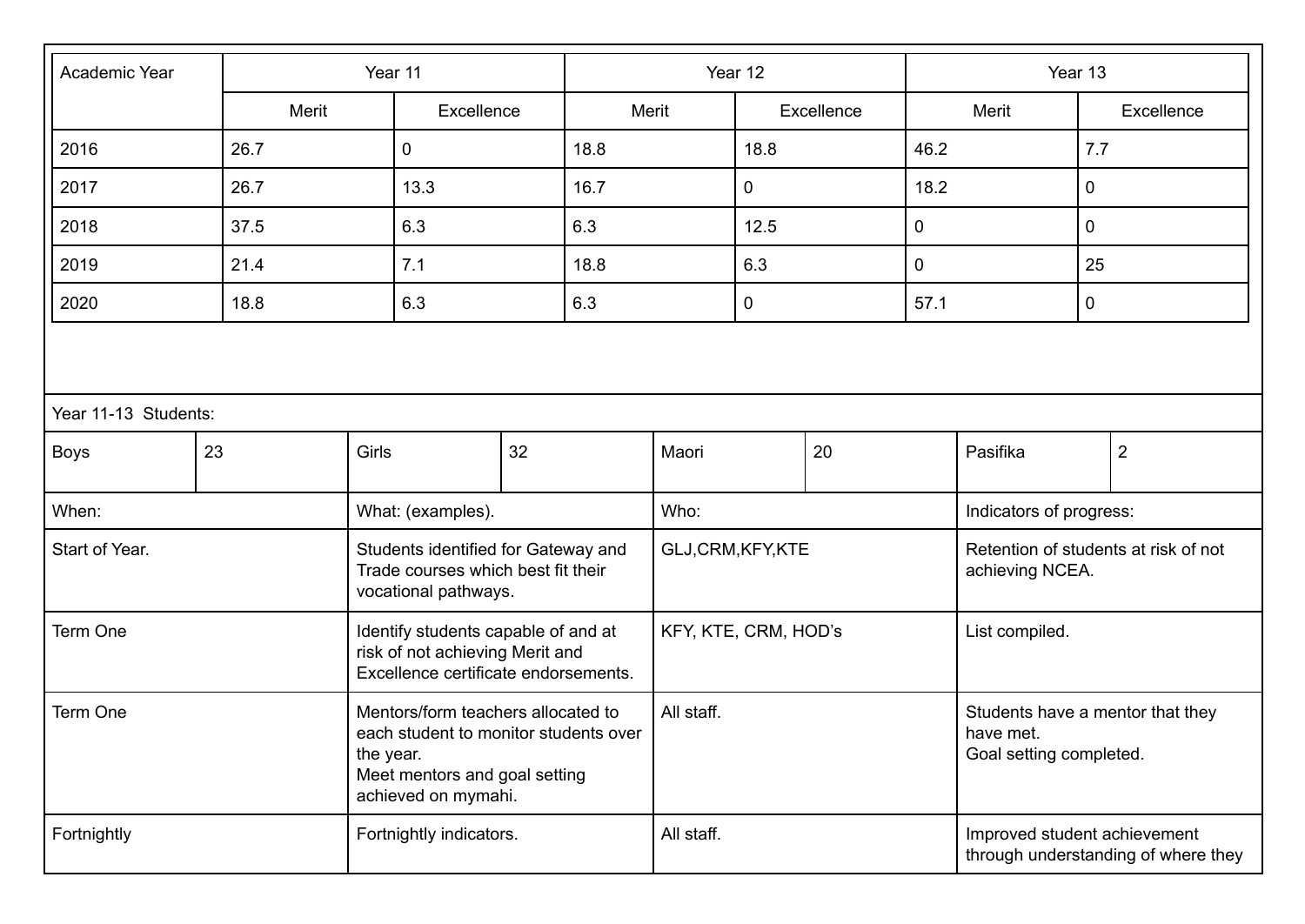|          |                                                                                                  |                           | are currently at and what their next<br>steps are as learners.    |
|----------|--------------------------------------------------------------------------------------------------|---------------------------|-------------------------------------------------------------------|
| All Year | Explore ways to effectively use<br>tuaka-teina to accelerate the progress<br>of target students. | CRM, KFY, KTE, All staff. | Retention in school of students at risk<br>of not achieving NCEA. |
| All Year | Tutorials.                                                                                       | All staff.                | Improved student achievement.                                     |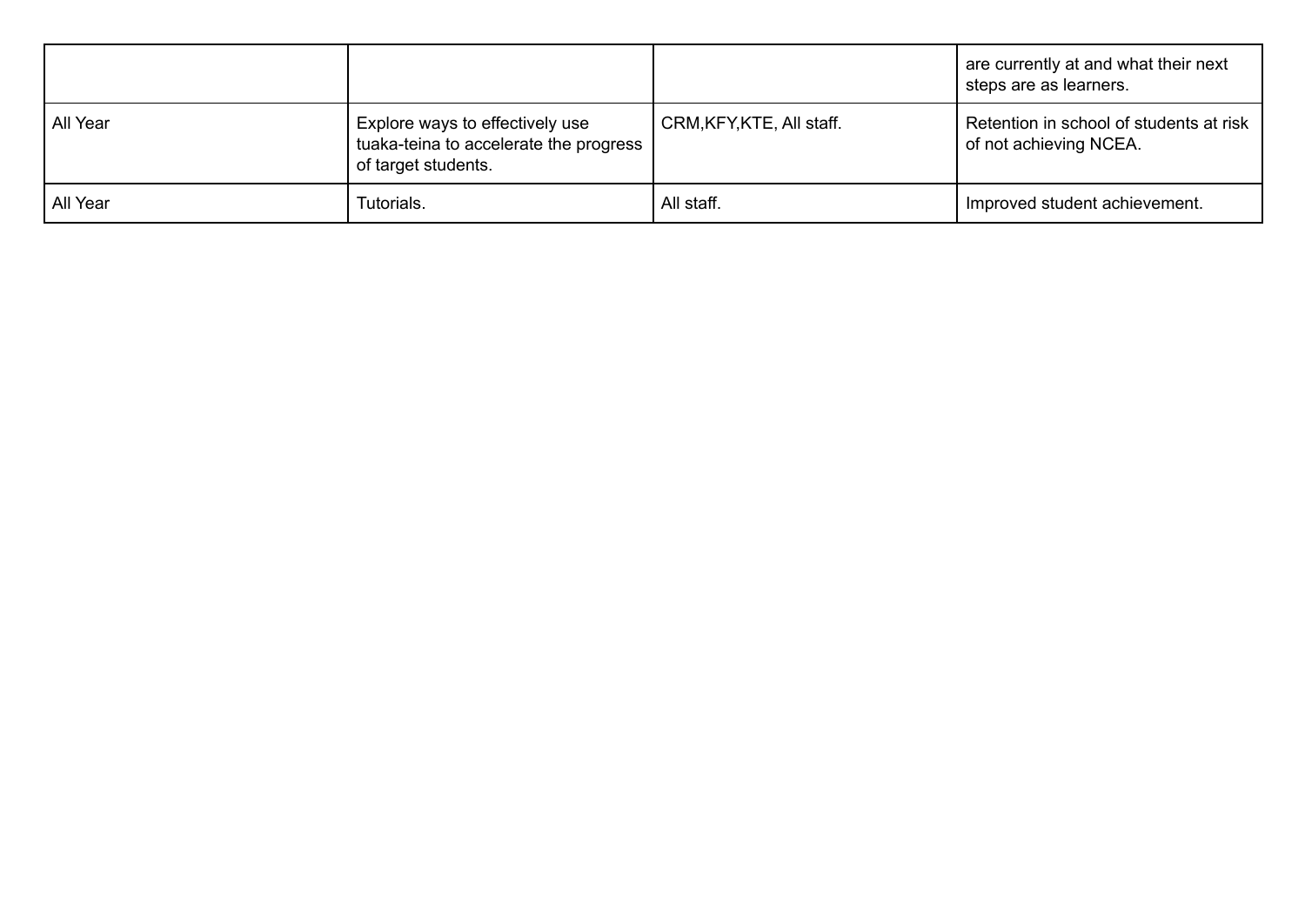Annual Objective:Increase the number of students who will achieve Merit or Excellence endorsements. Target: 25% of students will gain NCEA certificate endorsement at Level 1, 2 and 3

| Outcomes: What happened?                                                                                                                                                                                              | Reasons for the variance: Why did it happen?                                                                                                                                                                                                                                                                                                                                                                                                                                                                                                                                                                                | Evaluation: Where to next?                                                                                                                                                                                                                                                                                                                                                                                                                                                                                                               |
|-----------------------------------------------------------------------------------------------------------------------------------------------------------------------------------------------------------------------|-----------------------------------------------------------------------------------------------------------------------------------------------------------------------------------------------------------------------------------------------------------------------------------------------------------------------------------------------------------------------------------------------------------------------------------------------------------------------------------------------------------------------------------------------------------------------------------------------------------------------------|------------------------------------------------------------------------------------------------------------------------------------------------------------------------------------------------------------------------------------------------------------------------------------------------------------------------------------------------------------------------------------------------------------------------------------------------------------------------------------------------------------------------------------------|
| Year 11<br>2 Merit Endorsements, 1 Excellence Endorsement<br>$(24$ students) 13%<br>Year 12<br>1 Merit Endorsement (21 Students) 5%<br>Year 13<br>Excellence Endorsement (9 Students) 11%<br>All Students = $5$<br>9% | One of the strengths of the school is providing<br>opportunities through courses for students to gain<br>new skills and the associated credits that go<br>towards their NCEA qualifications. This gives the<br>students a sense of security that they are<br>progressing towards their specific qualification by<br>the end of the year. Does this also create some<br>apathy towards putting their best effort forward in<br>all subjects? Key subject areas (English, Science)<br>had new teachers to the school that needed to<br>develop relationships and gain trust with the<br>students to get the best out of them. | A big focus this year for all subject areas to push<br>for Merit and Excellence grades in their subjects.<br>This will form part of their annual plan goals and<br>will take a school wide effort to achieve. Teachers<br>of NCEA need to unpack standards clearly and<br>work through exemplars of Merit and Excellence<br>work to prepare students better for both internal<br>and external work. Careful selection of students<br>into courses that offer additional credits needs to<br>be achieved so that motivation remains high. |

| <b>Strategic Goal: Improving Student Achievement</b>                     |         |         |         |                                                                                                              |  |  |
|--------------------------------------------------------------------------|---------|---------|---------|--------------------------------------------------------------------------------------------------------------|--|--|
| Annual Objective: Improvement in boys achievement in NCEA.               |         |         |         | Target: To increase the number of male students achieving NCEA<br>Level 1, 2 and 3 certificate endorsements. |  |  |
| Baseline Data: 2 Boys achieved Merit or Excellence endorsements in 2020. |         |         |         |                                                                                                              |  |  |
| Academic Year                                                            | Year 11 | Year 12 | Year 13 | <b>UE</b>                                                                                                    |  |  |
| 2016                                                                     | 50      | 87.5    | 46.2    | 38.5                                                                                                         |  |  |
| 2017                                                                     | 40      | 64.3    | 50      | 37.5                                                                                                         |  |  |
| 2018                                                                     | 57.1    | 80      | 37.5    | 0                                                                                                            |  |  |
| 2019                                                                     | 83.3    | 83.3    | 50      | 0                                                                                                            |  |  |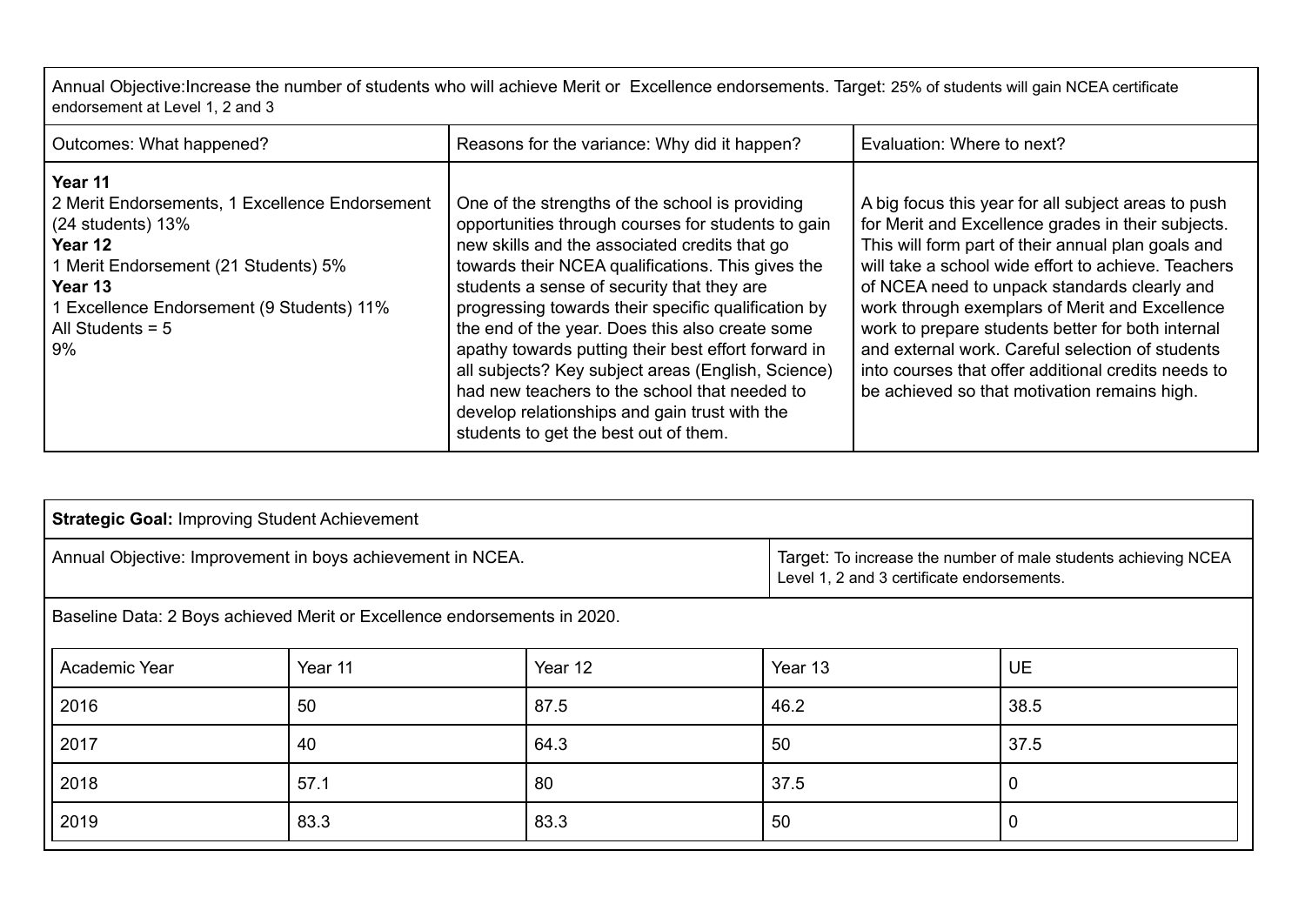| 2020                     |    |                                                                                                                                                              | 52.6 |                                 | 75               | $\mathbf 0$                                                                                                                              |       | 0                |          |                         |
|--------------------------|----|--------------------------------------------------------------------------------------------------------------------------------------------------------------|------|---------------------------------|------------------|------------------------------------------------------------------------------------------------------------------------------------------|-------|------------------|----------|-------------------------|
|                          |    |                                                                                                                                                              |      |                                 |                  |                                                                                                                                          |       |                  |          |                         |
| Year 11-13 Male Students |    |                                                                                                                                                              |      |                                 |                  |                                                                                                                                          |       |                  |          |                         |
| Year 11                  | 18 | Year 12                                                                                                                                                      |      | 6 (1 removed)                   | Year 13          | 2(1)<br>removed)                                                                                                                         | Maori | 6(1)<br>removed) | Pasifika | 0                       |
| When:                    |    |                                                                                                                                                              |      |                                 | What: (examples) |                                                                                                                                          | Who:  |                  |          | Indicators of progress: |
| Start of Year.           |    | Students identified for<br>Gateway and Trade courses<br>which best fit their vocational<br>pathways.                                                         |      | GLJ,CRM,KFY,KTE                 |                  | Retention of students at risk<br>of not achieving NCEA.                                                                                  |       |                  |          |                         |
| Term One                 |    | Identify students capable of<br>and at risk of not achieving<br>Merit and Excellence<br>certificate endorsements.                                            |      | KFY, KTE, CRM, HOD's            |                  | List compiled.                                                                                                                           |       |                  |          |                         |
| Term One                 |    | Mentors/vertical form<br>teachers allocated to each<br>student to monitor students<br>over the year.<br>Meet mentors and goal<br>setting achieved on mymahi. |      | KFY, KTE, KFR, SHB, WNM,<br>HIJ |                  | Students have a mentor/form<br>teacher that they have met.<br>Goal setting completed.                                                    |       |                  |          |                         |
| Fortnightly              |    | Fortnightly indicators                                                                                                                                       |      | All staff                       |                  | Improved student<br>achievement through<br>understanding of where they<br>are currently at and what their<br>next steps are as learners. |       |                  |          |                         |
| All Year                 |    | Explore ways to effectively<br>use tuaka-teina to accelerate<br>the progress of target<br>students.                                                          |      | CRM, KFY, KTE, All staff.       |                  | Retention in school of<br>students at risk of not<br>achieving NCEA.                                                                     |       |                  |          |                         |
| All Year                 |    | <b>Tutorials</b>                                                                                                                                             |      | All staff                       |                  | Improved student                                                                                                                         |       |                  |          |                         |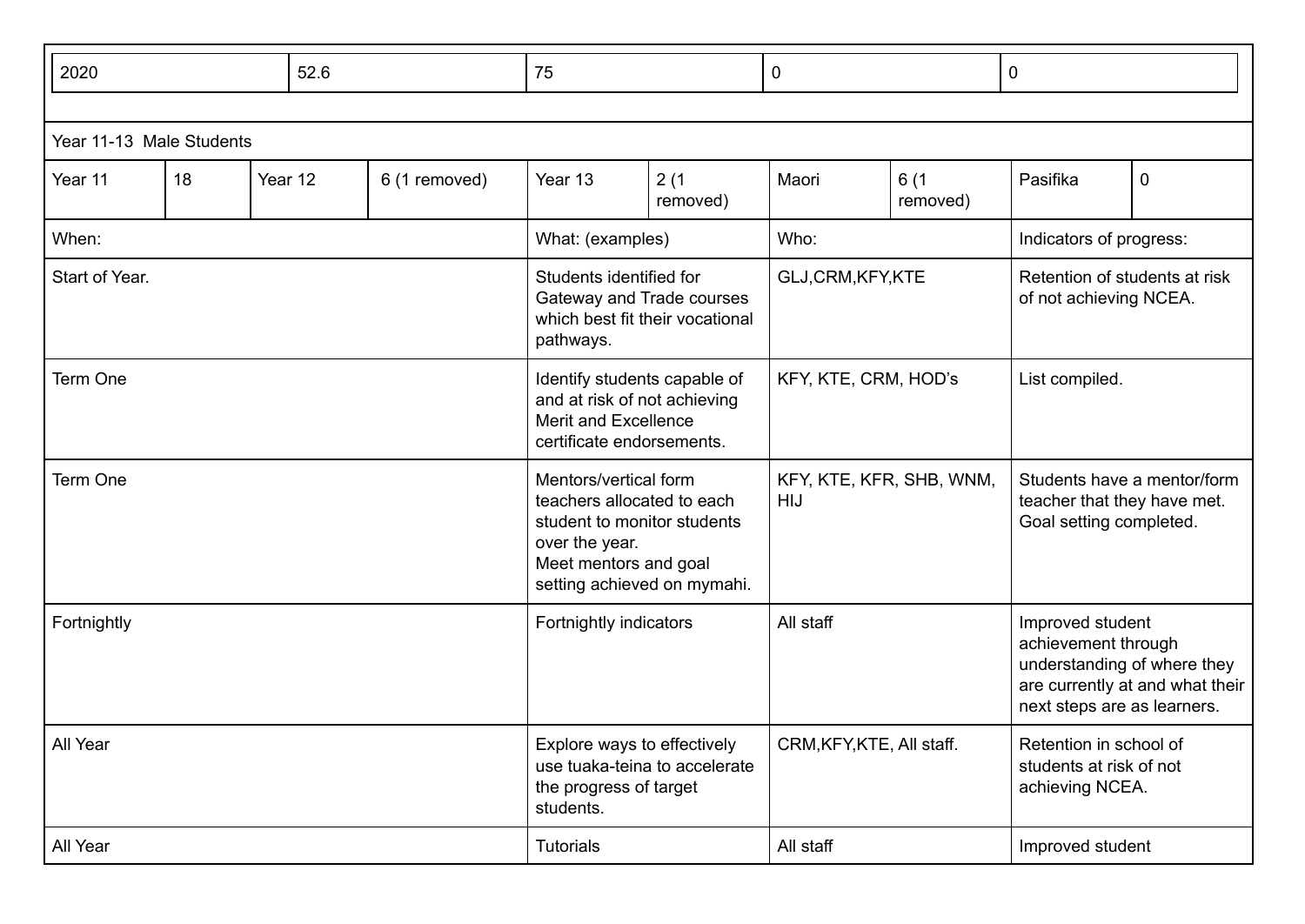|          |                                                                                   |               | achievement.                            |
|----------|-----------------------------------------------------------------------------------|---------------|-----------------------------------------|
| All Year | Male speakers come into<br>school to talk to boys about<br>achieving as males.    | <b>CRM</b>    | Improved engagement and<br>achievement. |
| All Year | Get boys involved in<br>Leadership opportunities and<br>Mentoring other students. | CRM, KFY, KTE | Improved engagement and<br>achievement. |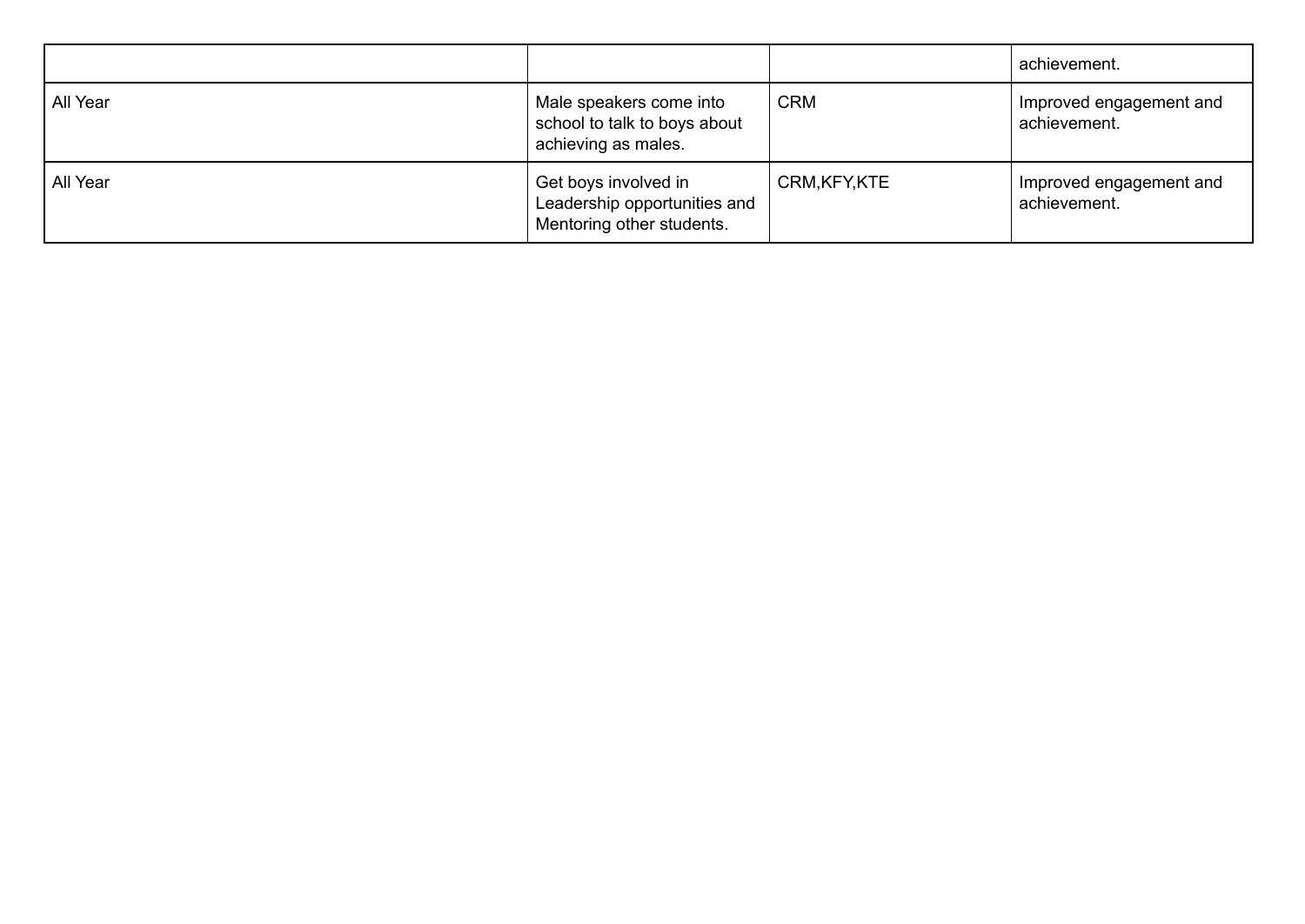| Annual Objective: Improvement in boys' achievement in NCEA.                                                                                                                                                        |                                                                                                         |                                                                                                     |  |  |  |  |
|--------------------------------------------------------------------------------------------------------------------------------------------------------------------------------------------------------------------|---------------------------------------------------------------------------------------------------------|-----------------------------------------------------------------------------------------------------|--|--|--|--|
| Outcomes: What happened?                                                                                                                                                                                           | Reasons for the variance: Why did it happen?                                                            | Evaluation: Where to next?                                                                          |  |  |  |  |
| Year 11                                                                                                                                                                                                            |                                                                                                         |                                                                                                     |  |  |  |  |
| 6/7 (86%) students gained NCEA Level One                                                                                                                                                                           | The school does a lot to track all students as they<br>progress through the year. Courses are selected  | Subject and course endorsements are always the<br>focus for all students.                           |  |  |  |  |
| Year 12                                                                                                                                                                                                            | that will give the students the best opportunity to                                                     | Higher expectations of the male students, targeted                                                  |  |  |  |  |
| 13/13 (100%) students gained NCEA Level Two                                                                                                                                                                        | gain their qualifications. Vocational pathways were<br>set up for each student to ensure that their     | support for NCEA endorsements needs to be the<br>consistent focus for all subject areas. HOD's will |  |  |  |  |
| Year 13                                                                                                                                                                                                            | interests were followed. A number of our Year 11                                                        | need to ensure that these students are a priority in                                                |  |  |  |  |
| 2/2 (100%) students gained NCEA Level Three                                                                                                                                                                        | male students (5) gained Level 2 by the end of the<br>year through a combination of vocational courses, | their annual goals and come up with an action plan<br>to reach this.                                |  |  |  |  |
| <b>UE</b>                                                                                                                                                                                                          | targeted Literacy and Numeracy classes, and close                                                       |                                                                                                     |  |  |  |  |
| 1/2 (50%) students gained university entrance                                                                                                                                                                      | monitoring.                                                                                             |                                                                                                     |  |  |  |  |
|                                                                                                                                                                                                                    | Only one student gained an NCEA endorsement                                                             |                                                                                                     |  |  |  |  |
| Endorsements                                                                                                                                                                                                       | over the three year levels.                                                                             |                                                                                                     |  |  |  |  |
| 1/22 (5%) gained a certificate endorsement                                                                                                                                                                         | We lose a number of students to Boys schools in                                                         |                                                                                                     |  |  |  |  |
|                                                                                                                                                                                                                    | Year 9 which dilutes the academic talent available                                                      |                                                                                                     |  |  |  |  |
| Overall, boys achieved in greater numbers at each<br>NCEA level qualification.                                                                                                                                     | when the few remaining get to the senior school.                                                        |                                                                                                     |  |  |  |  |
| One student failed to gain NCEA Level One due to<br>huge absences to support a family members illness<br>and associated headspace.<br>One student at Year 13 did not attend school due<br>to mental health issues. |                                                                                                         |                                                                                                     |  |  |  |  |

| <b>Strategic Goal: Development of School Culture</b>                                                                                                                                                                                |                  |      |                         |  |  |
|-------------------------------------------------------------------------------------------------------------------------------------------------------------------------------------------------------------------------------------|------------------|------|-------------------------|--|--|
| Annual Objective: Development of a culturally responsive local curriculum.<br>Target: Develop the authentic use of Te Reo by staff in the delivery of their<br>courses. More staff members using Te Reo, Often and Always in class. |                  |      |                         |  |  |
| Baseline Data: 53.8% of staff use Te Reo Sometimes in class. 15.4% Always. 30.8% Often.                                                                                                                                             |                  |      |                         |  |  |
| When:                                                                                                                                                                                                                               | What: (examples) | Who: | Indicators of progress: |  |  |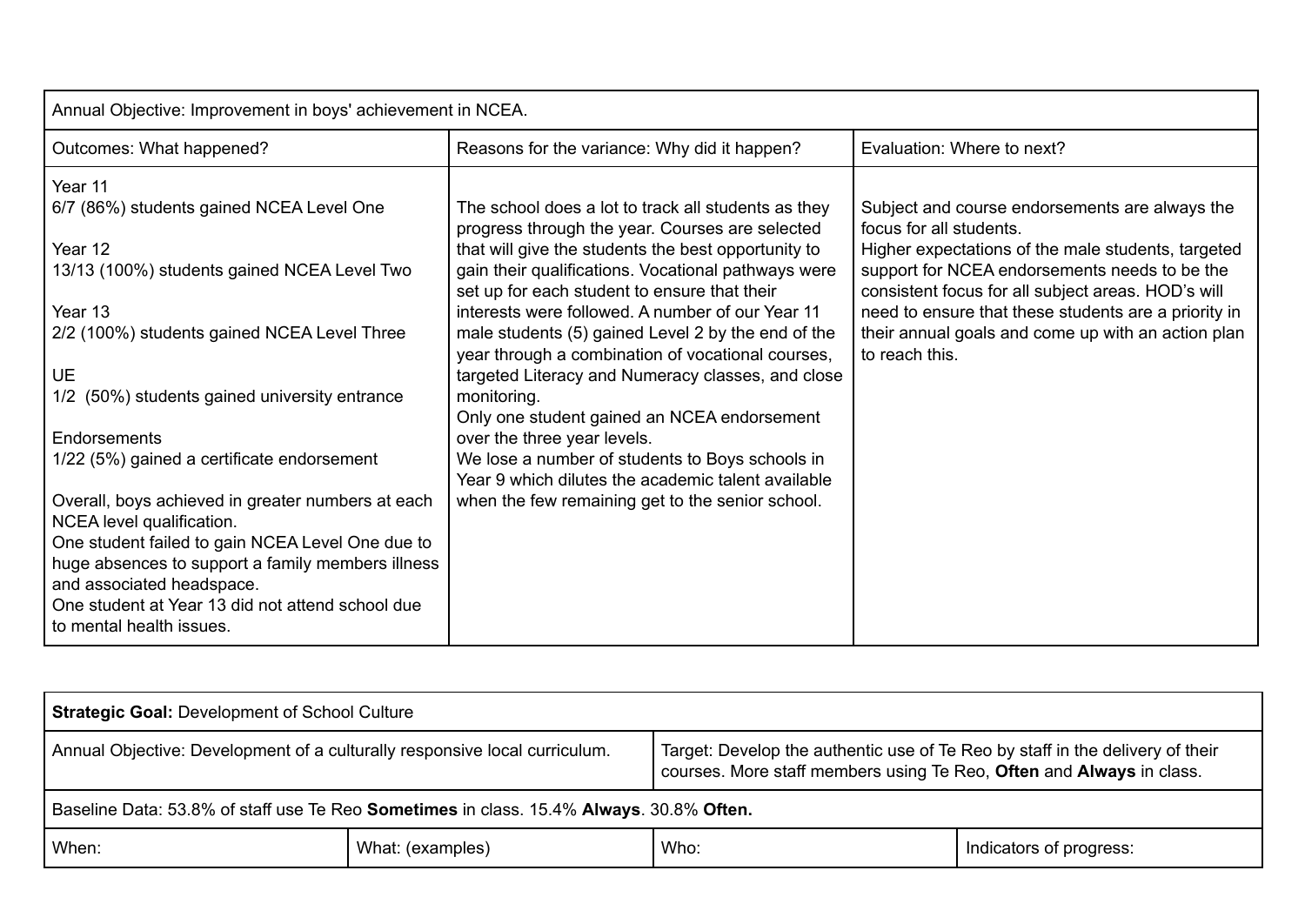| Term one         | Whanau Hui at the start of the year to<br>plan significant events. Matariki,<br>Maori Language week, Hangi, future<br>Whanau Hui                                                        | HIJ, Maori Prefects.                                    | Camp complete.                                                                                                                   |
|------------------|-----------------------------------------------------------------------------------------------------------------------------------------------------------------------------------------|---------------------------------------------------------|----------------------------------------------------------------------------------------------------------------------------------|
| Term One         | Kaiarahi appointed (Nola Tipa) to<br>work with students and whanau on<br>attendance and engagement. Nola<br>will also work with staff in developing<br>culturally responsive practices. | Nola Tipa.                                              | PLD completed each term.                                                                                                         |
| Term One         | 9 students participating in Waka Ama<br>training.                                                                                                                                       | <b>Lex Whitaker</b>                                     | Participation in training sessions.                                                                                              |
| <b>Term Two</b>  | Matariki celebration involving<br>contributing schools. Year 6 students<br>involved in workshops across the day<br>culminating in a Kapa haka<br>performance of EOHS students.          | HIJ, Puketeraki Marae members,<br>Contributing schools. | Planning complete in Term 1.                                                                                                     |
| <b>Term Two</b>  | Culturally Responsive PLD in<br>Wednesday PD slot to create<br>integrated units of work for 2020 in<br>Years 7-10.                                                                      | All staff.                                              | At least two units of work completed<br>in 2021 which has elements of<br>cultural authenticity - cross curricular.               |
| <b>Term Four</b> | Community Hangi planned and<br>delivered.                                                                                                                                               | Community.                                              | Community attendance at Whanau<br>Hui's and Hangi.<br>Identify whanau members that can<br>facilitate the laying down of a hangi. |
| All Year         | PLD on a Wednesday morning to<br>introduce new instructional words with<br>correct pronunciation.<br>Continued development of Karakia,                                                  | HIJ, Maori Prefects, All staff.                         | Te Reo is more consistently used<br>throughout the year in authentic<br>settings.                                                |
|                  | Song and Haka by staff and students.                                                                                                                                                    |                                                         |                                                                                                                                  |

Annual Objective: Development of a culturally responsive local curriculum. Target: Develop the authentic use of Te Reo by staff in the delivery of their courses. More staff members using Te Reo, **Often** and **Always** in class.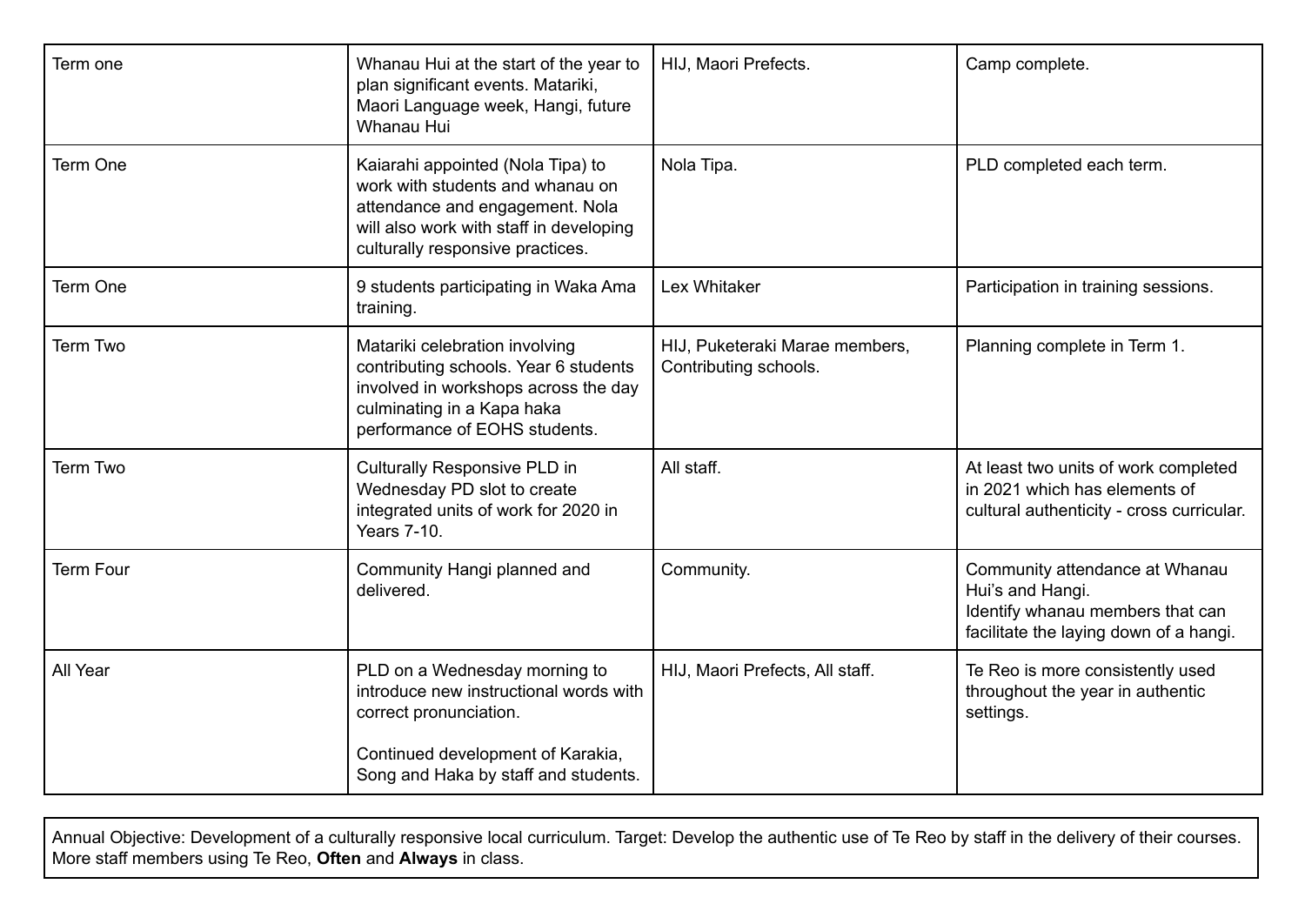| Outcomes: What happened?                                                                                                                                                                           | Reasons for the variance: Why did it happen?                                                                                                                                                                                                                                                                                                                                                                                                                                      | Evaluation: Where to next?                                                                                                                                                                                                                                                                                                                                                                                          |
|----------------------------------------------------------------------------------------------------------------------------------------------------------------------------------------------------|-----------------------------------------------------------------------------------------------------------------------------------------------------------------------------------------------------------------------------------------------------------------------------------------------------------------------------------------------------------------------------------------------------------------------------------------------------------------------------------|---------------------------------------------------------------------------------------------------------------------------------------------------------------------------------------------------------------------------------------------------------------------------------------------------------------------------------------------------------------------------------------------------------------------|
| How often do you use Te Reo in class?<br>71.4% Sometimes<br>14.3% Often<br>14.3% Always<br>0% Never<br>Are you confident using Te Reo in front of<br>students?<br>57.1% If I am prepared to do so. | We have seen a decrease in staff members'<br>confidence to use Te Reo in class. While we have<br>continued to use PLD as a vehicle to improve our<br>collective knowledge and confidence in this space<br>we had the introduction of three new staff members<br>that at different points of the years have not gone<br>through the extensive PLD other staff members<br>have had during the last three years. With another<br>lockdown in 2021 attention of teachers shifted (and | More explicit use of Te Reo in staff meetings,<br>briefings etc. PLD slots dedicated to developing a<br>tool kit of instructional maori words and phrases.<br>Role modelling of these new phrases by leaders in<br>the school (teachers and students).<br>Challenging/encouraging staff to use instructional<br>words and phrases.<br>Development of the new NZ/Aotearoa histories<br>curriculum across the school. |
| l 21.4% Yes<br>  21.4% No                                                                                                                                                                          | rightly so) to continuing to develop their confidence<br>and ability to deliver courses online.                                                                                                                                                                                                                                                                                                                                                                                   |                                                                                                                                                                                                                                                                                                                                                                                                                     |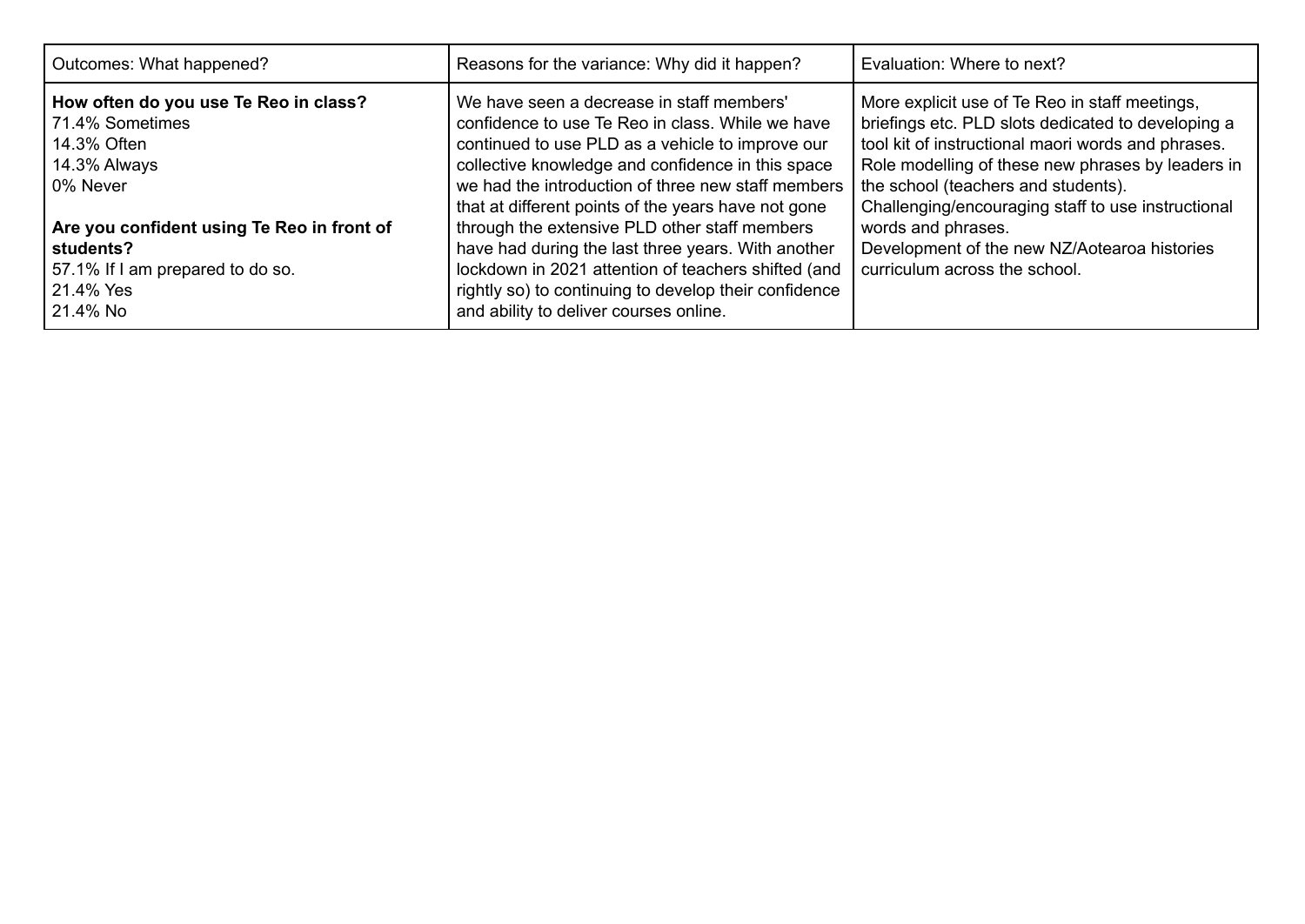| <b>Strategic Goal: Development of School Culture</b>                                              |                                                                                                                                                       |                                                                                              |                                                                                                             |  |  |  |
|---------------------------------------------------------------------------------------------------|-------------------------------------------------------------------------------------------------------------------------------------------------------|----------------------------------------------------------------------------------------------|-------------------------------------------------------------------------------------------------------------|--|--|--|
| Annual Objective: Caregivers will be actively involved in their children's<br>educational journey |                                                                                                                                                       | Targets: 90% of caregivers attend the 3 way meetings for learning<br>conversations in Term 2 |                                                                                                             |  |  |  |
| Baseline Data: No baseline data for 3 way meetings as this is a new initiative.                   |                                                                                                                                                       |                                                                                              |                                                                                                             |  |  |  |
| When:                                                                                             | What: (examples)                                                                                                                                      | Who:                                                                                         | Indicators of progress:                                                                                     |  |  |  |
| Term 1                                                                                            | Real time reports completed for all<br>senior students.                                                                                               | All staff.                                                                                   | Reports completed before the end of<br>each term for each class.                                            |  |  |  |
|                                                                                                   | Fl's change in focus for 2021.<br>School Loop App embedded.                                                                                           |                                                                                              | Information for parents given before<br>changes made to Fl's.<br>Uptake of caregivers with App on<br>phone. |  |  |  |
| Term 2                                                                                            | 3 way interviews                                                                                                                                      | All Staff.                                                                                   | Completed in Term 2.                                                                                        |  |  |  |
|                                                                                                   | Further embedding of Seesaw in year<br>7/8.                                                                                                           | Year 7/8 teachers. KFY.                                                                      | Parents engaging with Seesaw.                                                                               |  |  |  |
| All year.                                                                                         | Monitor reports for quality and<br>workload of staff.<br>Monitor access to the parental portal.                                                       | CRM, KFY, Admin staff, Deans.                                                                | Reports complete.<br>High parental portal use.                                                              |  |  |  |
| All Year.                                                                                         | Communication to families about real<br>time reporting through Hail and<br>workshops.<br>Parent workshops on how they can<br>access this information. | <b>CRM,KFY</b>                                                                               | Increase in activity of parental portal.                                                                    |  |  |  |

Annual Objective: Caregivers will be actively involved in their children's educational journey. Target: 90% of caregivers attend the 3 way meetings for learning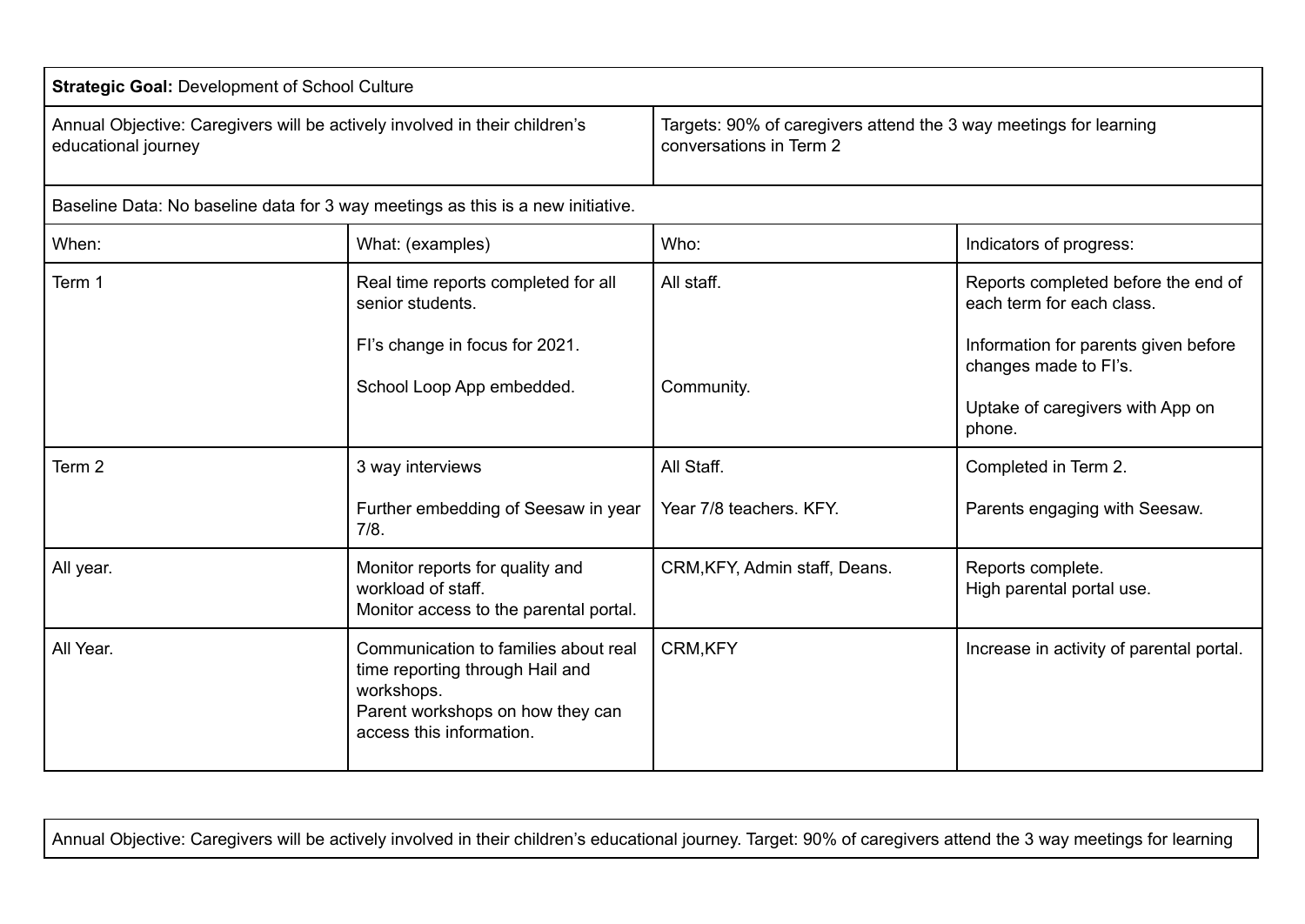| conversations in Term 2 |  |  |  |
|-------------------------|--|--|--|
|-------------------------|--|--|--|

| Outcomes: What happened?                                                                                                                                                                                                                                                                                                                                     | Reasons for the variance: Why did it happen?                                                                                                                                                                                                                                                                                                                                                                                                                                                                                                                                                                                                                                                                                                                             | Evaluation: Where to next?                                                                                                                                                                                                                                   |
|--------------------------------------------------------------------------------------------------------------------------------------------------------------------------------------------------------------------------------------------------------------------------------------------------------------------------------------------------------------|--------------------------------------------------------------------------------------------------------------------------------------------------------------------------------------------------------------------------------------------------------------------------------------------------------------------------------------------------------------------------------------------------------------------------------------------------------------------------------------------------------------------------------------------------------------------------------------------------------------------------------------------------------------------------------------------------------------------------------------------------------------------------|--------------------------------------------------------------------------------------------------------------------------------------------------------------------------------------------------------------------------------------------------------------|
| 88% of students had a parent present for the<br>student led conferences at the start of the year.<br>Unfortunately due to the Covid lock down the Term<br>3 student-led conferences were not conducted in<br>the same manner with Rawhiti teachers contacting<br>home and offering conferences through meetings<br>after school, Google Meets, or telephone. | The Year 7/8 form rooms had a better hit rate 94%<br>than the Year 9-13 Rawhiti teachers 85%. This<br>could be due to the fact that the home room<br>teachers of Year 7/8 students have more contact<br>with students and families than the Rawhiti<br>teachers. Rawhiti time was also a new initiative and<br>the teachers were learning a new set of skills,<br>systems and processes. The majority of families<br>were appreciative of the new initiative and stated<br>that the depth of understanding they got about the<br>students' learning, goals they had set and how to<br>achieve them. An important aspect was the ability<br>to close the school for the day to ensure that all<br>staff and students had the time and space to<br>conduct these meetings. | Student led conferences will be conducted in Week<br>8 of Term One and Week 8 of Term 3. It is vitally<br>important that the second meeting in Term 3 is<br>conducted in a similar way to the Term One<br>conferences, prioritising a day for this to occur. |

| <b>Strategic Goal: Development of Staff and Student Wellbeing</b>                                                |                                                           |                                 |                                                                                                                                      |                                             |                                                         |                                 |                                                                      |
|------------------------------------------------------------------------------------------------------------------|-----------------------------------------------------------|---------------------------------|--------------------------------------------------------------------------------------------------------------------------------------|---------------------------------------------|---------------------------------------------------------|---------------------------------|----------------------------------------------------------------------|
| Annual Objective: Survey staff and students around personal well-being.<br>Identify areas that need improvement. |                                                           |                                 | Target: To increase the number of students agreeing and strongly agreeing to<br>the wellbeing questions in the NZCER student survey. |                                             |                                                         |                                 |                                                                      |
| l Baseline Data:                                                                                                 |                                                           |                                 |                                                                                                                                      |                                             |                                                         |                                 |                                                                      |
|                                                                                                                  | Everyone thinks<br>our school<br>values are<br>important. | Students are<br>treated fairly. | Students treat<br>each other with<br>respect.                                                                                        | Students treat<br>teachers with<br>respect. | Students have a<br>say in what<br>happens at<br>school. | Learning is made<br>interesting | Teachers are<br>interested in my<br>culture or family<br>background. |
| 2019 March                                                                                                       | 53%                                                       | 54%                             | 48%                                                                                                                                  | 48%                                         | 56%                                                     | 48%                             | 51%                                                                  |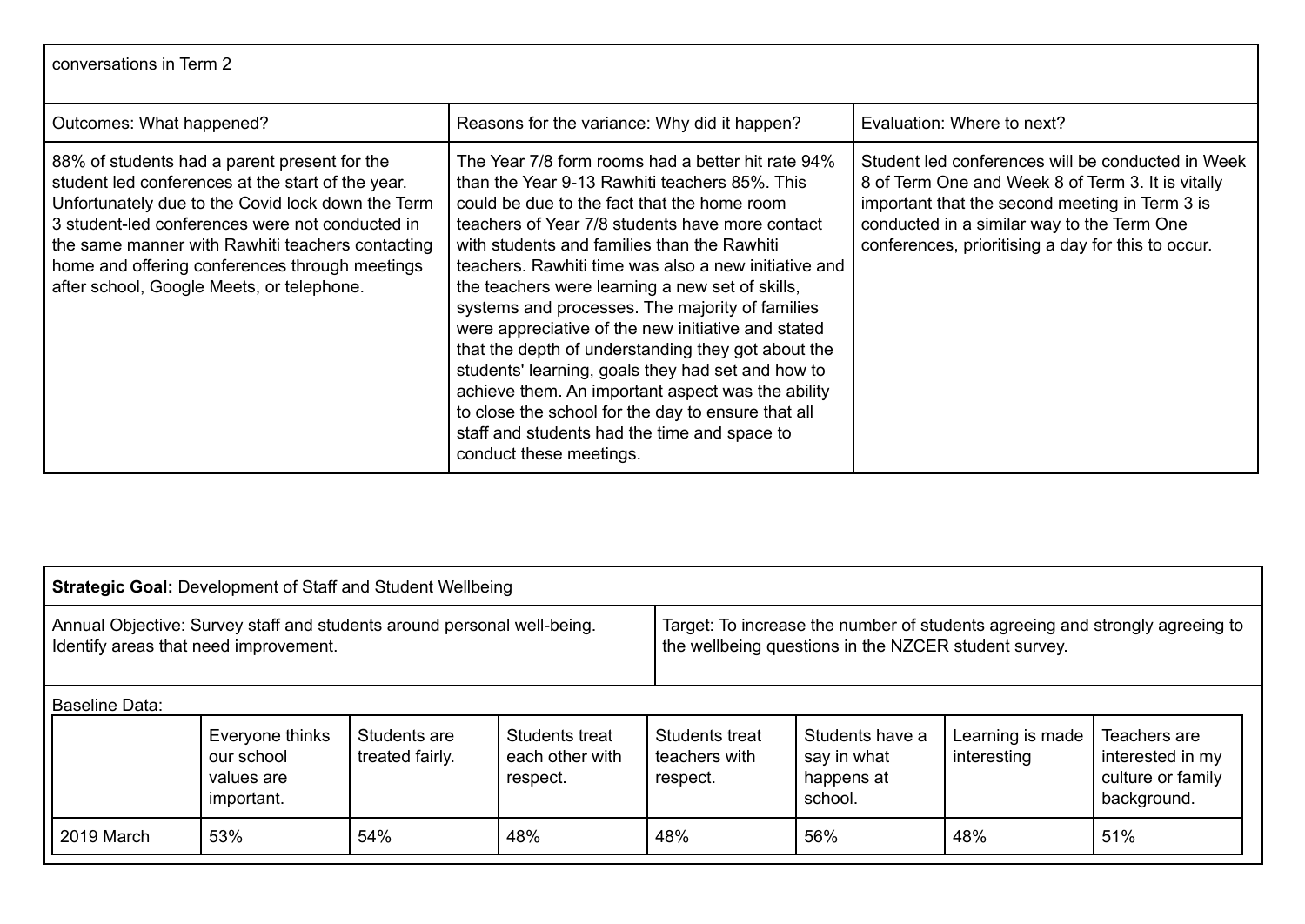| agreement                  |                                                                                                                                                                                     |                                                           |                                                   |                           |                                                                                                                                                                 |                                                        |     |
|----------------------------|-------------------------------------------------------------------------------------------------------------------------------------------------------------------------------------|-----------------------------------------------------------|---------------------------------------------------|---------------------------|-----------------------------------------------------------------------------------------------------------------------------------------------------------------|--------------------------------------------------------|-----|
| 2019 November<br>agreement | 47%                                                                                                                                                                                 | 49%                                                       | 44%                                               | 32%                       | 58%                                                                                                                                                             | 48%                                                    | 52% |
| 2020 November<br>agreement | 58%                                                                                                                                                                                 | 42%                                                       | 40%                                               | 33%                       | 58%                                                                                                                                                             | 48%                                                    | 52% |
|                            |                                                                                                                                                                                     |                                                           |                                                   |                           |                                                                                                                                                                 |                                                        |     |
| When:                      |                                                                                                                                                                                     | What: (examples)                                          |                                                   | Who:                      |                                                                                                                                                                 | Indicators of progress:                                |     |
| Term 1                     |                                                                                                                                                                                     | PB4L classroom and all setting<br>expectations revisited. |                                                   | All staff/PB4L committee. |                                                                                                                                                                 | Updated expectations.                                  |     |
| Term 1                     | Portfolios for student leaders<br>Student leaders, SLT.<br>established. More leadership and<br>ownership from students. Greater<br>student input into the running of the<br>school. |                                                           | Improved wellbeing survey results.                |                           |                                                                                                                                                                 |                                                        |     |
| Term 1                     | PB4L PLD looking at what teachers<br>can do to create an environment of<br>mutual respect and positive learning.                                                                    |                                                           | SLT, PB4I Committee. Pastoral team.               |                           | Consistent approach from all teachers<br>in the classroom and all setting<br>expectations.                                                                      |                                                        |     |
| Term 1                     |                                                                                                                                                                                     | Year 9/10 half year options.                              |                                                   | All staff.                |                                                                                                                                                                 | More engagement of students. Less<br>pastoral entries. |     |
| Term 1                     |                                                                                                                                                                                     | Restorative practices PLD on 1st<br>April.                |                                                   | All staff.                |                                                                                                                                                                 | Less pastoral entries.                                 |     |
| Term 1                     | Respect/Responsibility/Motivation<br>explicitly taught in all form classes.                                                                                                         |                                                           | Vertical form Teachers, reiterated in<br>classes. |                           | Improvement in respect shown in all<br>classes. Reducing numbers of<br>disrespectful pastoral issues.                                                           |                                                        |     |
| All Year                   | Peer mentoring by students of other<br>students.<br>Mentoring of students by staff in the<br>senior school.                                                                         |                                                           | Identified senior students.                       |                           | Improvement in respect.,<br>responsibility and motivation shown in<br>all classes. Reducing numbers of<br>pastoral issues.<br>Increased engagement and academic |                                                        |     |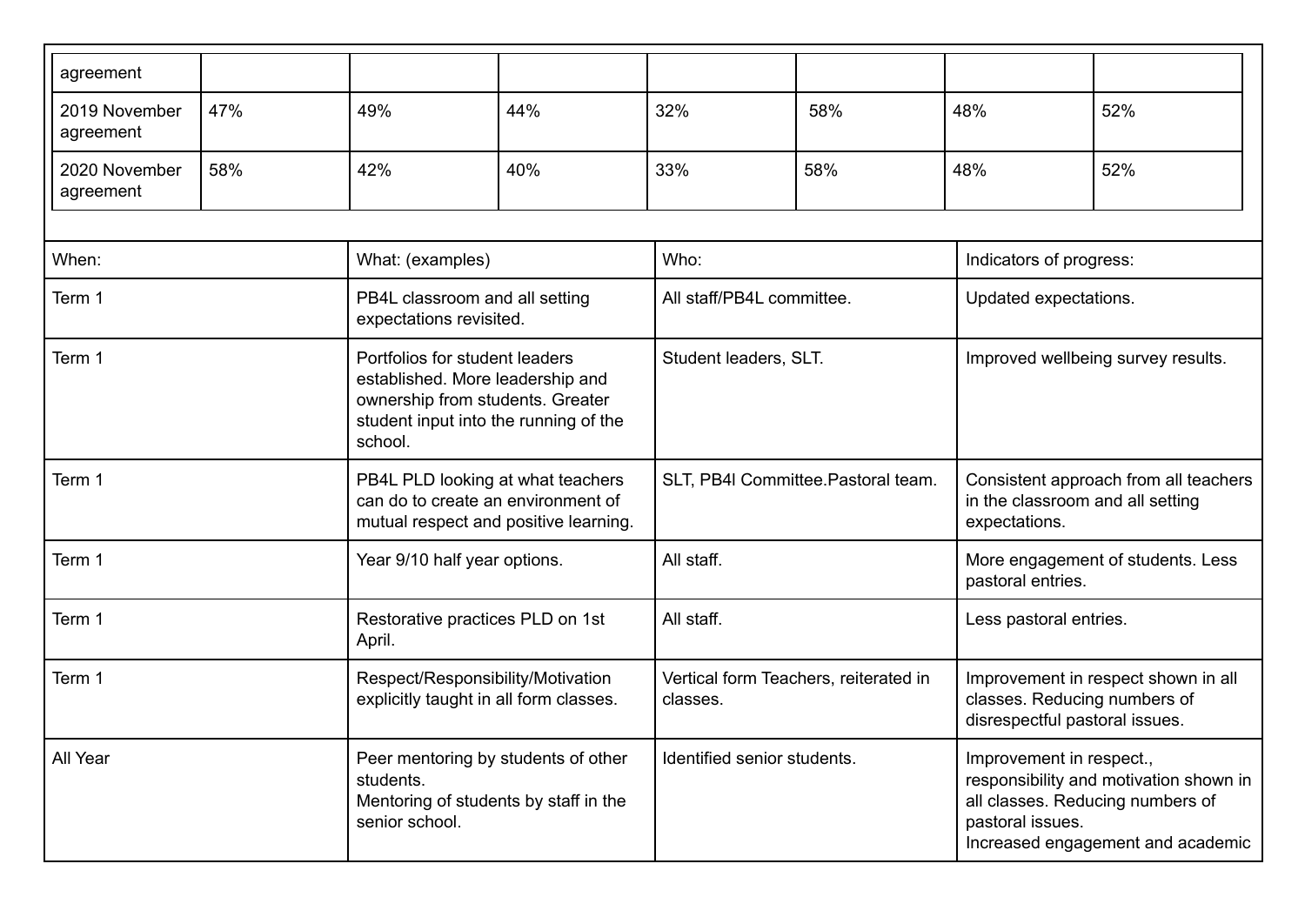|          |                                                                                                 |                         | success.                                                                                              |
|----------|-------------------------------------------------------------------------------------------------|-------------------------|-------------------------------------------------------------------------------------------------------|
| All Year | Co-construct with staff and student<br>fun activities that can be completed<br>across the year. | All staff and Students. | Greater engagement and attendance<br>at school.                                                       |
| All Year | Adapted learning/behaviour plans<br>created for most at risk students.                          | Senco, All staff.       | Staff know students and their<br>background better. Develops positive<br>relationships with students. |

|              | Everyone thinks<br>our school values<br>are important. | Students are<br>treated fairly. | Students treat<br>each other with<br>respect. | <b>Students treat</b><br>l teachers with<br>respect. | Students have a<br>say in what<br>happens at<br>school. | Learning is made<br>interesting | Teachers are<br>interested in my<br>culture or family<br>background. |
|--------------|--------------------------------------------------------|---------------------------------|-----------------------------------------------|------------------------------------------------------|---------------------------------------------------------|---------------------------------|----------------------------------------------------------------------|
| October 2021 | 92%                                                    | 55%                             | 45%                                           | 32%                                                  | 61%                                                     | 55%                             | 70%                                                                  |

| To increase the number of students agreeing and strongly agreeing to the wellbeing questions in the NZCER student survey.                                                                                                           |                                                                                                                                                                                                                                                                                                                                                                                                                                                  |                                                                                                                                                                                                                                                                                                                       |  |  |  |
|-------------------------------------------------------------------------------------------------------------------------------------------------------------------------------------------------------------------------------------|--------------------------------------------------------------------------------------------------------------------------------------------------------------------------------------------------------------------------------------------------------------------------------------------------------------------------------------------------------------------------------------------------------------------------------------------------|-----------------------------------------------------------------------------------------------------------------------------------------------------------------------------------------------------------------------------------------------------------------------------------------------------------------------|--|--|--|
| Outcomes: What happened?                                                                                                                                                                                                            | Reasons for the variance: Why did it happen?                                                                                                                                                                                                                                                                                                                                                                                                     | Evaluation: Where to next?                                                                                                                                                                                                                                                                                            |  |  |  |
| We saw improvements in 6/7 areas that we were<br>tracking. The largest improvement was an increase<br>of 33% 'Everyone thinks our school values are<br>important' The decrease by 1% was ' Students<br>treat teachers with respect. | Over the last three years we have been working<br>hard to ensure students have agency in their<br>learning. We have done this by ensuring students<br>are part of focus groups, involved in employment<br>processes, and given more choice in subject<br>selections Year 9-13. The new Year 9/10 half year<br>modules have proven to be a hit with students<br>resulting in greater engagement and fewer pastoral<br>entries for these students. | A greater focus on 'Respect' in 2022 is needed.<br>This will be done by explicit teaching of respect to<br>students through Rawhiti/Form times. This will also<br>be drilled through formal gatherings, SW-PB4L<br>rewards and prizes, Rite Journey classes (Year<br>9/10). Special Principals awards for our values. |  |  |  |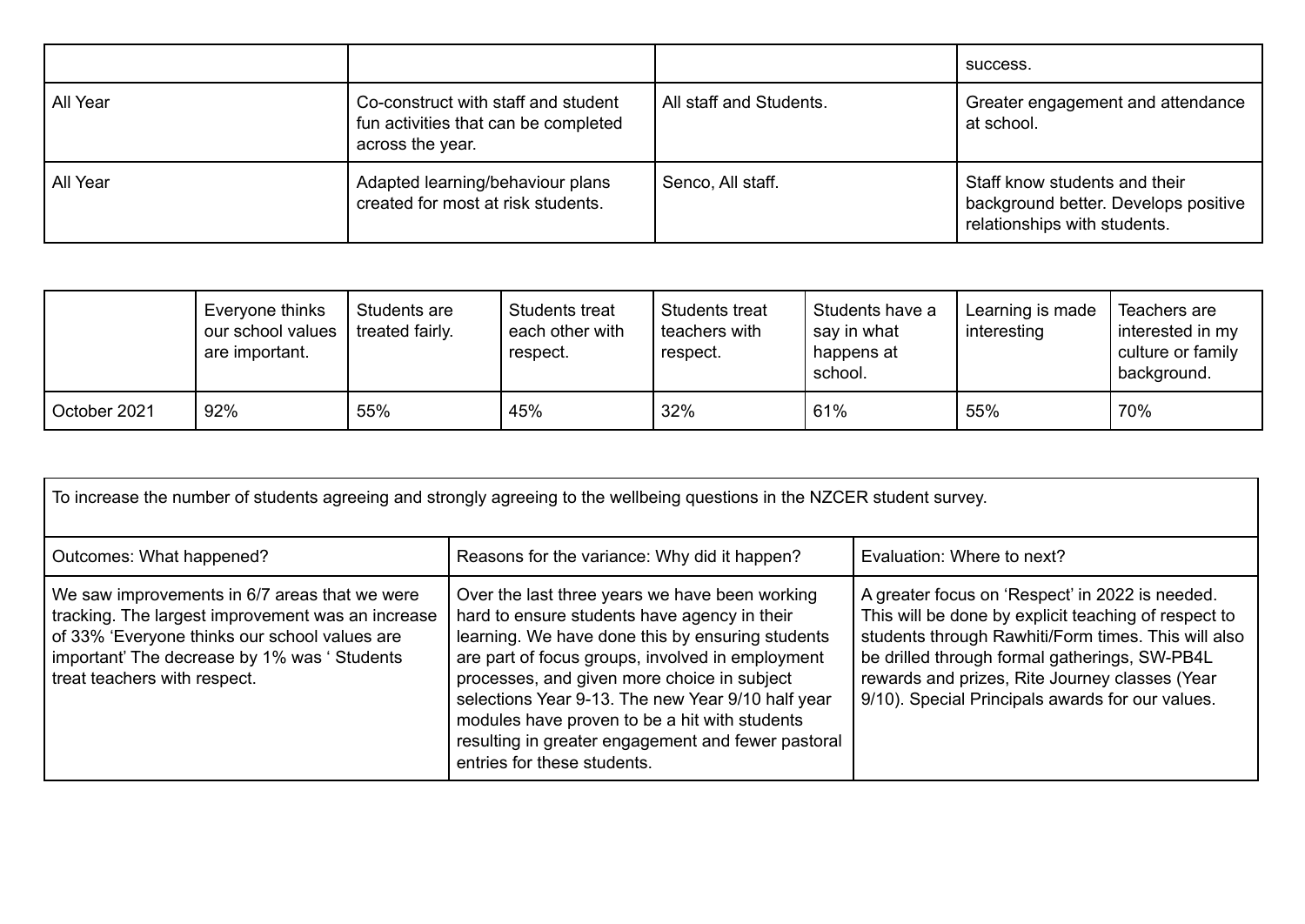| <b>Strategic Goal: Development of Staff and Student Wellbeing</b>                  |       |                         |       |                                                                                                                                   |                |                |
|------------------------------------------------------------------------------------|-------|-------------------------|-------|-----------------------------------------------------------------------------------------------------------------------------------|----------------|----------------|
| Annual Objective: Explore ways to develop the well-being of students and<br>staff. |       |                         |       | Target: Improve attendance across the school. The students identified below<br>will make improvements on their attendance in 2021 |                |                |
| Baseline Data: 2020                                                                |       |                         |       |                                                                                                                                   |                |                |
| Year Level                                                                         | Whole |                         | Male  |                                                                                                                                   | Female         | Maori          |
| Year 7                                                                             | 90.4% |                         | 91.5% |                                                                                                                                   | 89.5%          | 89.3%          |
| Year <sub>8</sub>                                                                  | 87.8% |                         | 93%   |                                                                                                                                   | 85.2%          | 82.7%          |
| Year 9                                                                             | 85.2% |                         | 83.8% |                                                                                                                                   | 88.2%          | 83.8%          |
| Year 10                                                                            | 82.2% |                         | 76.8% |                                                                                                                                   | 84.6%          | 72.1%          |
| Year 11                                                                            | 83.5% |                         | 83.9% |                                                                                                                                   | 82.6%          | 82.2%          |
| Year 12                                                                            | 91.4% |                         | 91.5% |                                                                                                                                   | 91.3%          | 87.6%          |
| Year 13                                                                            | 87.1% |                         | 89.8% |                                                                                                                                   | 86.4%          | 72.7%          |
| <b>Whole School</b>                                                                | 86.8% |                         | 87.6% |                                                                                                                                   | 86.2%          | 83.2%          |
|                                                                                    |       |                         |       |                                                                                                                                   |                |                |
| <b>Year Level</b>                                                                  |       | Male                    |       |                                                                                                                                   | Female         | Maori          |
| Year <sub>8</sub>                                                                  |       | 1                       |       |                                                                                                                                   | $\mathfrak{S}$ | $\overline{2}$ |
| Year 9                                                                             |       | $\pmb{0}$               |       |                                                                                                                                   | $\overline{2}$ | $\mathbf 0$    |
| Year 10                                                                            |       | $\mathbf 0$             |       |                                                                                                                                   | $\mathbf{1}$   | $\mathbf{1}$   |
| Year 11                                                                            |       | $\overline{\mathbf{4}}$ |       |                                                                                                                                   | $\overline{2}$ | $\overline{2}$ |
| Year 12                                                                            |       | $\mathfrak{S}$          |       |                                                                                                                                   | 1              | $\mathbf{1}$   |
| Year 13                                                                            |       | $\mathbf 0$             |       |                                                                                                                                   | $\mathbf{1}$   | $\mathbf 0$    |
|                                                                                    |       |                         |       |                                                                                                                                   |                |                |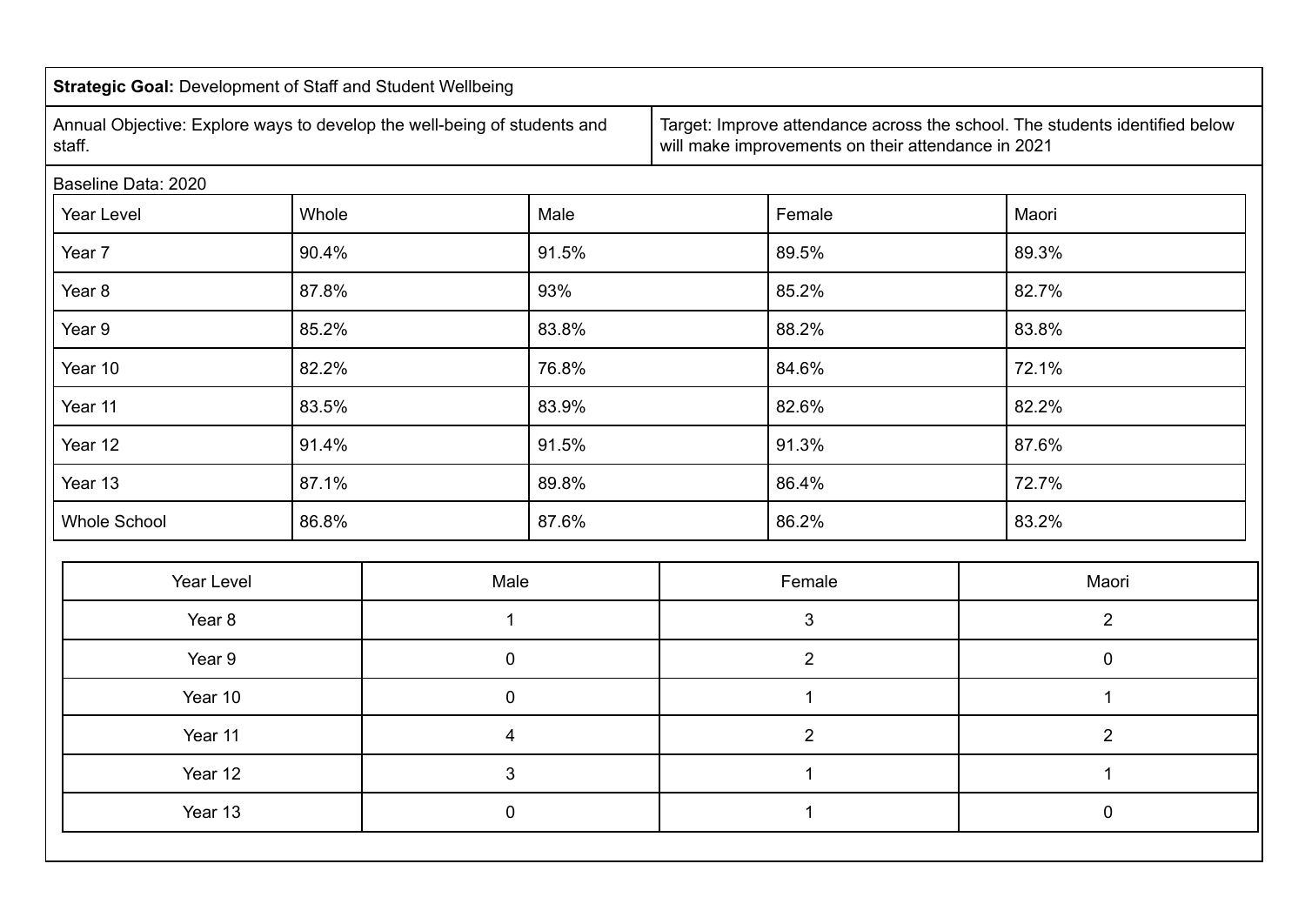| When:    | What: (examples)                                                                                                                         | Who:                              | Indicators of progress:                                                 |
|----------|------------------------------------------------------------------------------------------------------------------------------------------|-----------------------------------|-------------------------------------------------------------------------|
| Term 1   | Identify target attendance students<br>and contact home to set an<br>attendance goal.                                                    | KFY, KTE, CSK, HIJ Form teachers. | Attendance goals have been set.                                         |
| Term 1   | Social worker to work with students<br>and families to support better<br>attendance and engagement.                                      | <b>SPL</b>                        | Contact made with families.                                             |
| Term 1   | Appointment of a Kaiarahi in the<br>Waitaki district. Kajarahi to make<br>contact with Maori students and their<br>families most at risk | Nola Tipa                         | Contact made with families.                                             |
| Term 1   | 85% or higher attendance rate for<br>participation in extracurricular and<br>interchange competitions.                                   | <b>BOT</b>                        | Only students with 85% or higher<br>attendance to represent the school. |
| All Year | Rock On Hui for most at risk students.                                                                                                   | CRM, KFY, HIJ, outside agencies.  | Hui held at least once a term.                                          |
| All Year | Improve accuracy of attendance data<br>including following up of unexplained<br>absences and use of parental portal.                     | All staff                         | Increased portal activity.<br>Accurate attendance data.                 |
| All Year | Mentoring of students and leadership<br>opportunities.                                                                                   | KFY,KTE,CSK,CRM                   | Students taking on leadership and<br>mentoring roles.                   |
| All Year | Development of fun activities to<br>engage students throughout the year.<br>House competitions, Lunchtime<br>activities.                 | All staff                         | Improvement in attendance.<br>Less pastoral entries.                    |

| Year Level | Whole | Male  | Female | Maori |
|------------|-------|-------|--------|-------|
| Year 7     | 92.3% | 91.4% | 93.4%  | 91.1% |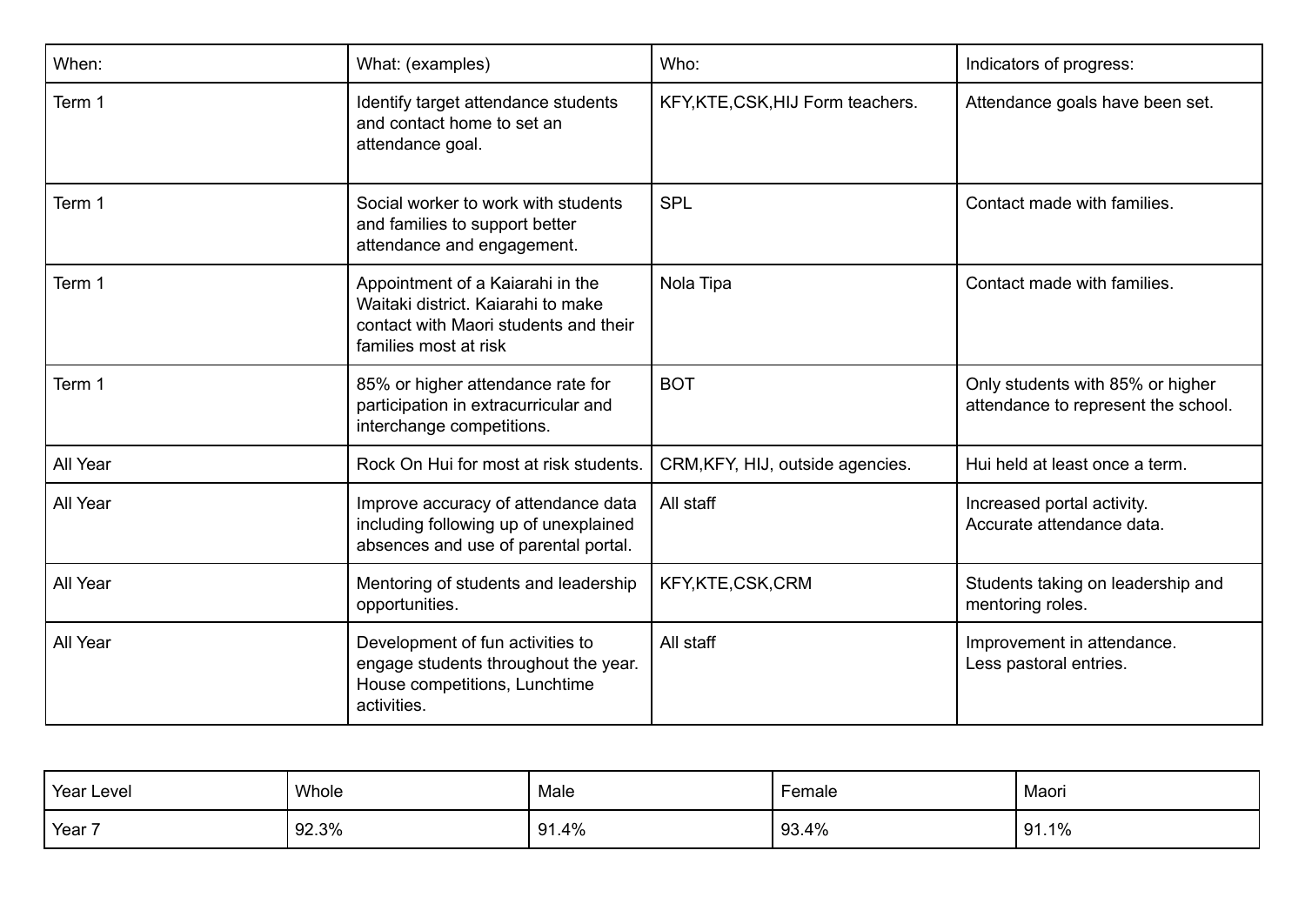| Year 8              | 89.9% | 90.6% | 89.3% | 87.5% |
|---------------------|-------|-------|-------|-------|
| Year 9              | 89.9% | 92.2% | 88.6% | 89.3% |
| Year 10             | 84.9% | 83.1% | 85.6% | 86.6% |
| Year 11             | 87.1% | 84.7% | 88.0% | 88.9% |
| Year 12             | 86.9% | 86.5% | 87.6% | 87.1% |
| Year 13             | 89.0% | 90.8% | 88.2% | 84.7% |
| <b>Whole School</b> | 89.0% | 89%   | 88.7% | 87.7% |

| Individual identified students monitored in 2021 |                  |      |      |  |  |
|--------------------------------------------------|------------------|------|------|--|--|
| Gender                                           | <b>Ethnicity</b> | 2020 | 2021 |  |  |
| Year 9                                           |                  |      |      |  |  |
| Male                                             | NZ European      | 66   | 85   |  |  |
| Female                                           | NZ European      | 62   | 77   |  |  |
| Female                                           | NZ European      | 71   | 60   |  |  |
| Year 10                                          |                  |      |      |  |  |
| Female                                           | Māori            | 76   | 71   |  |  |
| Female                                           | NZ European      | 78   | 90   |  |  |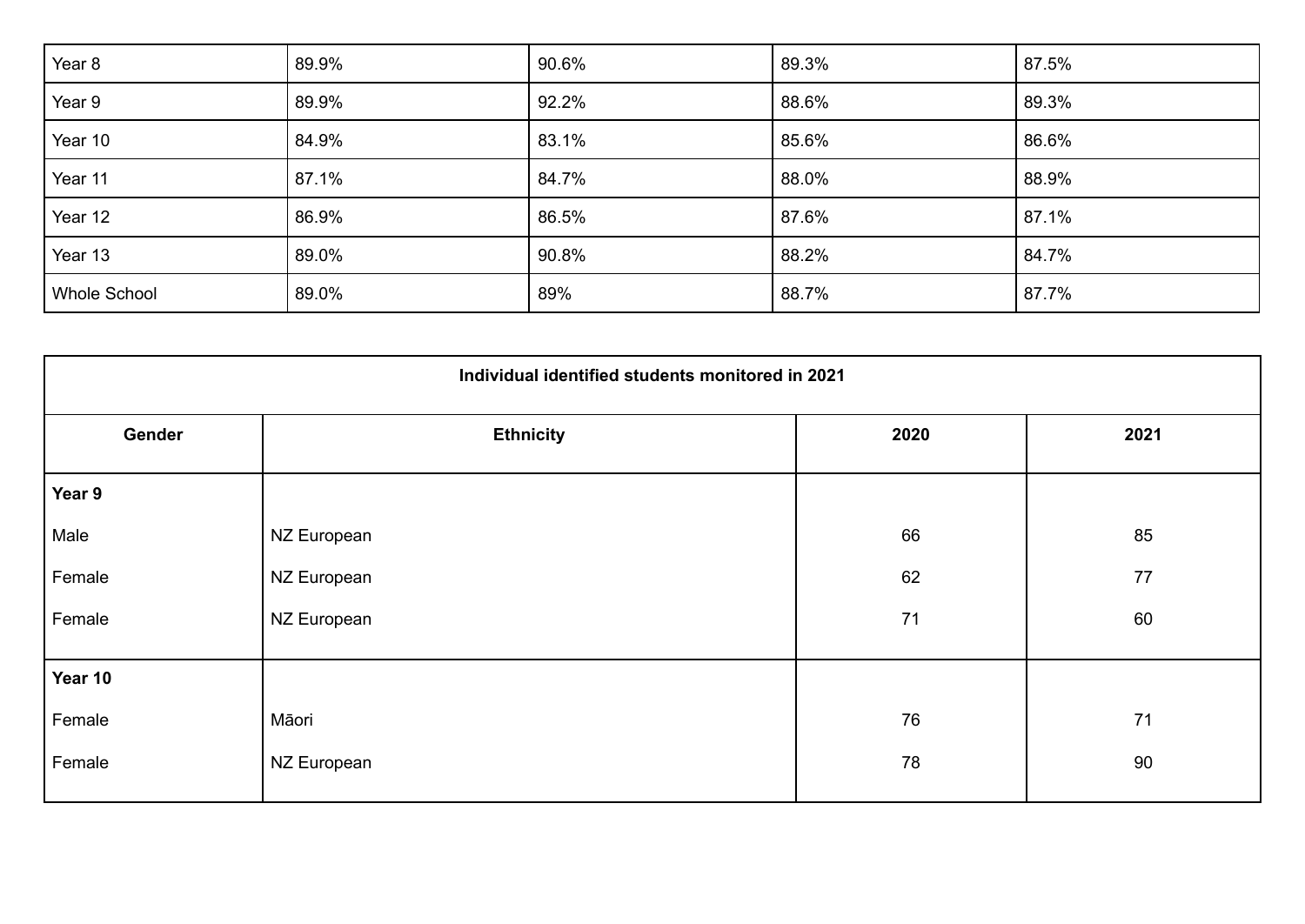| Year 11 |             |    |        |
|---------|-------------|----|--------|
| Male    | NZ European | 76 | 76     |
| Male    | Māori       | 69 | 81     |
| Male    | Māori       | 64 | $90\,$ |
| Male    | NZ European | 81 | 86     |
| Female  | NZ European | 65 | 80     |
|         |             |    |        |
| Year 12 |             |    |        |
| Male    | NZ European | 61 | 88     |
| Male    | Māori       | 75 | 73     |
| Female  | NZ European | 75 | 76     |
|         |             |    |        |
| Year 13 |             |    |        |
| Female  | NZ European | 81 | 85     |

Annual Objective: Explore ways to develop the well-being of students and staff. Target: Improve attendance across the school. The students identified below will make improvements on their attendance in 2021 Outcomes: What happened? The Reasons for the variance: Why did it happen? Evaluation: Where to next? Overall attendance across the school improved over 2% points. Only one year level (Year 12 had a decrease. This cohort however had improved their attendance from last year. Maori Attendance made Having a dedicated social worker following up on absences and making connections with our most at risk families has seen a positive shift. The Kaiarahi position in the first two terms enabled us to develop We have applied, and been successful, in getting the social/community engagement role to continue into 2022. This is a combined role with Palmerston Primary School which will ensure that families are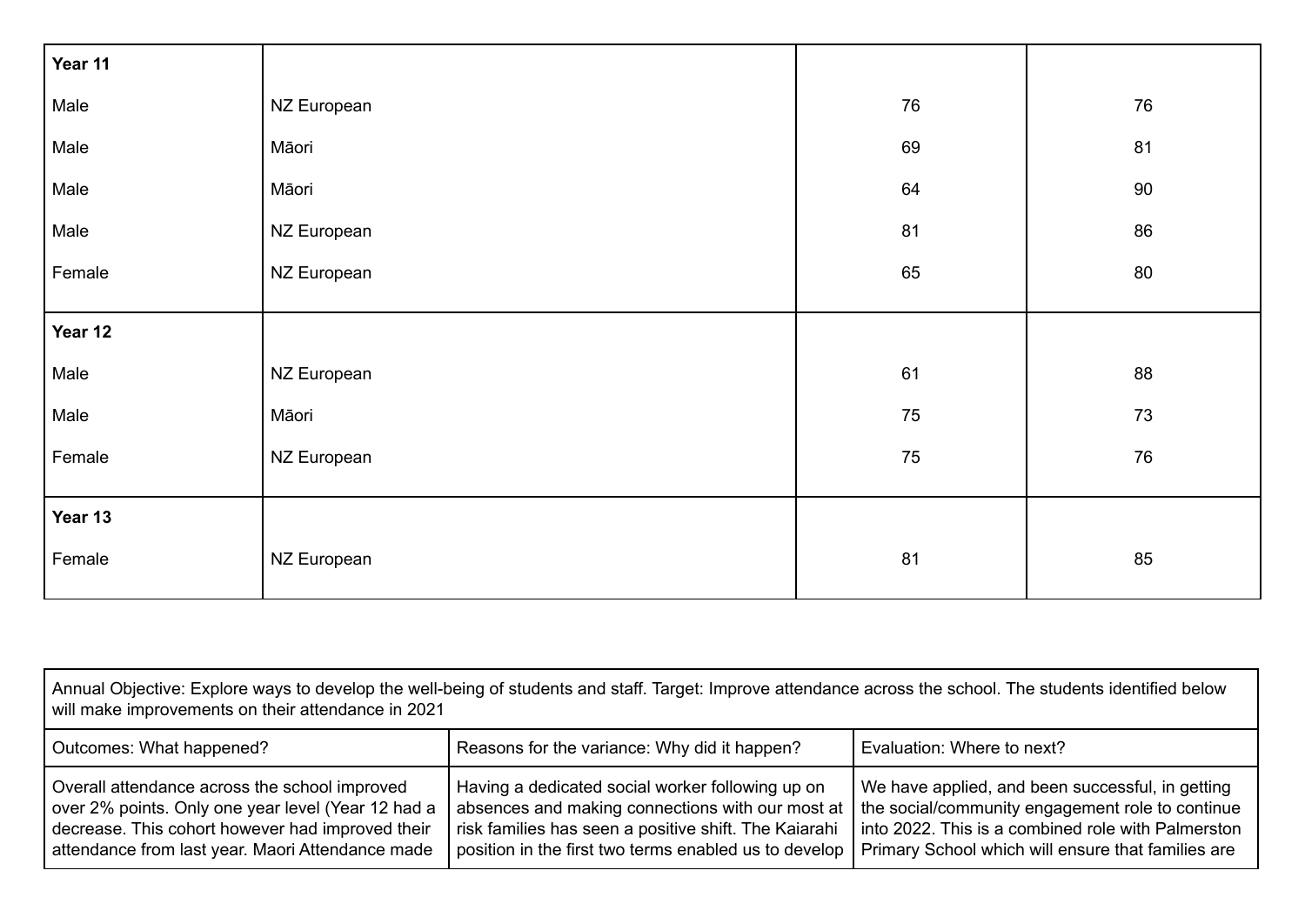| considerable improvements in 2021                                                                                                                                                                                                                                                                 | trust with whanau from our Maori families which<br>was leveraged to improve attendance and<br>engagement. Improved communication by our<br>Rawhiti teachers also created more accountability<br>for students and their attendance.                                                                                                                                                                                                                                                                                                                                                                                                                                                                                                                                                                                                                                                                                                                                                                                                                                                                                                                                                                                                                                                                                                                                                                                                                                                                                 | giving the support earlier in their education. |
|---------------------------------------------------------------------------------------------------------------------------------------------------------------------------------------------------------------------------------------------------------------------------------------------------|--------------------------------------------------------------------------------------------------------------------------------------------------------------------------------------------------------------------------------------------------------------------------------------------------------------------------------------------------------------------------------------------------------------------------------------------------------------------------------------------------------------------------------------------------------------------------------------------------------------------------------------------------------------------------------------------------------------------------------------------------------------------------------------------------------------------------------------------------------------------------------------------------------------------------------------------------------------------------------------------------------------------------------------------------------------------------------------------------------------------------------------------------------------------------------------------------------------------------------------------------------------------------------------------------------------------------------------------------------------------------------------------------------------------------------------------------------------------------------------------------------------------|------------------------------------------------|
| 10/18 students improved their attendance in 2021<br>and remained at school.<br>3/18 students regressed in their attendance in<br>2021.<br>4/18 students improved their attendance until they<br>left school.<br>1/18 students regressed in their attendance until<br>leaving for work experience. | It does need to be noted that there have been a<br>number of quite significant factors affecting the role<br>of individual students in 2021. These include<br>students with severe mental health issues,<br>significant physical issues, challenging family<br>environments and the Government directive that<br>people should stay at home if they have any sign of<br>illness. In addition, covid hesitancy within whanau<br>groups has been noticeable. The number of<br>students who have been required to have a covid<br>test this year has been surprisingly high. All these<br>factors need to be considered when looking at<br>individual student attendance records. Some<br>students have made a remarkable positive turn<br>around as the year has progressed. These<br>students have found that, with their improved<br>attendance rate, they have become much more<br>engaged in their learning. As a direct correlation<br>their level of success in all aspects of school life<br>has also improved. A great deal of the success<br>with these students has been developing<br>relationships with their Rawhiti/Form teachers,<br>subject teachers, and of course the introduction of<br>the community/social worker who has worked very<br>closely with these families and students. The most<br>at risk students have been working on literacy and<br>numeracy in small groups with the social worker<br>which has seen them attaining NCEA qualifications<br>and improved attendance at school. |                                                |